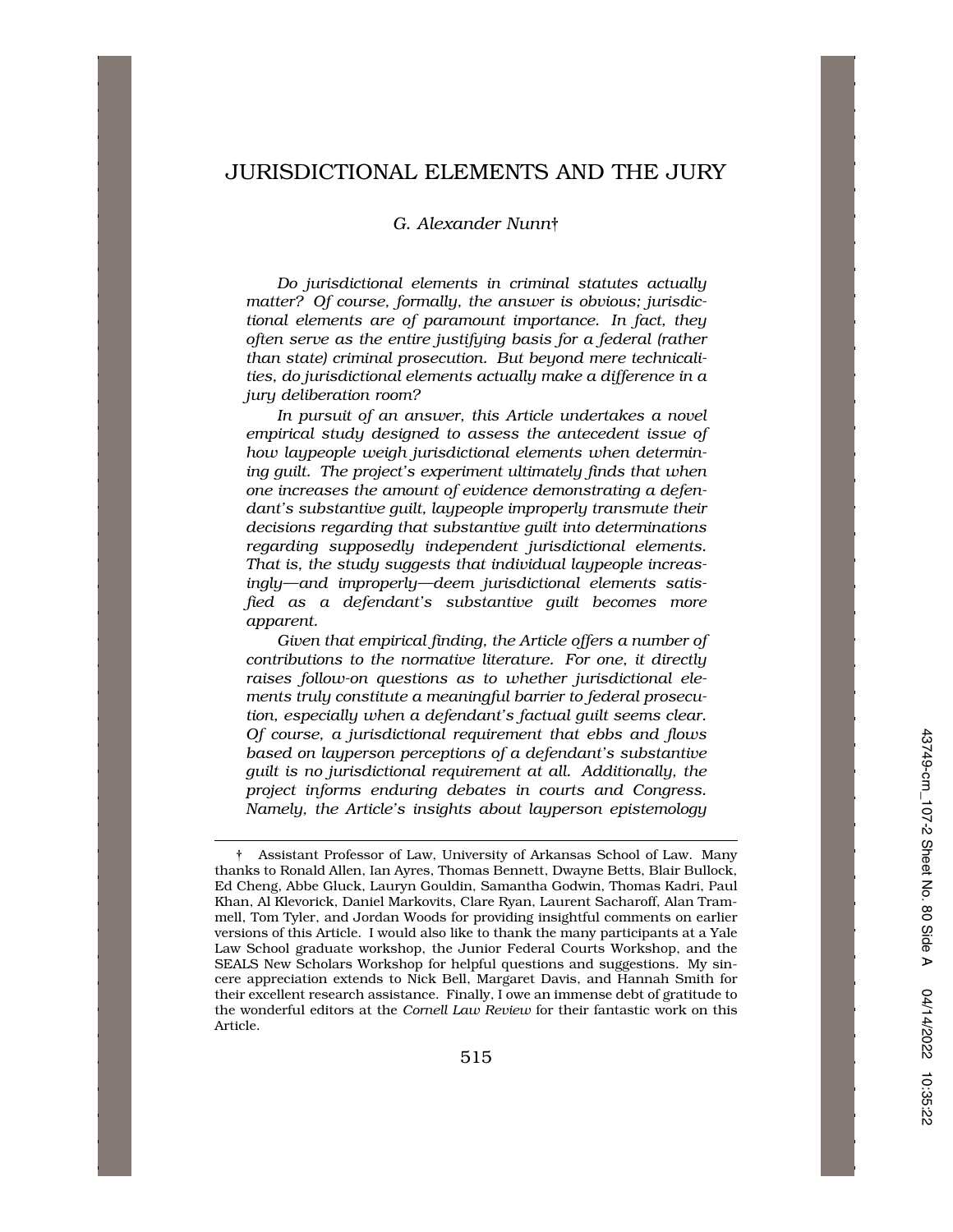*encourage renewed scrutiny of the optimal balance of decision-making authority in the courtroom.* 

| INTRODUCTION $\dots\dots\dots\dots\dots\dots\dots\dots\dots\dots\dots\dots\dots$ 516 |                                               |  |
|--------------------------------------------------------------------------------------|-----------------------------------------------|--|
|                                                                                      |                                               |  |
|                                                                                      |                                               |  |
|                                                                                      |                                               |  |
|                                                                                      | II. LAYPEOPLE AND JURISDICTIONAL ELEMENTS 537 |  |
|                                                                                      | A. Background: The Experimental Context  538  |  |
|                                                                                      |                                               |  |
|                                                                                      |                                               |  |
|                                                                                      |                                               |  |
|                                                                                      |                                               |  |
|                                                                                      |                                               |  |

#### **INTRODUCTION**

Do jurisdictional elements in criminal statutes matter? Formally, the answer is obvious—jurisdictional elements are of paramount importance. In fact, following the Supreme Court's landmark decision in *United States v. Lopez*, jurisdictional elements often serve as the entire justifying basis for a federal (rather than state) criminal prosecution; they are a federal prosecution's *raison d'être*.<sup>1</sup>

But beyond legal formalities, do jurisdictional elements in criminal statutes *actually* matter? That is, do they actually make a difference in a jury deliberation room? Intuitively, there is room for doubt. Imagine, for instance, that a juror is fully convinced that a defendant committed a particularly egregious offense; nonetheless, she fails to see how the defendant's heinous crime affects "interstate commerce."2 Will that layperson truly vote to acquit the defendant on legally complex jurisdictional grounds despite her certainty of the defendant's factual and moral culpability? Or, perhaps even implicitly, will her perceptions about a defendant's substantive guilt shape supposedly independent determinations about jurisdiction?

This Article begins the process of exploring these pressing empirical questions.

<sup>1</sup> United States v. Lopez, 514 U.S. 549, 561 (1995) (noting that jurisdictional elements "ensure, through case-by-case inquiry, that the [conduct] in question" relates to one of Congress's constitutionally enumerated powers).

<sup>2</sup> For example, the Hobbs Act criminalizes, inter alia, "the unlawful taking or obtaining of personal property from [another] person . . . against his will, by means of actual or threatened force, or violence, or fear of injury," but only so long as that conduct "in any way or degree obstructs, delays, or affects commerce or the movement of any article or commodity in commerce." 18 U.S.C. § 1951(a)–(b).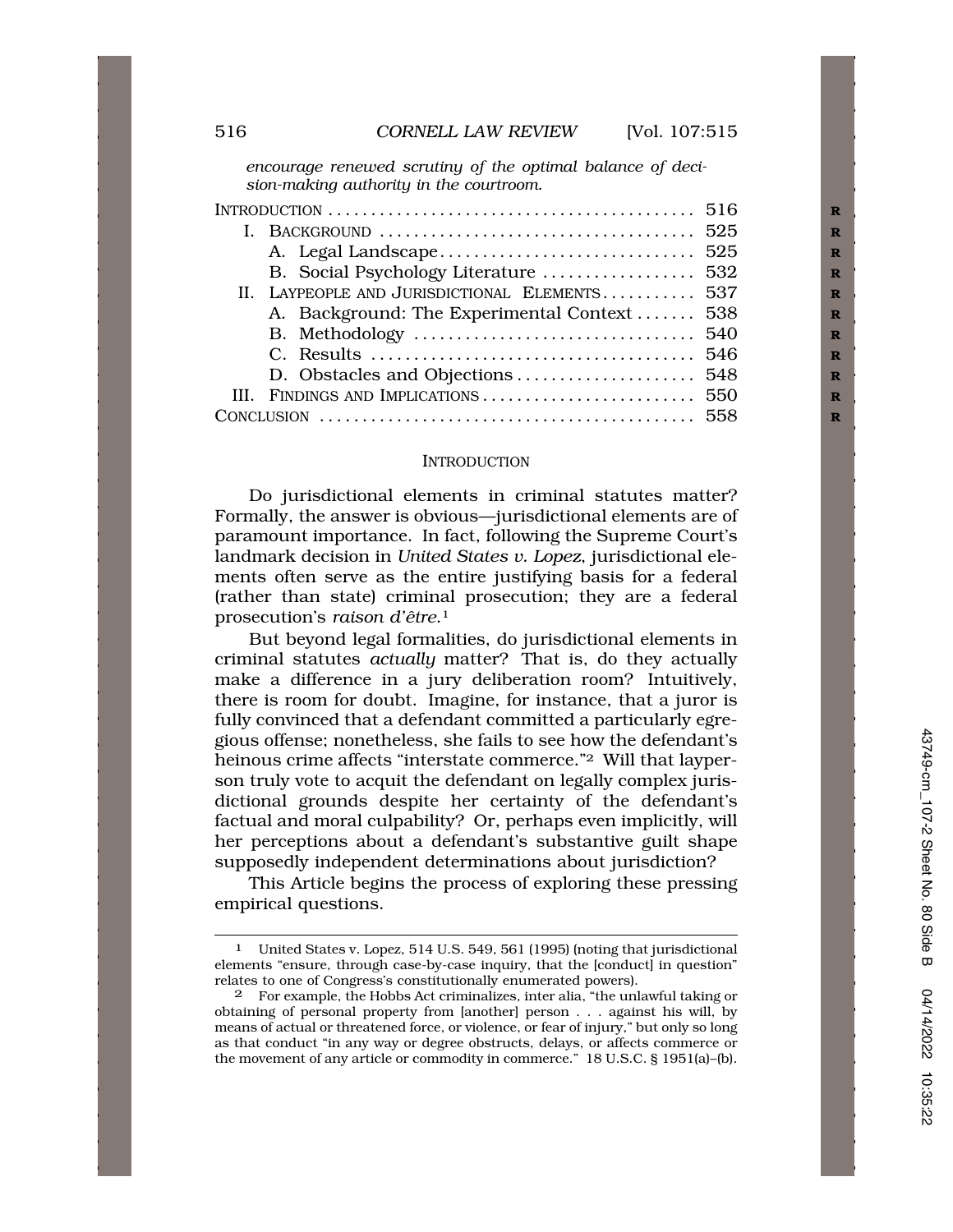Article III outlines the criminal jurisdiction of federal courts.3 It does not grant the federal judiciary limitless authority to resolve criminal disputes but instead requires that a criminal case arise under the Constitution or a congressionally enacted criminal statute before a federal court may oversee its adjudication.4 In reality, because the Constitution does not set forth an extensive list of criminal activities, a federal court's criminal jurisdiction often depends on congressional discretion.5 That is, federal courts often look to criminal statutes enacted by Congress, rather than provisions within the Constitution, to identify the source and scope of their jurisdiction.

But Congress itself is constrained.6 It may not "punish felonies generally," but must instead see that all of its criminal statutes "are connected to one of its constitutionally enumerated powers," such as its power to regulate interstate commerce.<sup>7</sup> To ensure it meets this fundamental requirement, Congress often takes steps to directly highlight the source of its enabling constitutional authority within criminal statutes. Usually, this is accomplished through the inclusion of so-called jurisdictional elements in criminal offenses.<sup>8</sup>

As noted, jurisdictional elements serve to establish the basis for federal jurisdiction by forcing prosecutors to prove a particularized connection between a defendant's conduct and a constitutionally enumerated congressional power.9 For example, the Gun-Free School Zones Act of 1995, a post-*United States v. Lopez* revision of the Gun-Free School Zones Act of

6 *See* Cohens v. Virginia, 19 U.S. (6 Wheat.) 264, 428 (1821) ("Congress cannot punish felonies generally . . . .").

7 Torres v. Lynch, 136 S. Ct. 1619, 1624 (2016) ("Congress cannot punish felonies generally . . . ; it may enact only those criminal laws that are connected to one of its constitutionally enumerated powers, such as the authority to regulate interstate commerce." (citations and internal quotation marks omitted)).

8 *Id.* ("[M]ost federal offenses include, in addition to substantive elements, a jurisdictional one, like the interstate commerce requirement . . . .").

<sup>3</sup> *See* U.S. CONST. art. III, § 2, cl. 1.

<sup>4</sup> *Id.*; Bender v. Williamsport Area Sch. Dist., 475 U.S. 534, 541 (1986) ("Federal courts are not courts of general jurisdiction; they have only the power that is authorized by Article III of the Constitution and the statutes enacted by Congress pursuant thereto.").

<sup>5</sup> *See* Thomas J. Egan, *The Jurisdictional Element of 18 U.S.C. § 844(i), A Federal Criminal Commerce Clause Statute*, 48 J. URB. & CONTEMP. L. 183, 188 (1995) ("The only real restriction [to federal jurisdiction] is congressional discretion.").

<sup>9</sup> *See* United States v. Lopez, 514 U.S. 549, 561 (1995); Margaret H. Lemos, *The Commerce Power and Criminal Punishment: Presumption of Constitutionality or Presumption of Innocence?*, 84 TEX. L. REV. 1203, 1204 &3 n.3 (2006) (listing cases in which the Supreme Court has considered the "bounds of Congress's enumerated powers").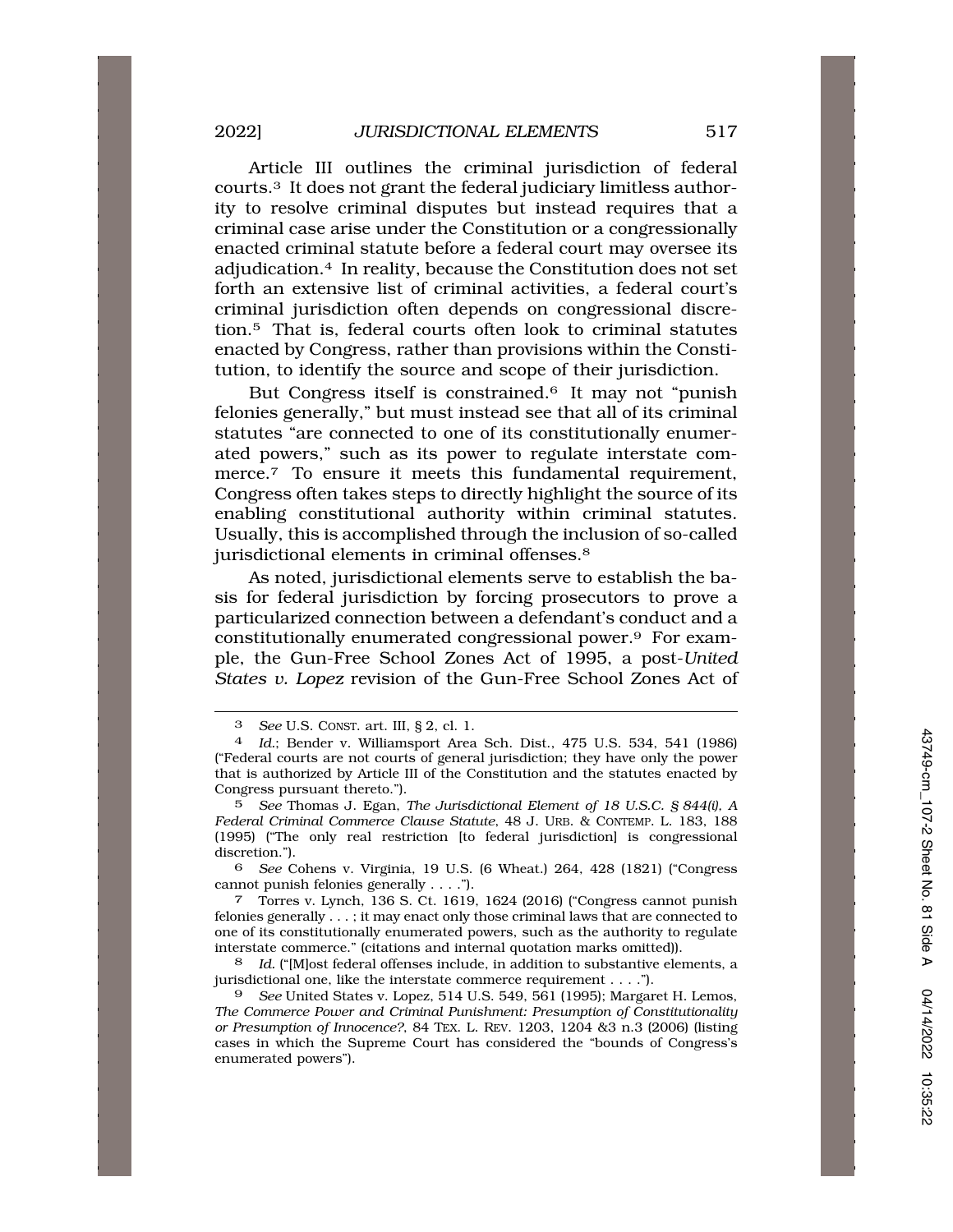1990, criminalizes the possession of a firearm within a school zone but only so long as the firearm "moved in or that otherwise affects interstate or foreign commerce."10 Likewise, the Military Extraterritorial Jurisdiction Act states that federal courts have jurisdiction over extraterritorial crimes committed by government employees or contractors but only if the defendant's employment "relates to supporting" a Defense Department mission.<sup>11</sup> Where prosecutors do not demonstrate the satisfaction of these typically independent jurisdictional elements beyond a reasonable doubt, no conviction may [stand.12](https://stand.12)

As jurisdictional elements became increasingly common in criminal statutes, courts began to wrestle with the question of which institutional entity—judge or jury—should resolve them.13 On the one hand, jurisdictional elements require a significant amount of factfinding to establish the predicate context to which the law will be applied; on the other hand, once that factual predicate is in place, the resolution of jurisdictional elements hinges on the application of paradigmatically legal [standards.14](https://standards.14) The first federal appellate courts to address these mixed questions of law and fact determined that courts should have the final say.15 The Second Circuit, for example, found that it was appropriate for juries to establish the facts necessary to resolve jurisdictional elements, but when it came to determining whether, say, a robbery affected interstate commerce, a judge should step in.16

In *United States v. Gaudin*, however, the Supreme Court upended this approach, holding that the Fifth and Sixth

<sup>10 18</sup> U.S.C. § 922(q)(2)(A). 11 *See* 18 U.S.C. §§ 3261, 3267.

<sup>12</sup> *See* Steel Co. v. Citizens for a Better Env't, 523 U.S. 83, 94 (1998) ("Jurisdiction is power to declare the law, and when it ceases to exist, the only function remaining to the court is that of announcing the fact and dismissing the cause." (quoting *Ex parte* McCardle, 74 U.S. (7 Wall.) 506, 514 (1869))).

<sup>13</sup> *See* United States v. Calder, 641 F.2d 76, 78 (2d Cir. 1981) ("It was for the court to determine as a matter of law the jurisdictional question of whether the alleged conduct affected interstate commerce; it was for the jury to determine whether the alleged conduct had in fact occurred."); United States v. Augello, 451 F.2d 1167, 1170 (2d Cir. 1971) ("[I]t was for the court, and not the jury, to determine whether the Government's evidence, if believed, would bring the activities of the defendant within the statute and sustain federal jurisdiction."); *see also*  United States v. Vasquez, 267 F.3d 79, 89 (2d Cir. 2001) (interpreting *Calder* and *Augello*). 14 *See, e.g.*, United States v. Gaudin, 515 U.S. 506, 512 (1995) (noting that

resolving mixed questions involves "the determination of . . . subsidiary questions of purely historical fact" but also "requires applying the [relevant] legal standard . . . to these historical facts").

<sup>15</sup> *See* Calder, 641 F.2d at 78; *Augello*, 451 F.2d at 1170.

<sup>16</sup> *Calder*, 641 F.2d at 78.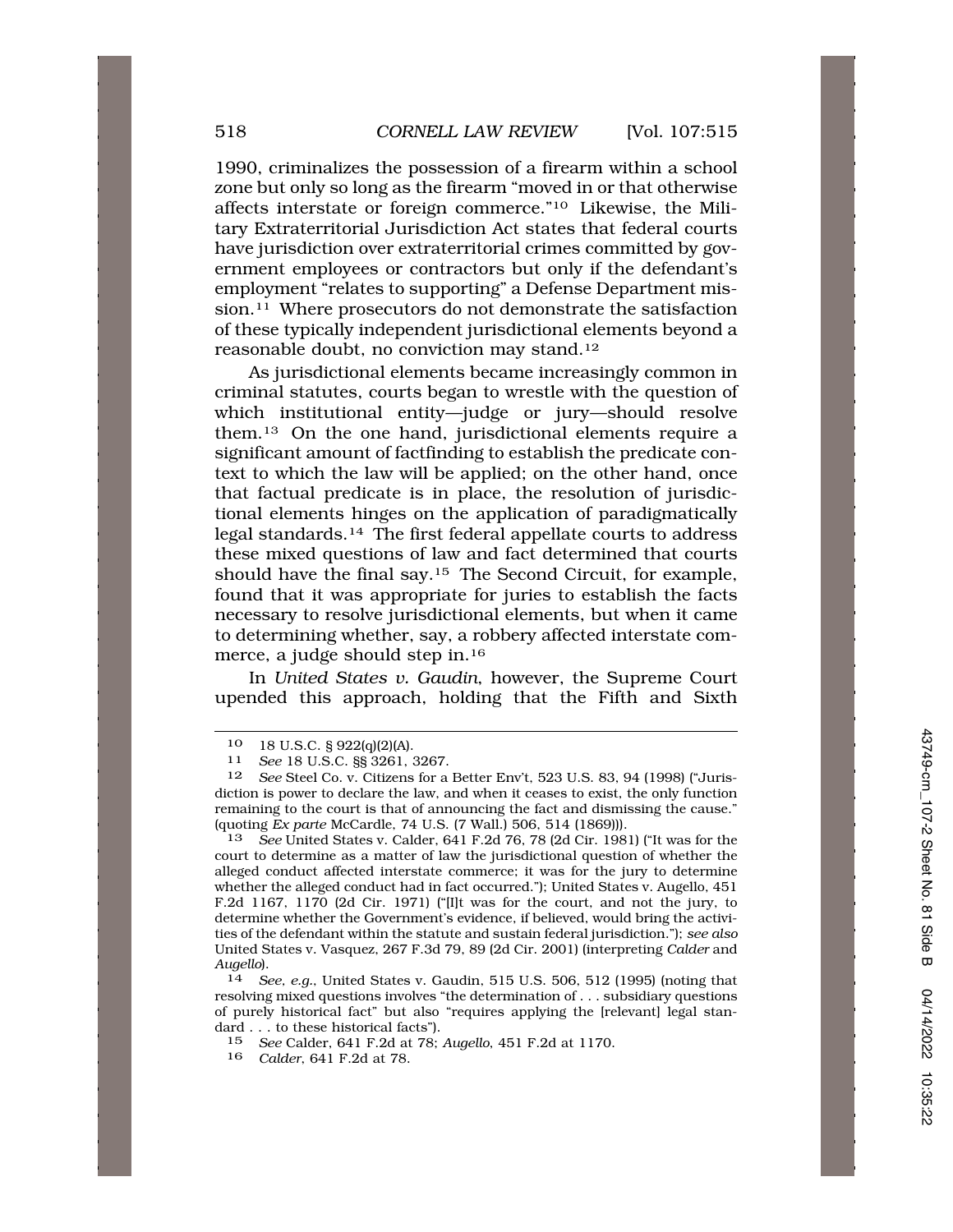Amendments require juries—not judges—to resolve both the factual and legal components of mixed-question jurisdictional elements contained within criminal [statutes.17](https://statutes.17) 

*Gaudin* seemingly effected a material shift in courtroom practice, as jurisdictional issues previously resolved by judges fell to the exclusive decision-making province of juries. As foreshadowed above, juries began deciding whether the possession of a firearm in a school zone "affect[ed] interstate commerce" with minimal reference to the robust judicial doctrine built up around the Commerce Clause;18 juries began considering whether a defendant's employment "related to supporting" a Defense Department mission absent pages of judicial precedent detailing that [standard.19](https://standard.19) 

Nonetheless, some courts downplayed this delegation of duty, insisting that "[t]here is little reason to believe that juries will have substantially different interpretations of [jurisdictional elements] than judges and therefore, practically speaking, *Gaudin* [did] little to alter the status quo."20

But is that claim empirically sound? To commence exploration of that question, this Article undertakes a novel empirical study designed to assess the antecedent issue of how individual laypeople weigh jurisdictional elements when determining guilt. Through a novel experiment, $21$  the Article offers initial insight suggesting that laypeople discount (or even disregard) the importance of jurisdictional elements in criminal statutes.

The Article's empirical study begins with a hypothesis, one buoyed both by popular intuition and by the existing social psychology literature:22 that as one alters the amount of evi-

20 Bilzerian v. United States, 127 F.3d 237, 241 (2d Cir. 1997).

21 The survey, as well as the entire study, was approved by the University of Arkansas Institutional Review Board (IRB). Its protocol number is number 2006270908.

22 For example, the project rests on a foundation established in Nancy Pennington & Reid Hastie, *A Cognitive Theory of Juror Decision Making: The Story Model*, 13 CARDOZO L. REV. 519, 519 (1991) ("[T]he juror is a sense-making information processor who strives to create a meaningful summary of the evidence available that explains what happened in the events depicted through witnesses,

<sup>17 515</sup> U.S. at 522–23 ("The Constitution gives a criminal defendant the right to have a jury determine, beyond a reasonable doubt, his guilt of every element of the crime with which he is charged.").

<sup>18</sup> United States v. Lopez, 514 U.S. 549, 561 (1995).

<sup>19</sup> United States v. Slatten, 865 F.3d 767, 781 n.1 (D.C. Cir. 2017) ("MEJA [Military Extraterritorial Jurisdiction Act] adds a jurisdictional element to the underlying offenses, which element constitutes a jury issue that must be established by the government beyond a reasonable doubt." (citing United States v. Williams, 836 F.3d 1, 6–7 (D.C. Cir. 2016))).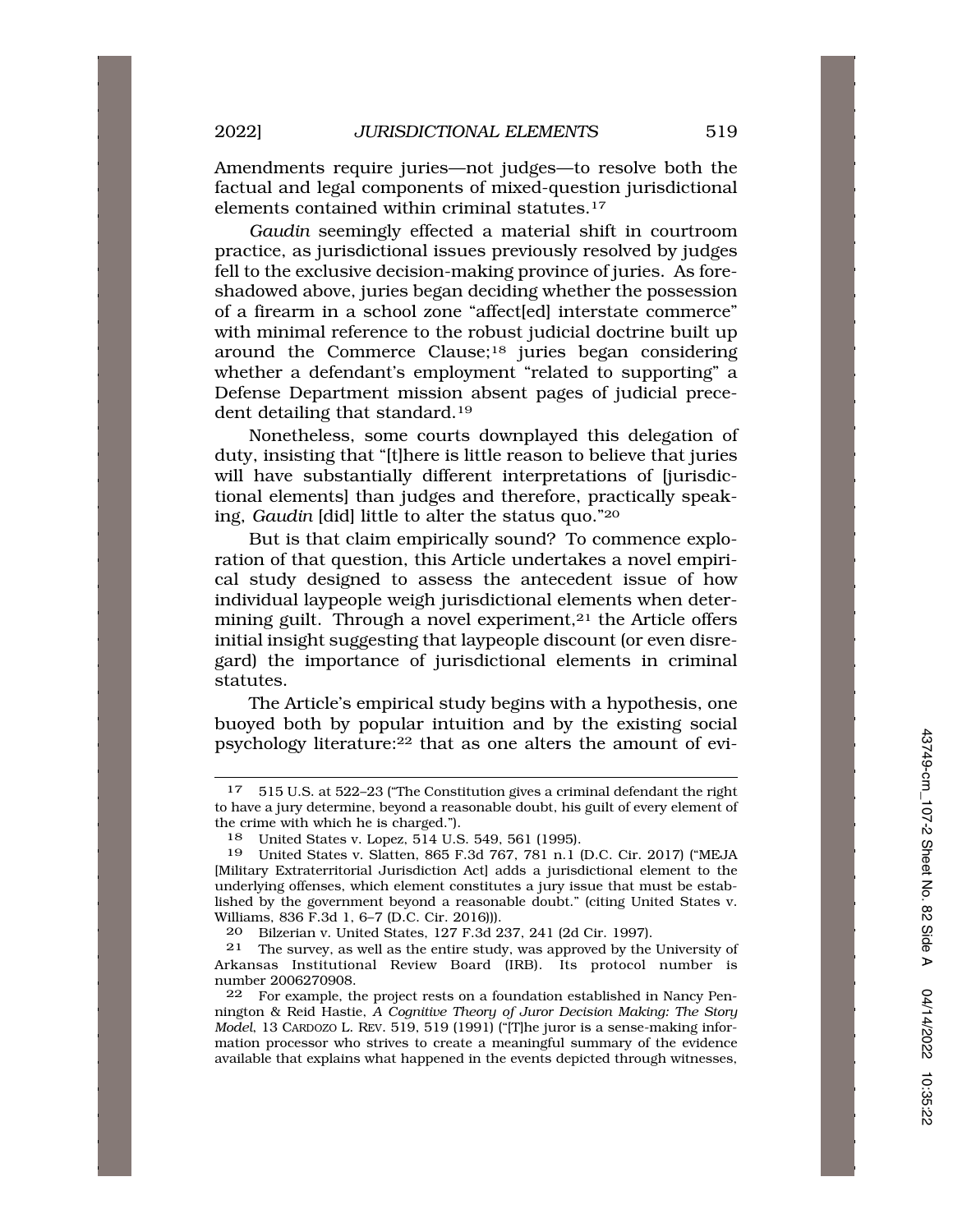dence demonstrating a defendant's substantive guilt, laypeople will improperly transmute their decisions regarding substantive guilt into their determinations regarding supposedly independent jurisdictional elements. That is, the Article hypothesizes that laypeople will increasingly (and improperly) deem *jurisdictional* elements satisfied when the only variable that changes is the amount of *substantive* evidence demonstrating a defendant's guilt. Though technical, the hypothesis accords with common sense and a robust existing [literature.23](https://literature.23)  Consider a few quick illustrations. If a layperson believes that a defendant did indeed rob a victim, will she really acquit that robber simply because she does not see a connection between the robbery and the abstract notion of "interstate commerce?" If a layperson believes that someone has murdered a victim overseas, will they really vote to acquit the murderer merely because they are unsure if his employment is "related to supporting" a Defense Department mission?24 In both contexts, it is possible, perhaps even rational, for laypeople to disregard legalistic, nebulous jurisdictional elements and allow the substantive evidence to control their general verdict.

With that hypothesis in hand, the Article then presents the results of a novel empirical study designed to test it.25 As part of the study, three hundred participants—laypeople—were recruited to decide a fictional criminal case. Inspired by the Supreme Court's landmark Commerce Clause decision in *United States v. Lopez*, the fictional case involves a gun found on the grounds of a high [school.26](https://school.26) Law enforcement accuse a twelfth grader of bringing the gun to school and charge him under the aforementioned Gun-Free School Zones Act. To find him

23 *See, e.g.*, Pennington & Hastie, *supra* note 22, at 519 (concluding that juries use "witnesses, exhibits, and arguments" to summarize and make sense of the evidence presented at trial); Smith, *supra* note 22, at 868 (finding that people **R**  use prototypes of crime categories when judging an individual's guilt); Kahan, *supra* note 22, at 795 ("[J]urors consult inventoried prototypes, which consist not **R**  of necessary and sufficient conditions, but rather of collections of attributes, against which putative instances of a crime are judged more or less typical.").

24 Notably, this exact question was at issue in *United States v. Slatten*. *See*  865 F.3d at 781.

25 Appendix A contains a complete replication of this Article's survey, including all of the variants employed in each experimental condition.

26 *See* United States v. Lopez, 514 U.S. 549, 551 (1995).

exhibits, and arguments at trial."); Vicki L. Smith, *Prototypes in the Courtroom: Lay Representations of Legal Concepts*, 61 J. PERSONALITY & SOC. PSYCH. 857, 868 (1991) (finding that jurors form "naive concepts of crime categories" and that these "prototypes . . . play a role in decision making"); Dan M. Kahan, *Lay Perceptions of Justice vs. Criminal Law Doctrine: A False Dichotomy?*, 28 HOFSTRA L. REV. 793, 795 (2000) ("Experimental studies suggest that jurors identify crimes prototypically rather than algorithmically.").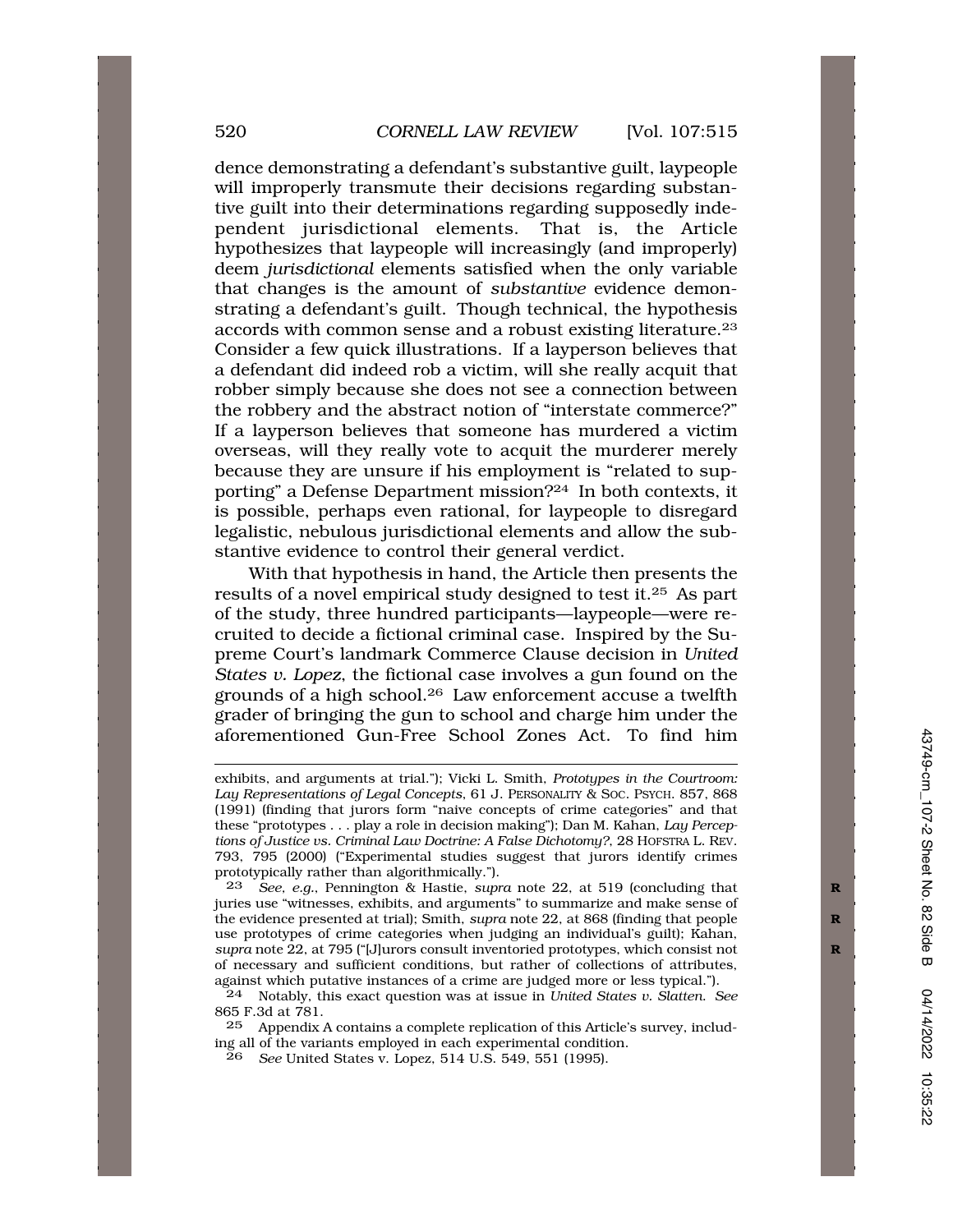guilty, therefore, the study participants must have found both that the student is the actual owner of the firearm and that the firearm "moved in or . . . otherwise affects interstate or foreign commerce."27 Within that general context, the three hundred study participants were then randomly subdivided into six experimental conditions. The conditions varied in the amount of substantive evidence ("low" or "high") tying the defendant to the gun and the amount of jurisdictional evidence ("weak," "close," or "strong") demonstrating satisfaction of the jurisdictional element.

The results of the study suggest that, as hypothesized, individual laypeople do not make independent jurisdictional determinations when pursuing a general verdict. Instead, the amount of evidence demonstrating a defendant's substantive guilt has a statistically significant effect on layperson confidence in the satisfaction of a jurisdictional element. Where there is more evidence demonstrating a defendant's substantive guilt, there is greater layperson confidence in jurisdiction; where substantive evidence decreases, so too does layperson confidence in jurisdiction. For example, in the study, if the participants were more convinced that the firearm belonged to the twelfth grader, they were more confident that the firearm "moved in" or "affected" interstate commerce; if they were less convinced that the firearm was his, their confidence in the satisfaction of the jurisdictional element decreased. Of course, as an analytical matter, the study is designed to ensure that the question of whether the firearm belonged to the defendant has no legal bearing on the supposedly independent jurisdictional [determination.28](https://determination.28) Yet the study suggests that laypeople inappropriately transmute decisions about substantive guilt into decisions about [jurisdiction.29](https://jurisdiction.29) Figure 1 offers an introduction to this Article's key empirical findings—findings that are explored in full in the pages [below.30](https://below.30)

30 All data supporting this Article's figures and table is on file with the author and available upon request.

<sup>27 18</sup> U.S.C. § 922(q)(2)(A).<br>28 See Steel Co. y. Citizens

<sup>28</sup> *See* Steel Co. v. Citizens for a Better Env't, 523 U.S. 83, 94 (1998) (noting that where jurisdiction "ceases to exist, the only function remaining to the court is that of announcing the fact and dismissing the cause" (quoting *Ex parte* McCardle, 74 U.S. (7 Wall.) 506, 514 (1869)).

<sup>29</sup> And notably, the transmutation effect holds even when one adjusts the strength of the jurisdictional arguments. Even when the jurisdictional question is not particularly close, and there is a strong argument for or against jurisdiction, it is still perceptions about substantive evidence (rather than direct jurisdictional evidence) that continue to drive statistically significant differences in layperson opinions about jurisdiction.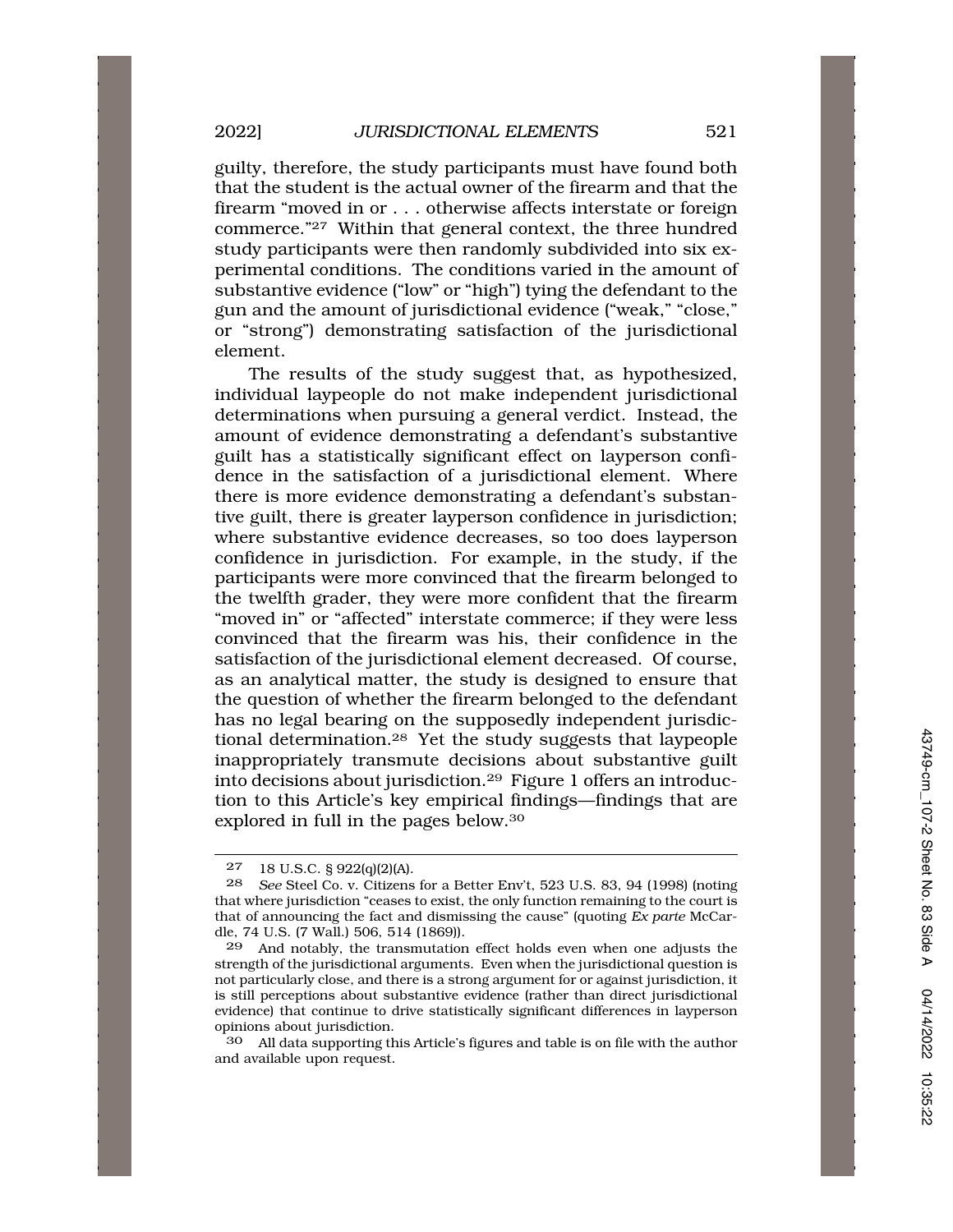

FIGURE 1: EFFECT OF SUBSTANTIVE EVIDENCE ON LAYPERSON JURISDICTIONAL DETERMINATIONS

Given its empirical findings, this Article contributes in numerous ways to the ongoing normative literature. In particular, the Article offers a preliminary suggestion that *Gaudin*'s delegation of decision-making authority did indeed "alter the status quo" by introducing inappropriate jurisdictional flexibility in criminal [cases.31](https://cases.31) The study suggests that individual laypeople walk into the courtroom with a dangerous prior; that prior, in turn, gives rise to a demonstrable risk that jury determinations regarding the satisfaction of jurisdictional elements might hinge, in part, on the legally irrelevant evidence of a defendant's substantive guilt.

And that jurisdictional flexibility is significant for a number of reasons.

First, it suggests that individual laypeople—future jurors are not predisposed to limit the power of the federal government when proper enforcement of jurisdictional limitations to prosecution is most necessary. If jurisdiction is to serve as an independent bulwark limiting the power of the federal govern-

<sup>31</sup> *Contra* Bilzerian v. United States, 127 F.3d 237, 241 (2d Cir. 1997) (stating that "[t]here is little reason to believe that juries will have substantially different interpretations of [jurisdictional elements] than judges and therefore, practically speaking, *Gaudin* [did] little to alter the status quo.").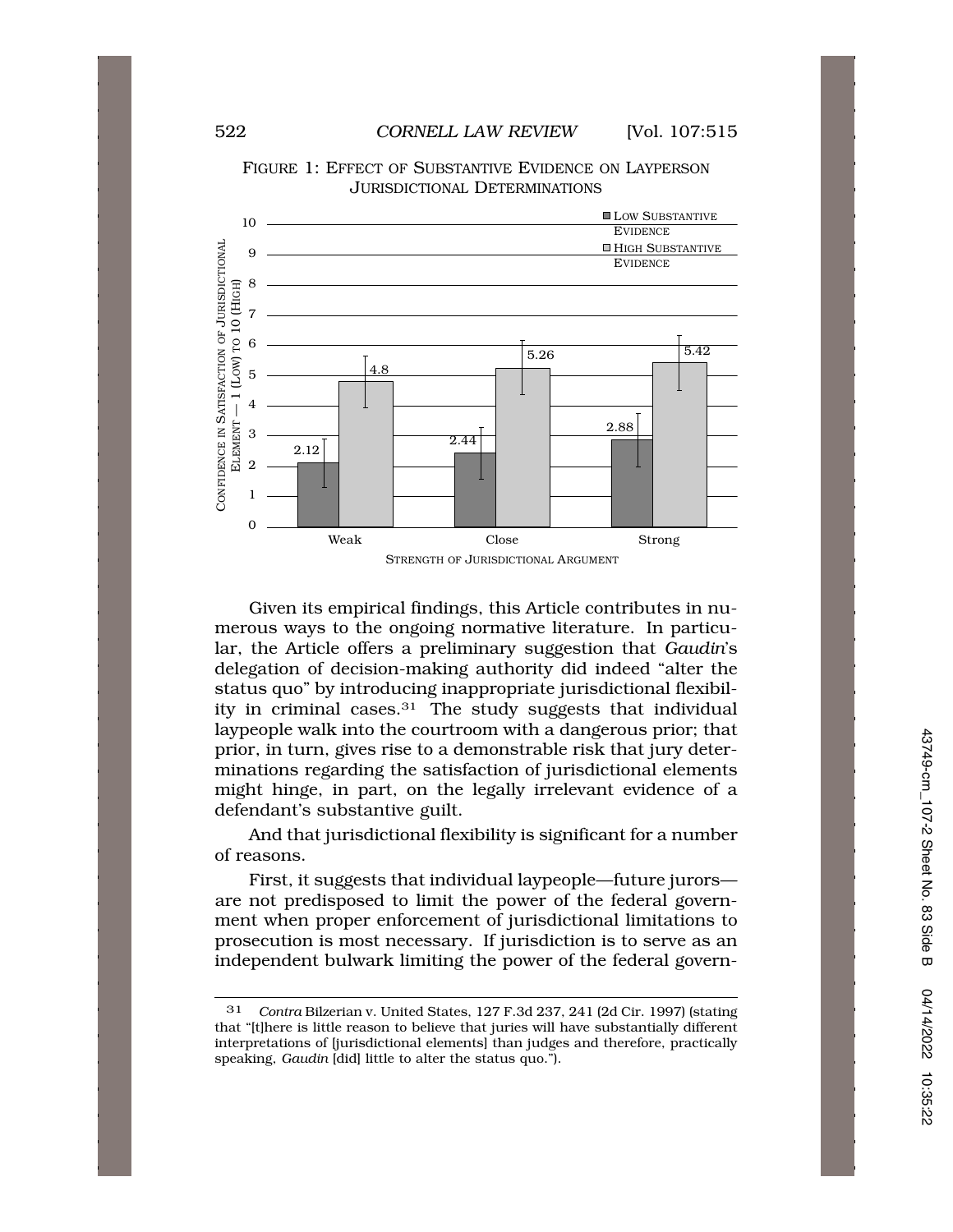ment, it must apply equally across all criminal prosecutions.<sup>32</sup> A jurisdictional requirement that ebbs and flows based on layperson perceptions of a defendant's substantive guilt is no jurisdictional requirement at all. Indeed, selective expansion of the federal government's ability to prosecute crimes where substantive guilt is conclusive runs contrary to the mandate that where jurisdiction "ceases to exist, the only function remaining to the court is that of announcing the fact and dismissing the cause."33 More fundamentally, it violates the legal system's normative pursuit of equal protection and horizontal [equity.34](https://equity.34)  Far from treating like cases alike, layperson-driven jurisdictional flexibility sees an independent basis for acquittal in one case become all but ineffectual in another.

Second, the identification of layperson-driven jurisdictional flexibility should inspire renewed consideration of the appropriate balance of decision-making authority in the courtroom. Of course, *Gaudin* is unlikely to be overruled; given principles of *stare decisis*, the Supreme Court itself is unlikely to claw back decision-making authority over jurisdictional elements from the jury.35 But avenues for change still exist. Normative reform directly combatting the material risk of jurisdictional flexibility is still possible. For one, courts might require the use of special verdict forms rather than general verdict forms in criminal [cases.36](https://cases.36) This Article's empirical study

36 *See, e.g.*, United States v. Reed, 147 F.3d 1178, 1180 (9th Cir. 1998) (ruling that use of a special verdict form is within the discretion of the court); Vichare v. AMBAC Inc., 106 F.3d 457, 465 (2d Cir. 1996) ("The formulation of special verdict questions rests in the sound discretion of the trial judge, and should be reviewed by an appellate court only for an abuse of that discretion."); United States v. Stonefish, 402 F.3d 691, 698 (6th Cir. 2005) ("Over the course of

<sup>32</sup> Kay L. Levine, *Negotiating the Boundaries of Crime and Culture: A Sociolegal Perspective on Cultural Defense Strategies*, 28 LAW & SOC. INQUIRY 39, 72 (2003) ("[T]he criminal law promises to apply *equally* and *fairly* to all who commit crimes within the jurisdiction.").<br> $33 \text{ Stel Co} 523 \text{ U.S}$ 

<sup>33</sup> *Steel Co.*, 523 U.S. at 94.

<sup>34</sup> *See* H.L.A. HART, PUNISHMENT AND RESPONSIBILITY 80 (2d ed. 2008) (noting that "the ideal of justice" requires the law to "treat[ ] morally like cases alike and morally different ones differently"); Vincent Chiao, Ex Ante *Fairness in Criminal Law and Procedure*, 15 NEW CRIM. L. REV. 277, 279 (2012) (stating that a requirement of an equitable criminal law is that it "treats like cases alike"); Jennings v. Rodriguez, 138 S. Ct. 830, 865 (2018) (Breyer, J., dissenting) ("[T]he law treats like cases alike.").

<sup>35</sup> *See* Kimble v. Marvel Ent., LLC, 576 U.S. 446, 455 (2015) ("Respecting *stare decisis* means sticking to some wrong decisions."); Cal. Cmtys. Against Toxics v. EPA, 928 F.3d 1041, 1052 (D.C. Cir. 2019) ("*Stare decisis* means that 'the same issue presented in a later case in the same court should lead to the same result.'" (quoting *In re* Grant, 635 F.3d 1227, 1232 (D.C. Cir. 2011))); Flowers v. United States, 764 F.2d 759, 761 (11th Cir. 1985) ("*Stare decisis* means that like facts will receive like treatment in a court of law.").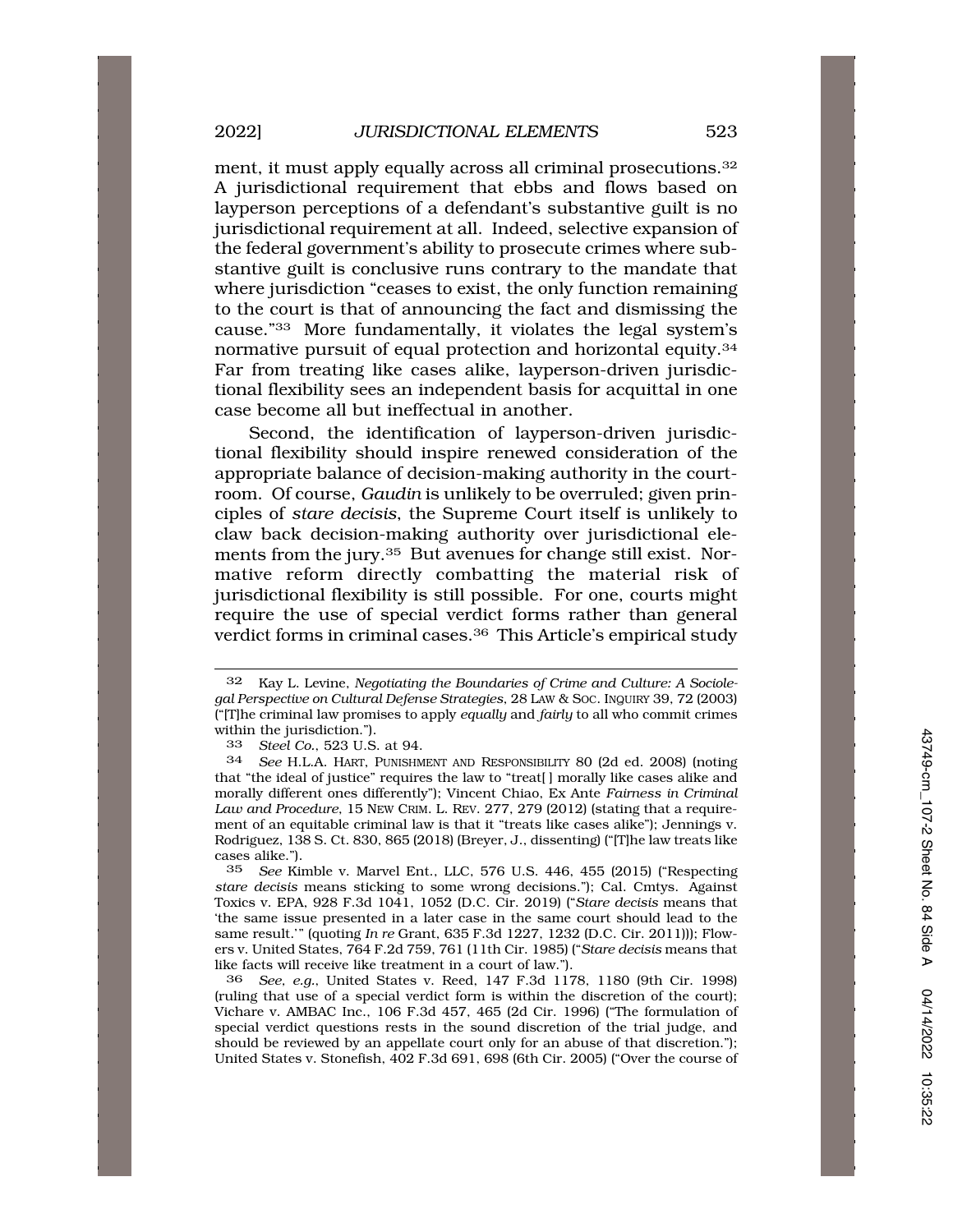suggests that special verdicts could significantly combat instances in which laypeople vote to convict despite acknowledging an insufficient jurisdictional basis for that general [verdict.37](https://verdict.37) Additionally, layperson-driven jurisdictional flexibility can be fought by policymakers in Congress. Despite *Gaudin*'s holding, the Supreme Court has left Congress a clear path for delegating decision-making authority over jurisdiction to judges rather than juries. By making its own findings about how regulated conduct is categorically traceable to a constitutionally enumerated congressional power, "Congress is able to avoid the reasonable-doubt and jury-trial requirements with a simple statutory drafting choice."<sup>38</sup>

The Article proceeds in three parts. Following this introduction, Part I sets the stage for the Article's hypothesis. It explores the legal landscape—in particular, the delegation of decision-making authority over mixed-question jurisdictional elements—before and after the *Gaudin* decision. Part I also delves into the social psychology literature, demonstrating that the Article's hypothesis is not a shot in the dark but is instead a natural extension of previously observed phenomena.

Part II then details this project's empirical study. A controlled experiment examined whether study participants laypeople—were increasingly willing to deem a jurisdictional element satisfied when evidence of the defendant's substantive guilt increases but evidence actually demonstrating satisfaction of a jurisdictional element remains constant. As hypothesized, participants did increasingly deem the jurisdictional element satisfied. Part II therefore suggests the existence of a transmutation effect by which jury perceptions of non-jurisdictional, substantive evidence are seen to improperly influence supposedly independent determinations regarding jurisdictional elements. At a broader level, the presence of this transmutation effect suggests that laypeople do not fully respect jurisdictional elements as independent defensive safeguards limiting the power of the federal government. After laying out the details of the study, Part II also addresses potential objections and obstacles to the project.

Part III considers the normative implications of this Article's empirical study. Notably, the project has the potential to

the last two decades . . . exceptions to the general rule disfavoring special verdicts in criminal cases have been expanded and approved in an increasing number of circumstances." (brackets and internal quotation marks omitted)).

<sup>37</sup> *See infra* Part III.

<sup>38</sup> Lemos, *supra* note 9, at 1205. **R**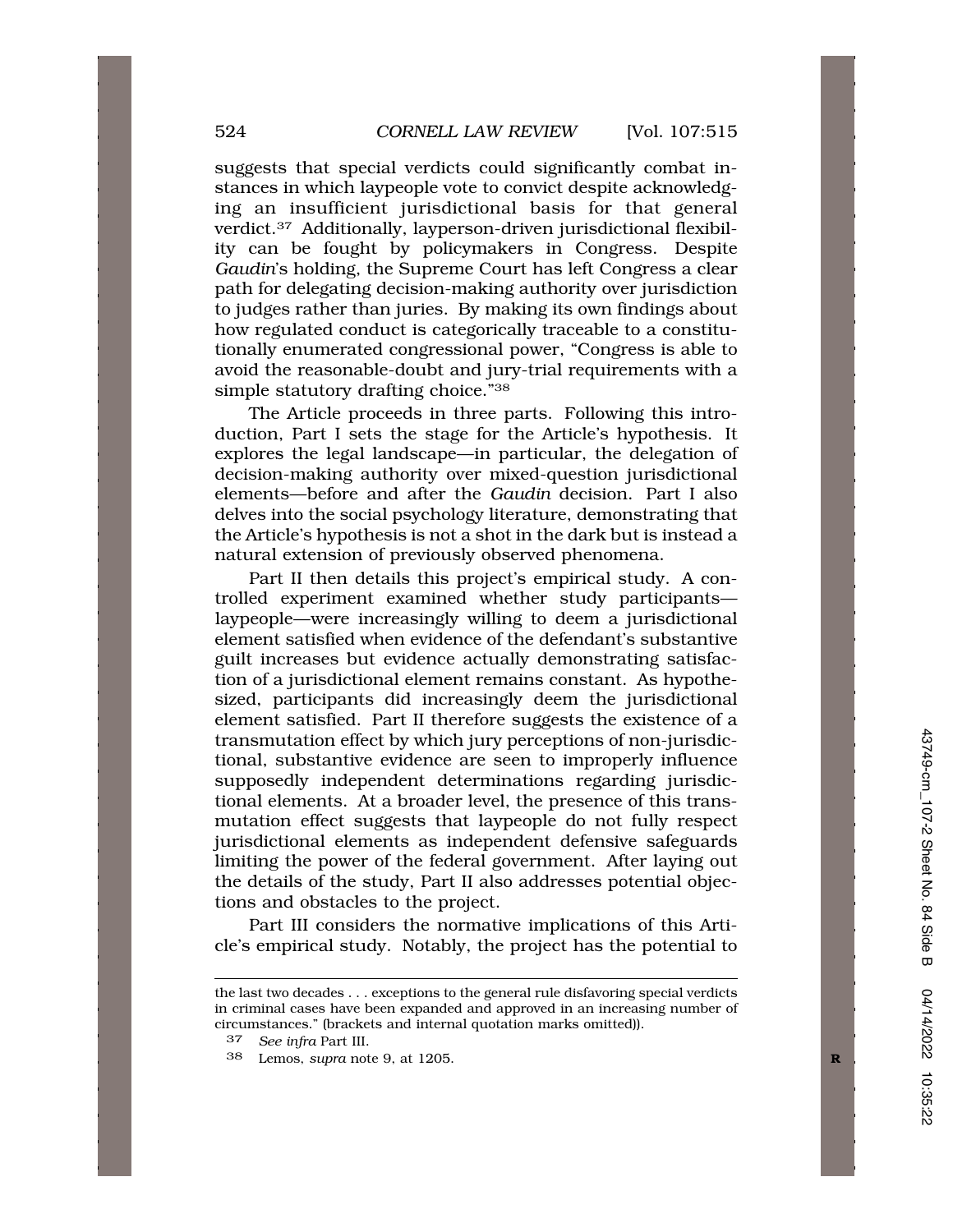be of great interest to both courts and policymakers in Congress. Special verdicts may play a central role in combatting jurisdictional flexibility. Additionally, the Supreme Court has afforded Congress significant latitude in constructing criminal statutes, and the study here may give Congress reason to pause before including jurisdictional requirements as elements of an offense. After considering these implications, the Article offers a conclusion.

I

#### **BACKGROUND**

A. Legal Landscape

Jurisdiction is [power.39](https://power.39) In the criminal context, it constitutes an enabling grant of authority pursuant to which courts may receive evidence of a crime, adjudicate guilt, and fashion an appropriate remedial or punitive [measure.40](https://measure.40) Yet, in the federal system, criminal jurisdiction is not [limitless.41](https://limitless.41) Article III of the Constitution mandates that, for federal jurisdiction to exist, a criminal case must arise under the "Constitution, the [l]aws of the United States, and [t]reaties."42 Before overseeing the adjudication of a crime, a court has an independent obligation to identify the source of its jurisdiction and the scope of that authority. If a court finds jurisdiction to be lacking, its only responsibility is to announce that fact and dismiss the case.43 Regardless of the egregiousness of the conduct at issue or the necessity of judicial intervention, a federal court acting without jurisdiction acts *ultra [vires](https://vires.44)*.44

<sup>39</sup> *See* Steel Co. v. Citizens for a Better Env't, 523 U.S. 83, 94 (1998).

<sup>40</sup> *Cf.* United States v. Morrison, 529 U.S. 598, 607 (2000) ("Every law enacted by Congress must be based on one or more of its powers enumerated in the Constitution."); Marbury v. Madison, 5 U.S. (1 Cranch) 137, 176 (1803) ("The powers of the legislature are defined, and limited; and that those limits may not be mistaken, or forgotten, the constitution is written.").<br>
<sup>41</sup> Bender v Williamsport Area Sch. Dist. 475 U

<sup>41</sup> Bender v. Williamsport Area Sch. Dist., 475 U.S. 534, 541 (1986) ("Federal courts are not courts of general jurisdiction; they have only the power that is authorized by Article III of the Constitution and the statutes enacted by Congress pursuant thereto.").

<sup>42</sup> U.S. CONST. art. III, § 2, cl. 1; *see also* Egan, *supra* note 5, at 186–87 ("The **R**  Constitution empowers federal courts to adjudicate all cases, civil and criminal, arising under the Constitution, the laws of the United States, and treaties.").

<sup>43</sup> *Steel Co.*, 523 U.S. at 94 (noting that where jurisdiction "ceases to exist, the only function remaining to the court is that of announcing the fact and dismissing the cause"); United States v. Tony, 637 F.3d 1153, 1157 (10th Cir. 2011) ("[W]ithout jurisdiction the court cannot proceed at all in any cause." (quoting *id.*)).

<sup>44</sup> *See, e.g.*, State v. Johnson, 156 P.3d 596, 599 (Kan. 2007) ("A judgment for an offense where the court is without jurisdiction to decide the issue is void.");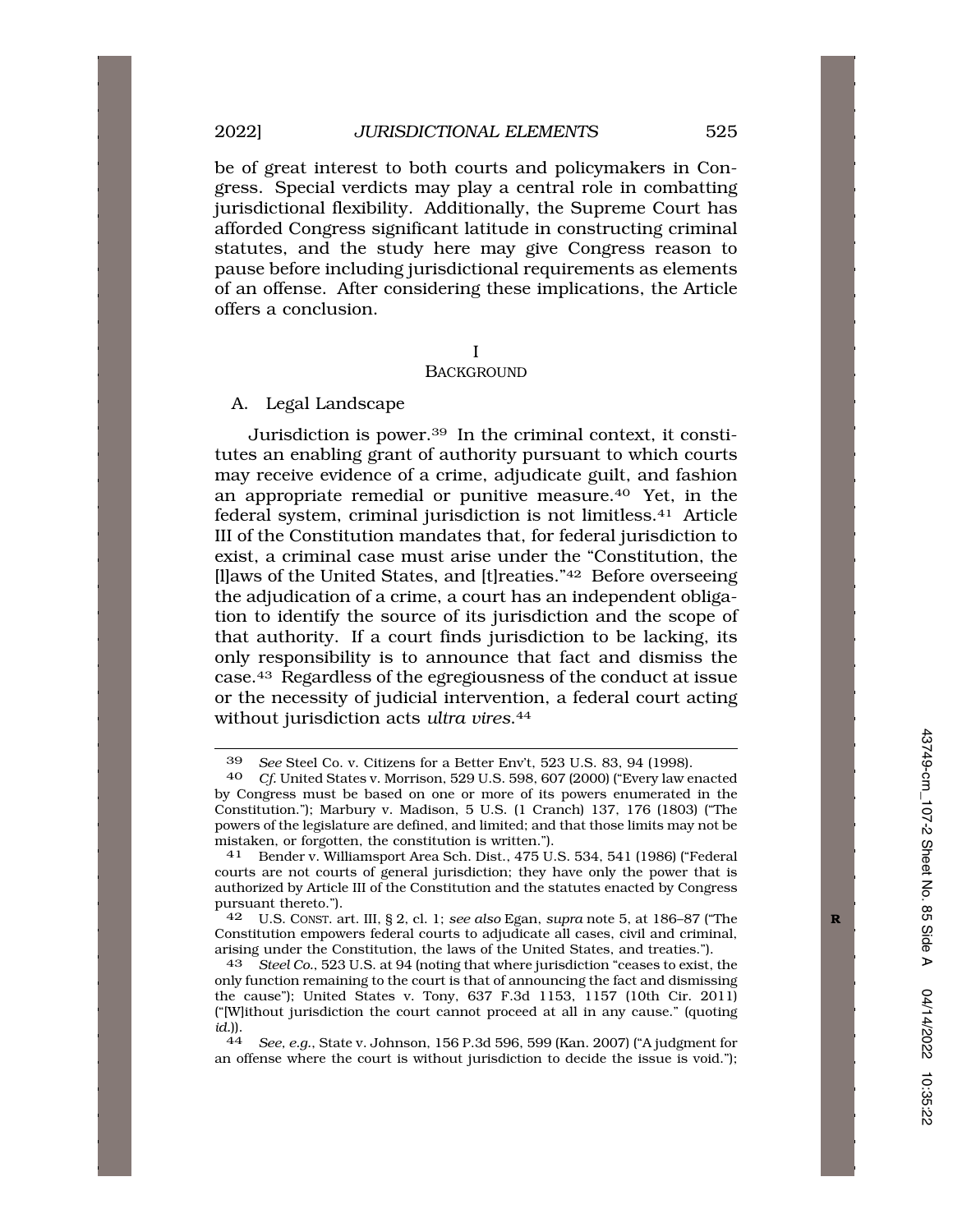The search for grants of criminal jurisdiction often turns to congressional statutes. The Constitution itself sets forth only a short list of irregular criminal activities: activities including piracy on the high seas,<sup>45</sup> counterfeiting,<sup>46</sup> and treason.<sup>47</sup> Congress therefore fills the gaps, enacting statutes to criminalize conduct that does not involve international pirates or revolutionary riots. But Congress itself is constitutionally constrained with respect to the types of conduct it can [criminalize.48](https://criminalize.48) The legislative branch lacks the authority to punish felonies [generally.49](https://generally.49) Instead, it can only enact criminal laws that flow from one of Congress's constitutionally enumerated powers, such as its authority under the Commerce or Necessary and Proper [Clauses.50](https://Clauses.50)

As a result, Congress often takes steps to directly highlight the source of its enabling constitutional authority within criminal [statutes.51](https://statutes.51) It usually does this in one of two ways.

First, Congress occasionally includes within criminal statutes factual findings that purport to demonstrate how certain types of regulated conduct are traceable to one of Congress's

United States v. Tenet Healthcare Corp., 343 F. Supp. 2d 922, 925 (C.D. Cal. 2004) ("[A] court without jurisdiction over certain claims has no choice but to dismiss them regardless of their gravity or potential validity.").

45 U.S. CONST. art. I, § 8, cl. 10 (providing that Congress may "define and punish [p]iracies and [f]elonies committed on the high [s]eas, and [o]ffences against the [l]aw of [n]ations").

 $46$  U.S. CONST. art. I, § 8, cl. 6 (stating that Congress may "provide for the [p]unishment of counterfeiting the [s]ecurities and current [c]oin of the United States").<br> $47$  II

U.S. CONST. art. III, § 3, cl. 2 (providing that Congress may "declare the [p]unishment of [t]reason, but no [a]ttainder of [t]reason shall work [c]orruption of [b]lood, or [f]orfeiture except during the [l]ife of the [p]erson attainted."); *see also*  Egan, *supra* note 5, at 187 (noting that treason is among the few criminal activi- **R**  ties enumerated in the Constitution).<br>48 Cohens v. Virginia. 19 U.S. (6)

48 Cohens v. Virginia, 19 U.S. (6 Wheat.) 264, 428 (1821) ("Congress cannot punish felonies generally . . . .").

49 Torres v. Lynch, 136 S. Ct. 1619, 1624 (2016) ("In our federal system, Congress cannot punish felonies . . . ; generally . . it may enact only those criminal laws that are connected to one of its constitutionally enumerated powers, such as the authority to regulate interstate commerce." (citations and internal quotation marks omitted)); Bond v. United States, 572 U.S. 844, 854 (2014) ("A criminal act committed wholly within a State 'cannot be made an offence against the United States, unless it have some relation to the execution of a power of Congress, or to some matter within the jurisdiction of the United States.'" (quoting United States v. Fox, 95 U.S. 670, 672 (1878))).

50 *Bond*, 572 U.S. at 854 ("The Federal Government . . . has no [general] authority and can exercise only the powers granted to it, including the power to make all Laws which shall be necessary and proper for carrying into Execution the enumerated powers." (citations and internal quotation marks omitted)).)<br>51 See Torres. 136 S. Ct. at 1624 (noting that the jurisdictional element

See Torres, 136 S. Ct. at 1624 (noting that the jurisdictional element "ties the substantive offense . . . to one of Congress's constitutional powers . . . thus spelling out the warrant for Congress to legislate").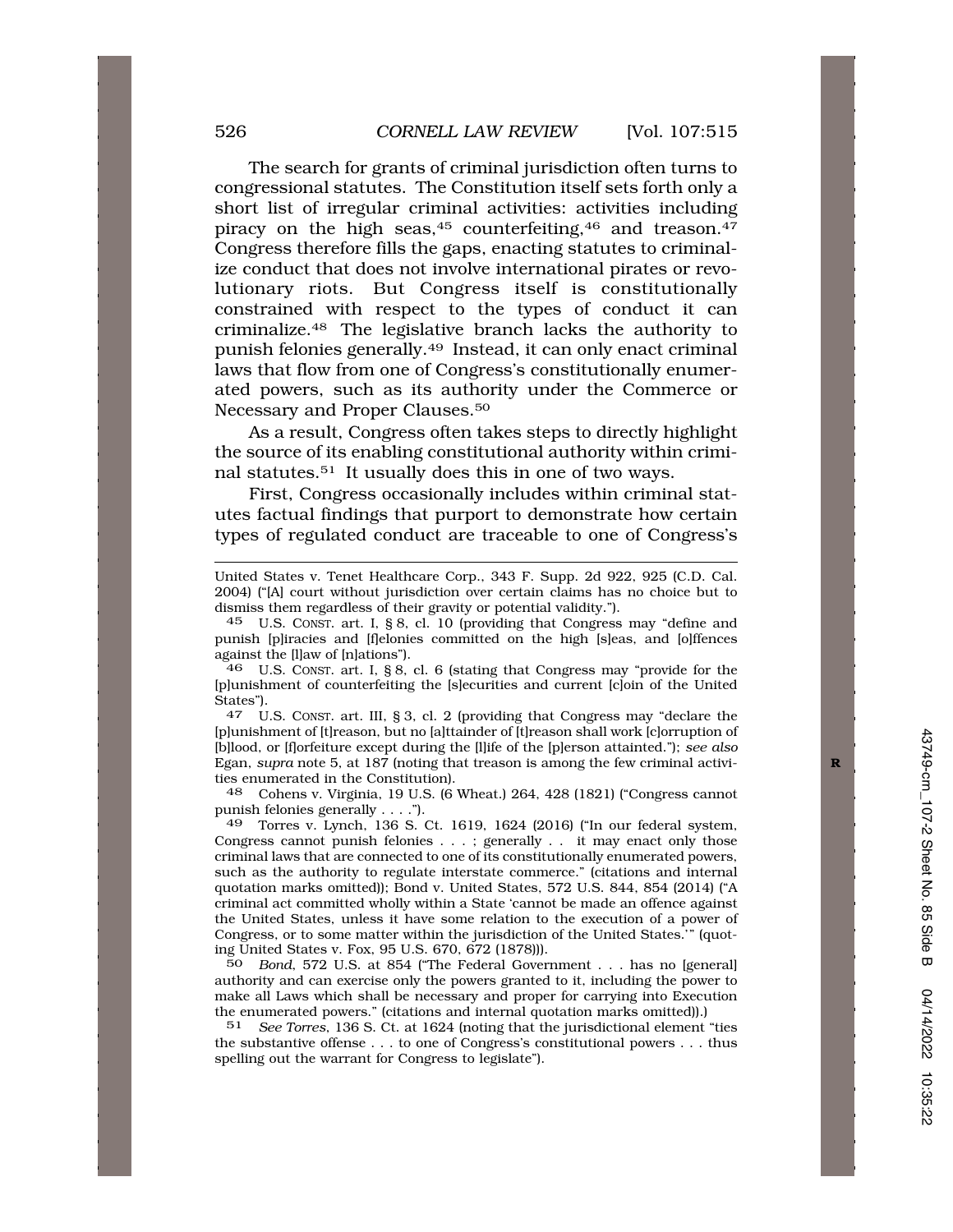constitutionally enumerated [powers.52](https://powers.52) In the Controlled Substances Act, for instance, Congress included within the preamble of the statute its determination that the possession, distribution, and manufacture of marijuana related to an interstate market for illegal drugs and, therefore, that Congress could properly criminalize such conduct under its Commerce Clause [power.53](https://power.53) Rather than requiring that a prosecutor demonstrate beyond a reasonable doubt that a particular defendant's actions fall within the jurisdictional scope of a constitutionally valid congressional statute, factual findings by Congress altogether remove the jurisdictional question from the scrutiny of a trial-level factfinder. For instance, after the enactment of the Controlled Substances Act, a prosecutor no longer needed to convince a judge or jury that a defendant's intrastate possession of illicit drugs related to interstate commerce. Instead, the prosecutor simply needed to prove the non-jurisdictional (i.e., substantive) elements of the crime; jurisdictional questions became questions of law.54 Thus, when Congress decides to include factual findings within its criminal statutes, it "is able to avoid the reasonable-doubt and jury-trial requirements with a simple statutory drafting choice."55

But Congress need not always make its own findings to establish federal criminal jurisdiction. Rather, Congress also has the option of including so-called "jurisdictional elements" within criminal statutes. These elements, which Congress usually places directly alongside the substantive elements that define an offense, serve to establish the basis for federal jurisdiction by having prosecutors prove a particularized connection between a defendant's conduct and an enumerated congressional [power.56](https://power.56) That is, jurisdictional elements ensure "through case-by-case inquiry, that the [conduct] in question" relates to one of Congress's constitutional [powers.57](https://powers.57) For example, the Hobbs Act criminalizes, inter alia, "the unlawful taking

<sup>52</sup> Lemos, *supra* note 9, at 1255–56 ("Jurisdictional elements and findings- **R**  based statutes differ only with respect to the threshold question whether activity *X* had some effect on interstate commerce in the individual case—jurisdictional elements require a case-by-case assessment of whether the defendant's act *X*  affected interstate commerce, whereas findings-based statutes rest on Congress's judgment that every act *X* affects interstate commerce.").

<sup>53</sup> Gonzales v. Raich, 545 U.S. 1, 12 n.20 (2005) (stating that Congress found, inter alia, that "controlled substances . . . commonly flow through interstate commerce immediately prior to such possession").

<sup>54</sup> *See* Lemos, *supra* note 9, at 1206. **R** 

<sup>55</sup> *Id.* at 1205.

<sup>56</sup> *See* United States v. Lopez, 514 U.S. 549, 561 (1995).

<sup>57</sup> *Id.*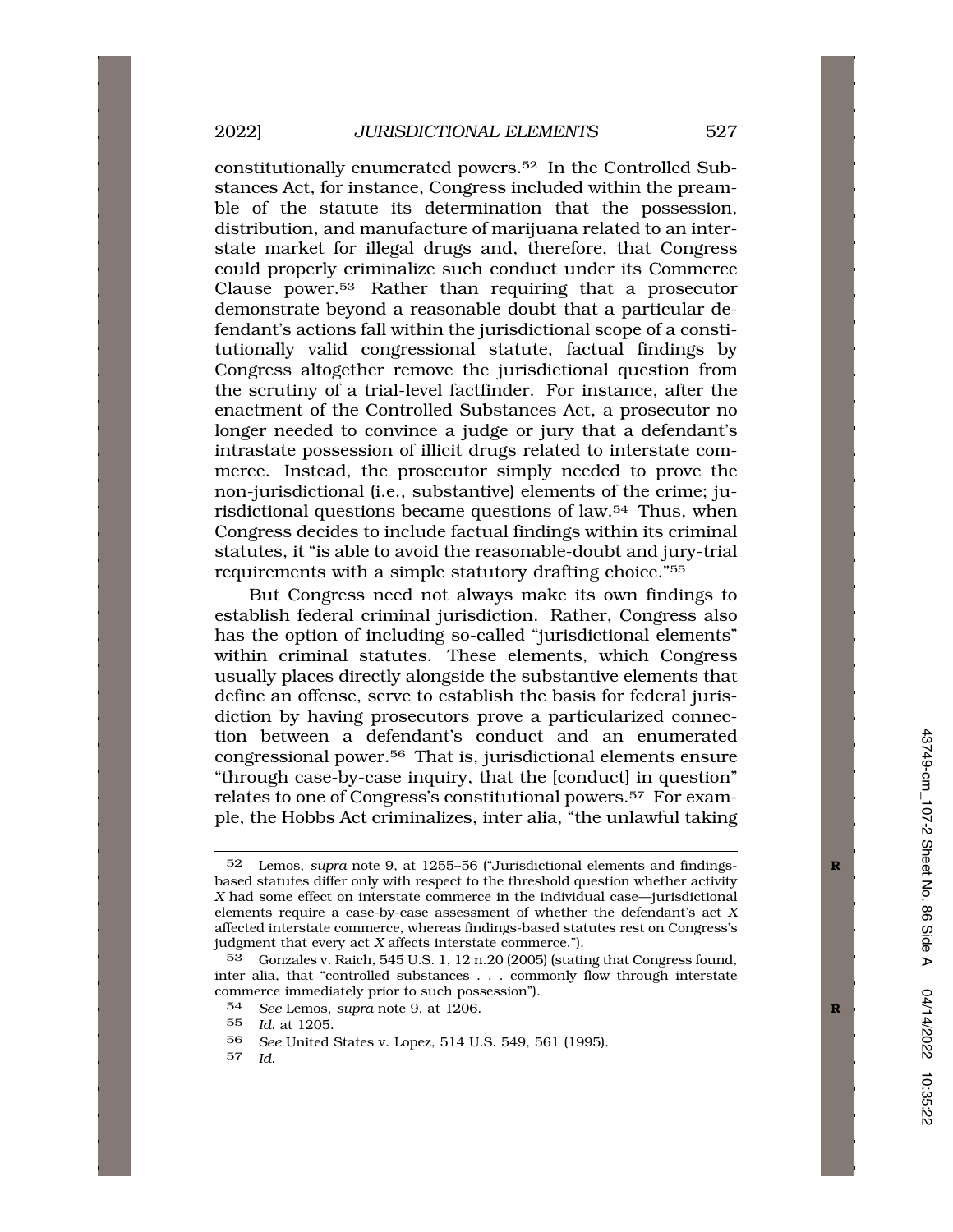or obtaining of personal property from [another] person . . . against his will, by means of actual or threatened force, or violence, or fear of injury" but only so long as that conduct "in any way or degree obstructs, delays, or affects commerce or the movement of any article or commodity in commerce."58 Alongside the traditional "substantive" elements that speak to the criminal guilt of a defendant, such as whether there was an unlawful taking or threats of violence, one can identify the jurisdictional element requiring that the criminal conduct have a connection to interstate [commerce.59](https://commerce.59) The Military Extraterritorial Jurisdiction Act (MEJA) is similar.<sup>60</sup> MEJA geographically extends the criminal jurisdiction of federal law, authorizing—in certain circumstances—the prosecution of extraterritorial crimes committed by civilians employed by the Department of Defense (DOD) or its [contractors.61](https://contractors.61) Under the portion of MEJA here relevant, government employees and contractors may be prosecuted for felonies committed overseas, so long as their employment "relates to supporting" a Defense Department [mission.62](https://mission.62) Thus, in a MEJA prosecution, the government must prove traditional, substantive elements of, say, assault alongside the jurisdictional element of whether the defendant's employment related to supporting a DOD mission at the time of the assault.<sup>63</sup>

A number of other criminal statutes in a number of different contexts contain similar jurisdictional elements. 18 U.S.C. § 922(q)(2)(A) criminalizes the possession of a firearm in a school zone, but only if the firearm "moved in or . . . otherwise affects interstate or foreign commerce at a place that the individual knows, or has reasonable cause to believe, is a school zone." 18 U.S.C. § 7(8) geographically extends federal criminal jurisdiction to include offenses occurring on "any foreign vessel during a voyage having a scheduled departure from or arrival in the United States with respect to an offense committed by or

<sup>58 18</sup> U.S.C. § 1951(a)–(b).

<sup>59</sup> *See* United States v. Calder, 641 F.2d 76, 78 (2d Cir. 1981) ("It [is a] . . . jurisdictional question . . . whether the alleged conduct affected interstate commerce . . . .").

<sup>60</sup> *See* 18 U.S.C. §§ 3261, 3267.

<sup>61 18</sup> U.S.C. § 3261(a).

<sup>62 18</sup> U.S.C. § 3267(1)(A)(i)–(iii).

<sup>63</sup> United States v. Slatten, 865 F.3d 767, 781 n.1 (D.C. Cir. 2017) ("MEJA adds a jurisdictional element to the underlying offenses, which element constitutes a jury issue that must be established by the government beyond a reasonable doubt." (citing United States v. Williams, 836 F.3d 1, 6–7 (D.C. Cir. 2016))).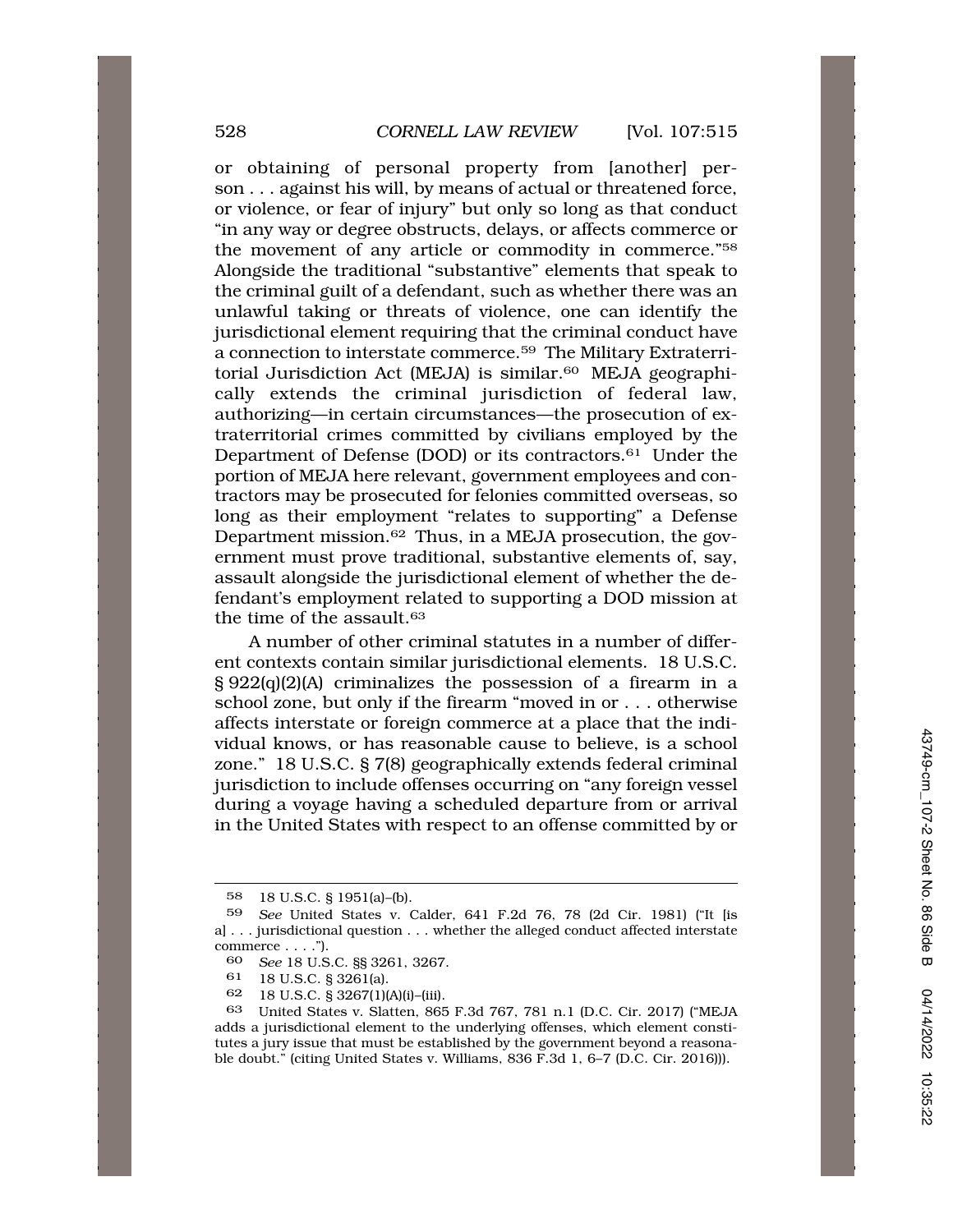against a national of the United States."64 18 U.S.C. § 1153 provides jurisdiction over a federal offense "when committed by [a Native American] on [a] reservation."65 18 U.S.C. § 1519 provides federal jurisdiction for the prosecution of record falsification so long as that conduct took place in relation to "the investigation or proper administration of any matter within the jurisdiction of any department or agency of the United States."<sup>66</sup> The list of statutes containing jurisdictional elements is as diverse as it is [lengthy.67](https://lengthy.67) 

Yet in almost all contexts, an offense's jurisdictional element is largely independent from its neighboring non-jurisdictional (i.e., substantive) elements.<sup>68</sup> One can envision any number of scenarios in which the amount of evidence demonstrating a defendant's guilt with respect to the substantive elements of a crime increases but the evidence demonstrating satisfaction of the jurisdictional element remains constant. In the Hobbs Act context, for example, additional eyewitnesses testifying that a particular defendant was in fact the assailant or additional forensic evidence linking a robbery to the defendant do not increase the likelihood that the robbery affected interstate [commerce.69](https://commerce.69) Likewise, in the MEJA context, additional evidence demonstrating that a government contractor accused of assault possessed the requisite mens rea does not increase the likelihood that her employment "related to supporting" a Defense Department [mission.70](https://mission.70) 

Historically, the near-independence of jurisdictional elements gave rise to a stark tension as courts struggled with the

18 U.S.C. § 1519.

<sup>64</sup> *See* United States v. Thomas, 443 F. App'x 501, 503–04 (11th Cir. 2011) (interpreting 18 U.S.C. § 7(8)).

In fact, the statute uses the term "Indian" in place of "Native-American." United States v. Cruz, 554 F.3d 840, 843 (9th Cir. 2009). As the *Cruz* court acknowledged, "there appears to be something odd about a court of law in a diverse nation such as ours deciding whether a specific individual is or is not 'an Indian.'" *Id.* at 842. "Although some prefer the term 'Native American' or 'American Indian,'" the court deemed it appropriate to "use the term 'Indian' throughout [its] opinion as that is the term employed in the statutes at issue in [the] appeal." *Id.* at 842 n.1.<br>66 18 U.S.

<sup>67</sup> *See* 18 U.S.C. § 32(a)(1) (destruction of aircraft or aircraft facilities); 18 U.S.C. § 37(b) (violence at international airports); 18U.S.C. § 39A(a) (aiming a laser pointer at an aircraft); 18 U.S.C. § 175(a) (prohibitions with respect to biological weapons); 18 U.S.C. § 228(a)(2) (failure to pay child support); 18 U.S.C. § 289 (false claims for pensions); 18 U.S.C. § 594 (intimidation of voters).

<sup>68</sup> *See* Torres v. Lynch, 136 S. Ct. 1619, 1624 (2016) ("[M]ost federal offenses include, in addition to substantive elements, a jurisdictional one, like the interstate commerce requirement . . . .").

<sup>69</sup> *See* 18 U.S.C. § 1951(a).

<sup>70</sup> *See* 18 U.S.C. § 3267(1)(A)(i)–(iii).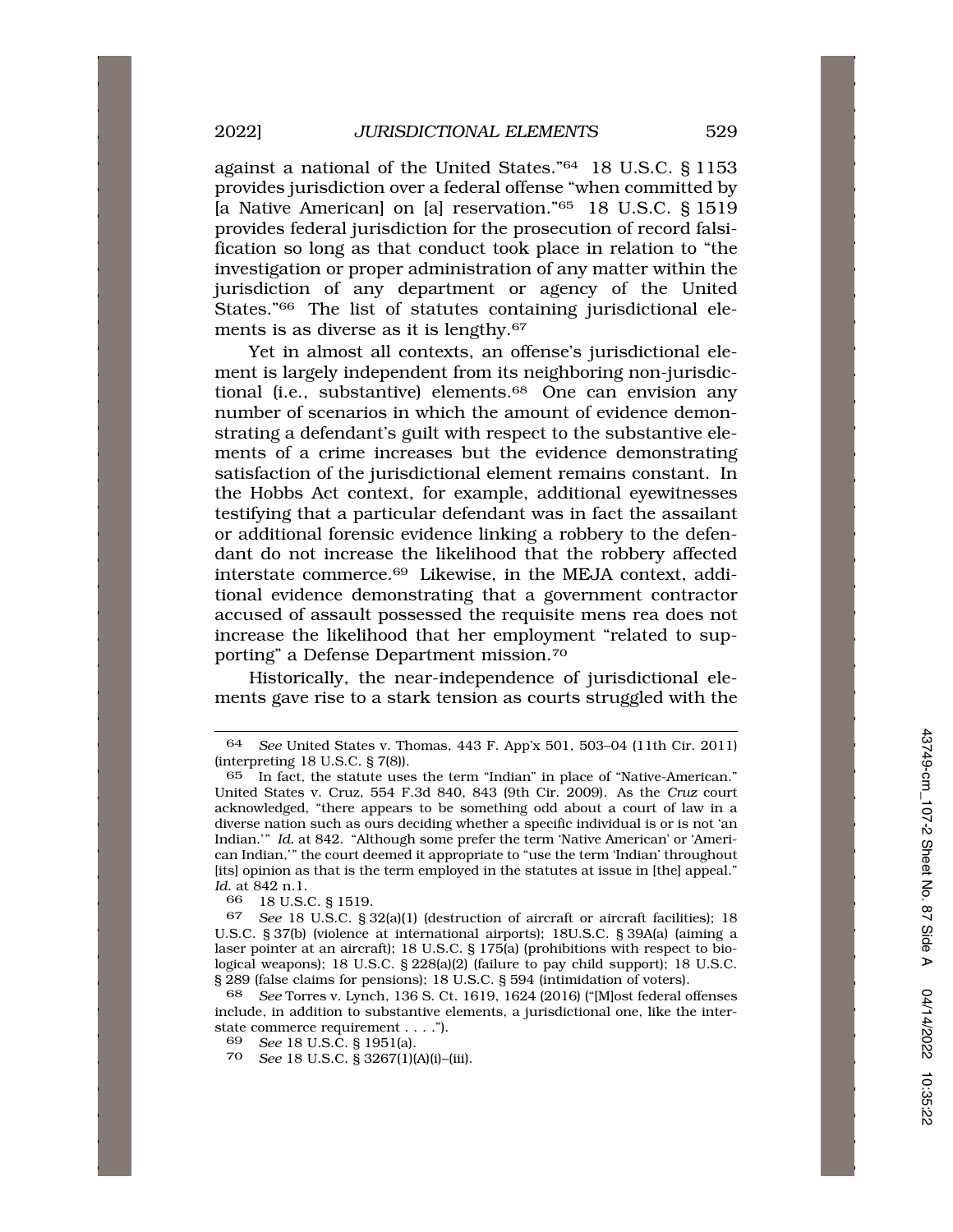question of which institutional entity—judge or jury—should resolve them at trial. Compounding the difficulty of appropriately delegating decision-making authority over jurisdictional elements was deep uncertainty surrounding whether the jurisdictional elements primarily presented legal or factual inquiries. And this uncertainty existed for good reason—the distinction between questions of law and questions of fact is deceptively complex. Although any first-year law student could properly classify those issues that fall at the polar ends of the continuum (whether a defendant punched a victim is a question of fact; how one should interpret "established by the State," as used in the Patient Protection and Affordable Care Act, is a question of law), identifying the line of demarcation where factual inquiries end and legal ones begin proves exceedingly "vexing."71 Located within the murky middle ground of the law-fact continuum exists an entirely distinct legal hybrid: mixed questions of law and fact. Jurisdictional elements fall within this category.

A mixed question of law and fact requires a decisionmaker to determine how a law or legal doctrine applies to a specific universe of facts. At the time that mixed questions are resolved, the facts at issue are admitted or assumed; the legal rule is undisputed. The only remaining question is how the law applies to the given facts. Allocating decision-making authority over mixed-question jurisdictional elements in criminal offenses thus gives rise to a difficult choice, as deeming either the jury or the judiciary the appropriate decisionmaker seemingly violates a centuries-old maxim guiding practice at criminal trials: *ad quaestionem facti non respondent jurisperiti, ad quaes-*

<sup>71</sup> Ronald J. Allen & Michael S. Pardo, *The Myth of the Law-Fact Distinction*, 97 NW. U. L. REV. 1769, 1769 (2003) (quoting Pullman-Standard v. Swint, 456 U.S. 273, 288 (1982)). Indeed, the Supreme Court has described the law-fact line of demarcation as "slippery" and "elusive" while admitting that, institutionally, it has "not charted an entirely clear course" when classifying questions as factual or legal in nature. *Id.*; *see* G. Alexander Nunn, *Law, Fact, and Procedural Justice*, 70 Emory L. J. 1273, 1275-78 (2021).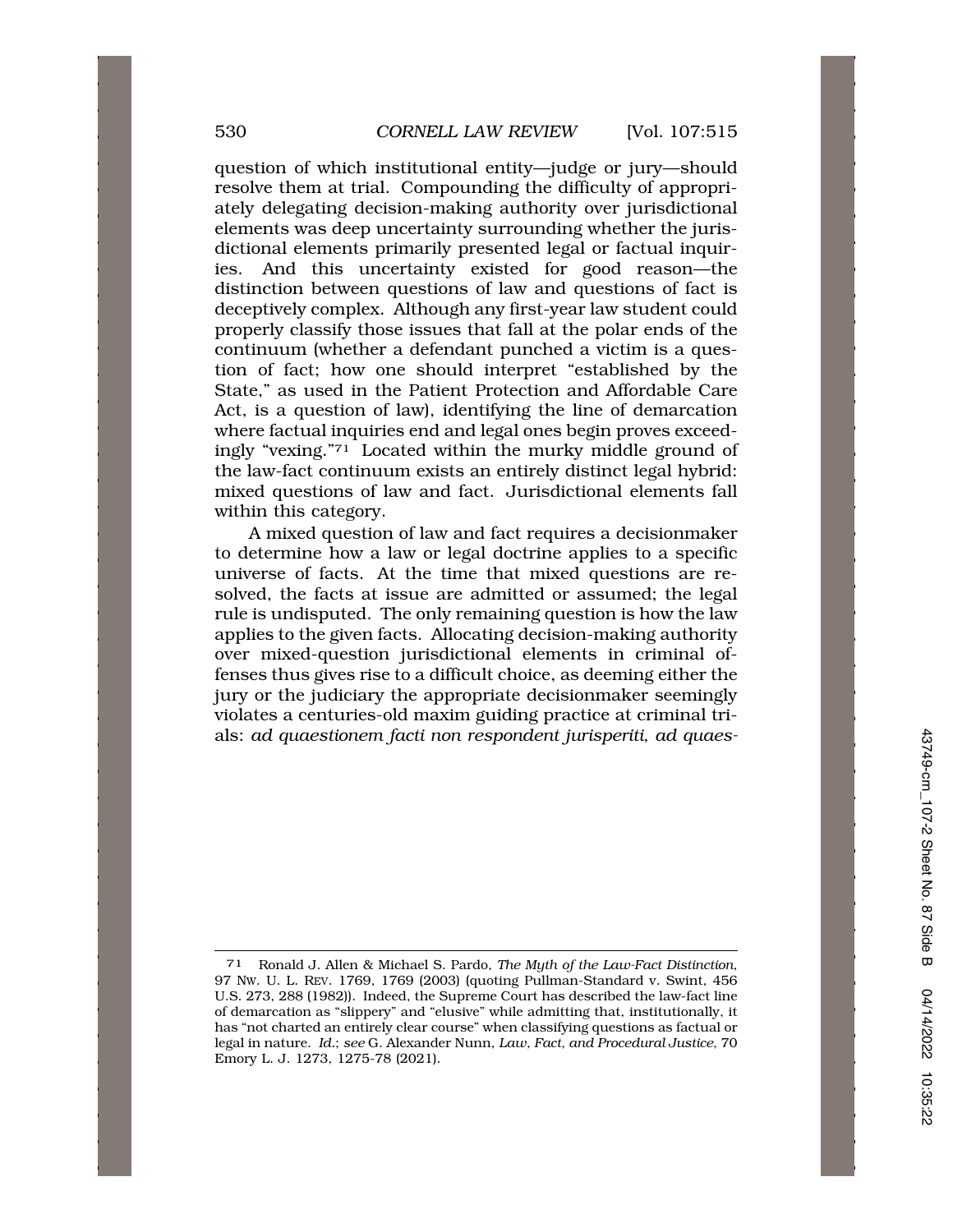*tionem juris non respondent juratores*:72 judges do not decide questions of fact, juries do not resolve questions of law.73

Forced to choose, the early consensus among the United States Courts of Appeals was that the judiciary was the appropriate entity to resolve the mixed-question jurisdictional elements. The Second Circuit, for example, noted that "in a Hobbs Act case, 'it was for the court to determine as a matter of law the jurisdictional question of whether the alleged conduct affected interstate commerce.'"74 Although the mixed-question jurisdictional element required juries "to determine whether the alleged conduct had in fact occurred,"75 it was—as it had long been stated to be—the emphatic province of the judiciary to "say what the law is."76

The Supreme Court, however, upended this approach in *United States v. [Gaudin](https://Gaudin.77)*.77 Relying primarily on historical analysis, the Court determined that, in order to satisfy the Fifth and Sixth Amendments' requirement that a jury resolve every element of an offense, mixed-question jurisdictional elements must be wholly resolved by [juries.78](https://juries.78) Rejecting the argument that the legal component of mixed-question elements could be decided by courts after a jury's determination of the underlying facts, the Court noted that "the jury's constitutional responsi-

73 Margaret L. Moses, *The Jury-Trial Right in the UCC: On a Slippery Slope*, 54 SMU L. REV. 561, 565 (2001) ("The general rule, therefore, is that in cases where there is a jury, the jury's function is to decide questions of fact. The judge, on the other hand, will determine matters of law."). *But see* Carrington, *supra* note 72, at **R**  44.

74 United States v. Vasquez, 267 F.3d 79, 89 (2d Cir. 2001) (internal brackets omitted) (quoting United States v. Calder, 641 F.2d 76, 78 (2d Cir. 1981)).

75 *Calder*, 641 F.2d at 78.

76 Marbury v. Madison, 5 U.S. (1 Cranch) 137, 177 (1803); *see also* Heartland Plymouth Ct. MI, LLC v. NLRB, 838 F.3d 16, 29 (D.C. Cir. 2016) ("Let the word go forth: for however much the judiciary has emboldened [another legal decisionmaker], *we* 'say what the law is.'" (quoting *id.*)). 77 515 U.S. 506, 523 (1995).

<sup>72</sup> This seventeenth-century maxim is attributed to Henry de Bracton. *E.g.*, Isaack v. Clark, 80 Eng. Rep. 1143, 1150; 2 Bulst. 306, 315 (1613). Of course, the maxim fails to fully account for the historical American practice in which juries decided questions of law in civil cases. *See* Paul D. Carrington, *The Seventh Amendment: Some Bicentennial Reflections*, 1990 U. CHI. LEGAL F. 33, 44 (1990) ("For much of the century following ratification of the [Seventh] Amendment, federal civil juries were told that they were responsible for deciding law as well as fact, giving such attention as they might choose to the judge's instructions on the law."); Matthew P. Harrington, *The Law-Finding Function of the American Jury*, 1999 WIS. L. REV. 377, 377 (1999) (arguing that the "standard allocation of power between judge and jury is . . . of relatively recent origin").

<sup>78</sup> *See id.* at 518–19 (rejecting proposition that a mixed-question element "is to be decided by the judge" as "contrary to the uniform general understanding . . . that the Fifth and Sixth Amendments require conviction by a jury of *all*  elements of the crime").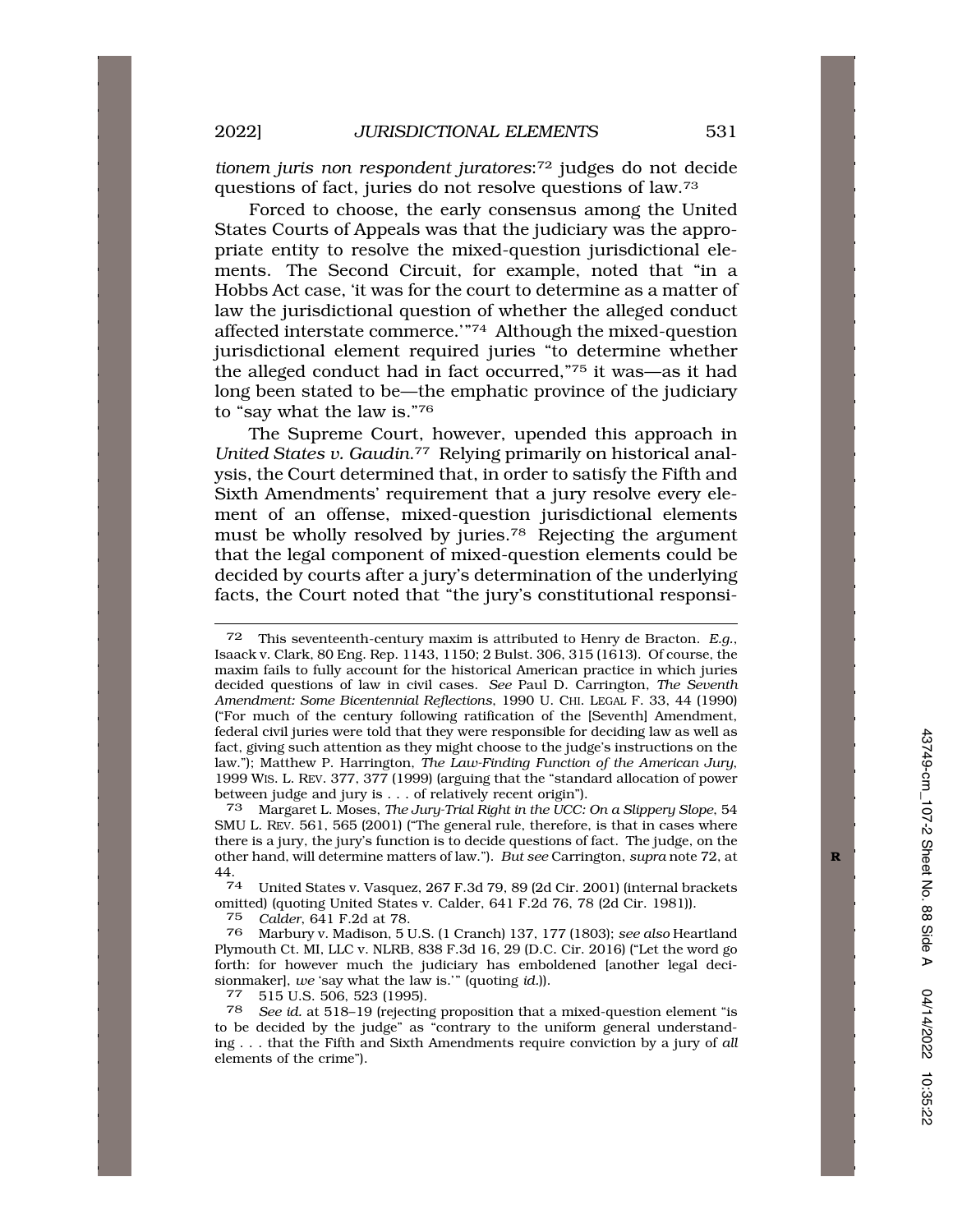bility is not merely to determine the facts, but to apply the law to those facts and draw the ultimate conclusion of guilt or innocence."79 Although, as explored above, Congress may construct criminal offenses such that jurisdictional questions are not located within an element of the offense, there exists a "right to have a jury determine, beyond a reasonable doubt, [a defendant's] guilt of every element of the crime with which he is charged."80

In *Gaudin*'s wake, juries across the country began to assume their new responsibility as quasi-legal decisionmakers. In recognition that "the [*Gaudin*] Court held that all elements of a crime, including those involving mixed questions of law and fact, must be decided by a jury,"81 the Second Circuit was forced to reverse its previous course. From *Gaudin* forward, a jury would need to determine whether a robbery affected interstate commerce in a Hobbs Act [prosecution.82](https://prosecution.82) Likewise, the post-*Gaudin* D.C. Circuit mandated that MEJA's mixed-question jurisdictional element be resolved by the jury in every MEJA prosecution.<sup>83</sup>

Surprisingly, however, many courts downplayed the seemingly material shift in decision-making authority, insisting that there is "little reason to believe that juries will have substantially different interpretations of [mixed question jurisdictional elements] than judges and therefore, practically speaking, *Gaudin* [did] little to alter the status quo."<sup>84</sup>

## B. Social Psychology Literature

The social psychology literature provides reason to doubt courts' claims regarding the minimal significance of *Gaudin*. Phenomena identified in previous empirical studies suggest that there exists significant danger that juries might fail to afford mixed-question jurisdictional elements their due independence and acquitting force, particularly when the evidence demonstrating satisfaction of the substantive elements of the crime is definitive. This section seeks to briefly outline the foundational studies that serve as the basis for my hypothesis.

<sup>79</sup> *Id.* at 514.

<sup>80</sup> *Id.* at 522–23.

<sup>81</sup> United States v. Parkes, 497 F.3d 220, 227 (2d Cir. 2007).<br>82 Id at 230

<sup>82</sup> *Id.* at 230.

<sup>83</sup> United States v. Slatten, 865 F.3d 767, 781 n.1 (D.C. Cir. 2017) ("MEJA adds a jurisdictional element to the underlying offenses, which element constitutes a jury issue that must be established by the government beyond a reasonable doubt." (citing United States v. Williams, 836 F.3d 1, 6–7 (D.C. Cir. 2016))).

<sup>84</sup> Bilzerian v. United States, 127 F.3d 237, 241 (2d Cir. 1997).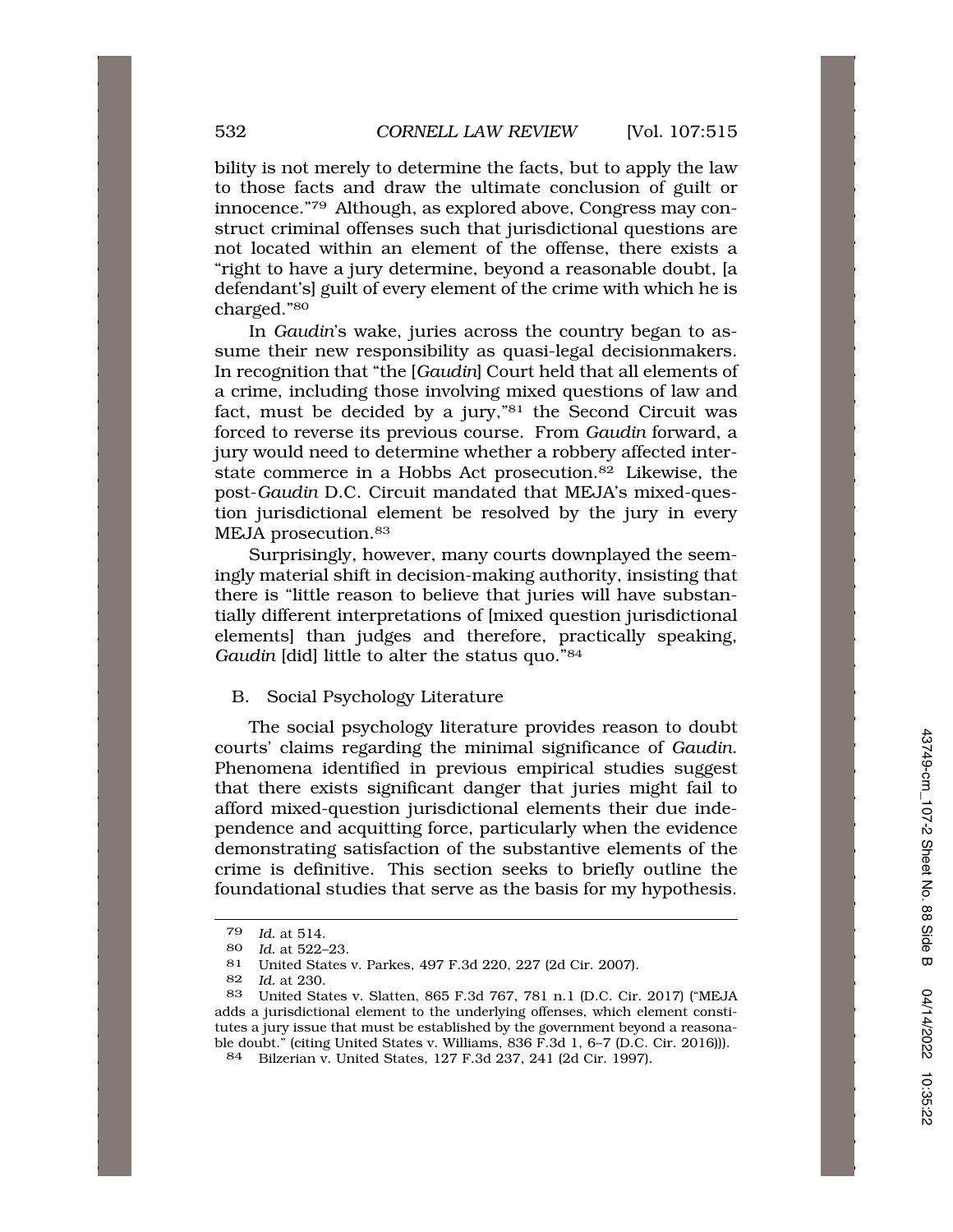Consider, first, the social psychological literature exploring the decision-making processes of juries. Writing in what has become a foundational piece, Nancy Pennington and Reid Hastie argue that jury verdicts are primarily driven by overarching, general narratives rather than atomistic consideration of the elements that constitute a particular crime.<sup>85</sup> To develop this claim, Pennington and Hastie first recognize that the presentation of proof at trial is a disorderly affair. Prosecutors and defense counsel often present direct evidence and witness testimony in a non-linear, non-chronological order, offering small grains of insight into the jury bit by bit.86 In an effort to make sense of the granular offerings, Pennington and Hastie see the jury as persistently engaged in the process of "story" making; that is, juries are continually seeking to incorporate new evidence and testimony into an overarching narrative that provides an account for the conduct at issue and can in turn determine an appropriate [verdict.87](https://verdict.87) Of course, because the evidence and proof presented at trial will inevitably fail to provide a fully comprehensive depiction of the events at issue, the construction of the narrative will require jurors to fill gaps with their background knowledge of events similar to the one at issue. Ultimately, "[m]eaning is assigned to trial evidence through the incorporation of . . . evidence into one or more plausible accounts or stories describing 'what happened' during events testified to at the trial."88 "General knowledge about the structure of human purposive action sequences and stories, characterized as an episode schema, serves to organize events according to the causal and intentional relations among them as perceived by the juror."89 A jury's constructed story then drives its decision of what is an appropriate verdict. Although jury instructions admonish the factfinders to ensure that the prosecution has met its burden of proving each element of a criminal offense beyond a reasonable doubt, Pennington and Hastie see verdict selection as a global process in which narratives are broadly matched with verdict categories.90 Rather than careful scrutiny of each element and issue,

<sup>85</sup> *See* Pennington & Hastie, *supra* note 22, at 520 ("[A] central cognitive **R**  process in juror decision making is *story construction*.").

<sup>86</sup> *See id.* at 523.

<sup>87</sup> *See id.* 

<sup>88</sup> *Id.* at 529.

<sup>89</sup> *Id.* 

<sup>90</sup> *Id.* at 530.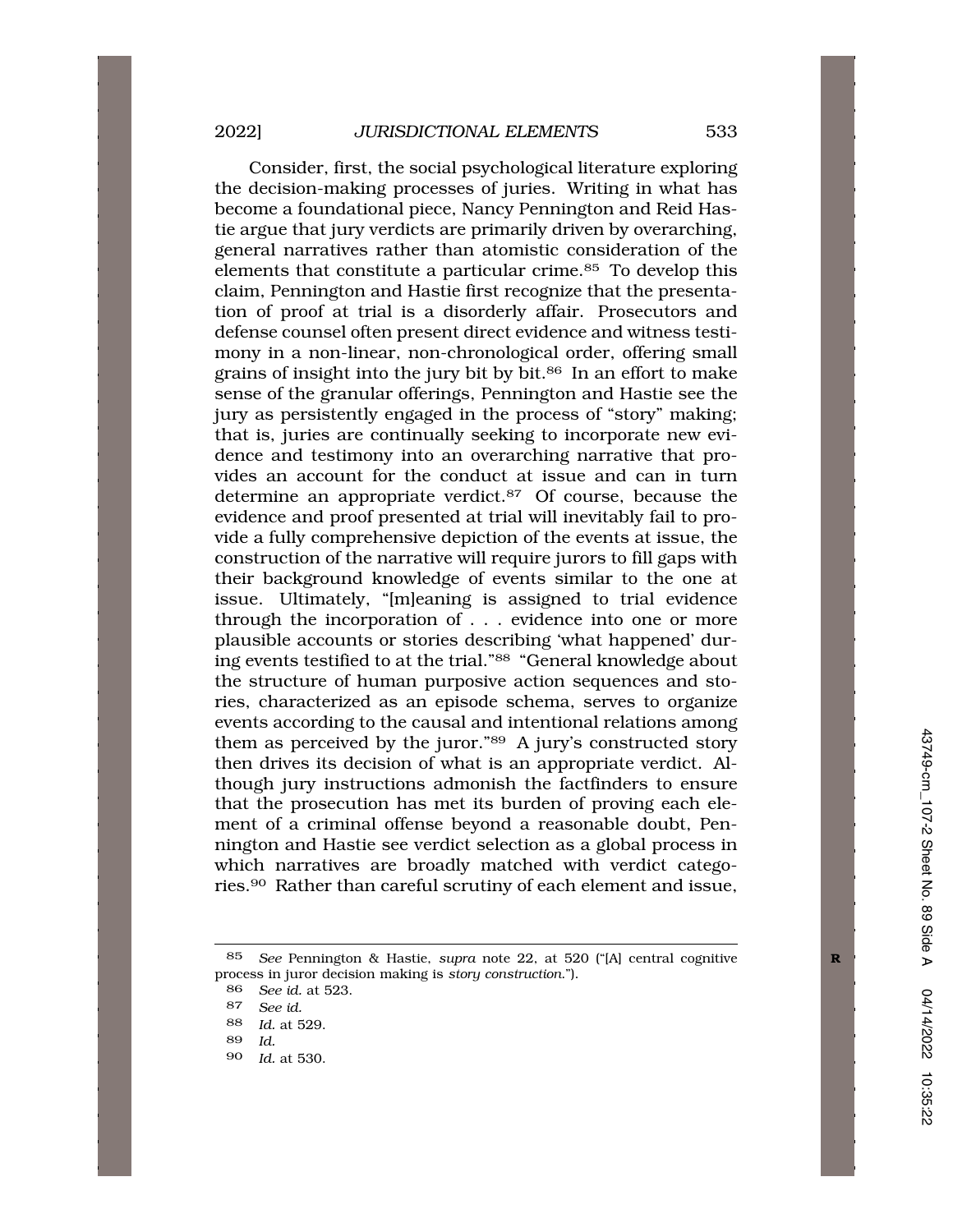the overarching "story the juror constructs determines the juror's verdict."91

Psychological phenomena explored in other studies provide insight into how jurors construct stories and map those stories onto verdicts. Emotions, for instance, can influence jurors' evaluations of evidence and lead them to favor a particular narrative that accords with their [preconceptions.92](https://preconceptions.92) Empirical studies have found that "reactions to the events that led to the trial, primarily anger; reactions to participants involved in the trial, primarily anger, sympathy, and fear; and reactions to evidentiary exhibits, primarily disgust and horror" can materially affect a jury's ultimate legal determinations, even for issues only tangentially related to the emotion-evoking [stimulus.93](https://stimulus.93)  Relatedly, Professor Vicki Smith has demonstrated how a defendant's consistency with criminal "prototypes" can forcefully influence determinations of guilt. $94$  "[J]urors are not very much influenced by formal tests embodied in the substantive criminal law doctrines; instead they consult prototypical representations, absorbed from their immersion in social and cultural life, to determine whether the facts add up to a particular crime or defense."95 Where a defendant fits the jury's conception of a criminal prototype, the jury will more easily favor narratives that ascribe guilt to the defendant.

Of course, reliance on these extra-legal influences does not cease once a juror has crafted a story but instead carries into the evaluation of jury instructions and the selection of an appropriate verdict. Studies have suggested that, on the whole, jurors understand the law to be whatever they intuit it to be.<sup>96</sup> That is, jurors "use[ ] their pre-existing knowledge or beliefs about what constitutes a particular crime rather than the judge's instructions about what constitute[s] the crime."97 This phenomenon raises concerns that jurors might discount (or

- 95 Kahan, *supra* note 22, at 793 (citing Smith, *supra* note 22, at 868). **R**
- *Id.*

<sup>91</sup> Reid Hastie, *Emotions in Jurors' Decisions*, 66 BROOK. L. REV. 991, 996 (2001).

<sup>92</sup> *See* NEAL FEIGENSON, LEGAL BLAME: HOW JURORS THINK AND TALK ABOUT ACCI-DENTS 69–86, 106–07, 235–41 (2000); George Loewenstein & Jennifer S. Lerner, *The Role of Affect in Decision Making*, *in* HANDBOOK OF AFFECTIVE SCIENCES 619, 628–29 (Richard Davidson, Klaus R. Scherer & H. Hill Goldsmith eds., 2001).

<sup>93</sup> *See* Hastie, *supra* note 91, at 1007–09.<br>94 *See* Smith, *supra* note 22, at 868.

See Smith, *supra* note 22, at 868.

<sup>97</sup> Barbara A. Spellman, *Reflections of a Recovering Lawyer: How Becoming a Cognitive Psychologist—and (in Particular) Studying Analogical and Causal Reasoning—Changed My Views About the Field of Psychology and Law,* 79 CHI.-KENT L. REV. 1187, 1208 (2004) (summarizing Professor Smith's research).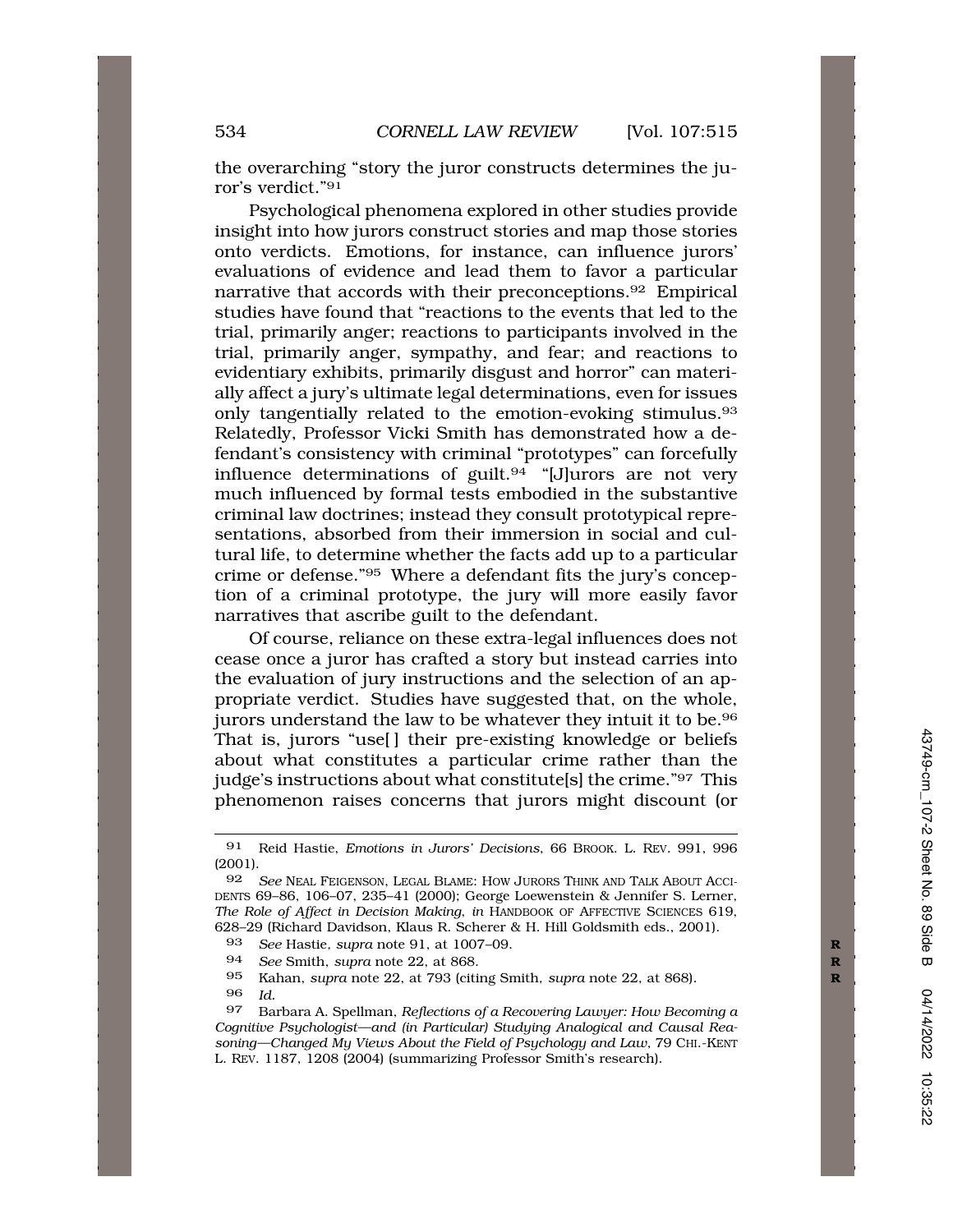even disregard) instructions that are not intuitively connected to the underlying criminal episode at issue.

Further compounding this risk is a robust empirical literature demonstrating that laypeople are deeply skeptical of and opposed to "legal loopholes."98 Generally speaking, a legal loophole is a term used to denote a particular legal rule or doctrine that one perceives to be a means by which an otherwise culpable individual can circumvent or entirely avoid the rightful punishment he or she is due.99 At the most fundamental level of justice, legal loopholes violate the central tenet that like cases should be treated alike, as those who are able to take advantage of the perceived "get out of jail free card" escape the sanctions usually imposed on similarly-situated defendants.<sup>100</sup> Naturally, those who classify a particular legal doctrine as a legal loophole are adamantly opposed to its application.101 Consider, for example, the insanity defense in criminal cases.102 Empirical studies have demonstrated that up to eighty-nine percent of respondents hold the view that "the insanity plea is a loophole that allows too many guilty people to go free."103 Building on the discovery of this widespread perception—a perception that is, in fact, nothing more than a myth<sup>104</sup>—further studies show that sixty-six percent of respon-

<sup>98</sup> *See* Eric Silver, Carmen Cirincione & Henry J. Steadman, *Demythologizing Inaccurate Perceptions of the Insanity Defense*, 18 L. & HUMAN BEHAV. 63, 64 (1994) ("Public opinion data have shown that the public's most prevalent concern regarding the insanity defense is that it is a loophole through which would-be criminals escape punishment for illegal acts."); Michael L. Perlin, *The Insanity Defense: Nine Myths That Will Not Go Away, in* THE INSANITY DEFENSE: MULTIDISCIPLI-NARY VIEWS ON ITS HISTORY, TRENDS, AND CONTROVERSIES 3, 5–10 (Mark D. White ed.,  $\frac{2017}{99}$ .

<sup>99</sup> *See* Silver, Cirincione & Steadman, *supra* note 98, at 65. **R** 

Aristotle first identified this principle as central to the notion of justice, and many contemporary theorists and legal philosophers, including Ronald Dworkin, Lon Fuller, H.L.A. Hart, and John Rawls, recognize that coherence (or a like principle) is an essential component of the legitimacy of the rule of law. *See*  ARISTOTLE, NICOMACHEAN ETHICS 115–23 (Martin Ostwald trans., 1962) (n.d.); *see also* H.L.A. HART, THE CONCEPT OF LAW 159 (2d ed. 1994) ("Treat like cases alike and different cases differently . . . ."); RONALD DWORKIN, LAW'S EMPIRE 164–67 (1986) (stating that the principle "that we must treat like cases alike . . . requires government to speak with one voice, to act in a principled and coherent manner toward all its citizens, [and] to extend to everyone the substantive standards of justice or fairness it uses for some"); LON FULLER, THE MORALITY OF LAW 64–90 (1964) (describing the attributes of legal morality, one of which is a lack of contradictory rules); JOHN RAWLS, A THEORY OF JUSTICE 206–07 (rev. ed. 1999) ("One kind of unjust action is the failure of judges and others in authority to apply the appropriate rule or interpret it correctly.").<br>101 See Silver Cirincione & Ste

<sup>101</sup> *See* Silver, Cirincione & Steadman, *supra* note 98, at 63–65. **R** 

<sup>102</sup> *Id.* 

<sup>103</sup> *Id.* at 64.

<sup>104</sup> Michael Perlin, *supra* note 98, at 6-10.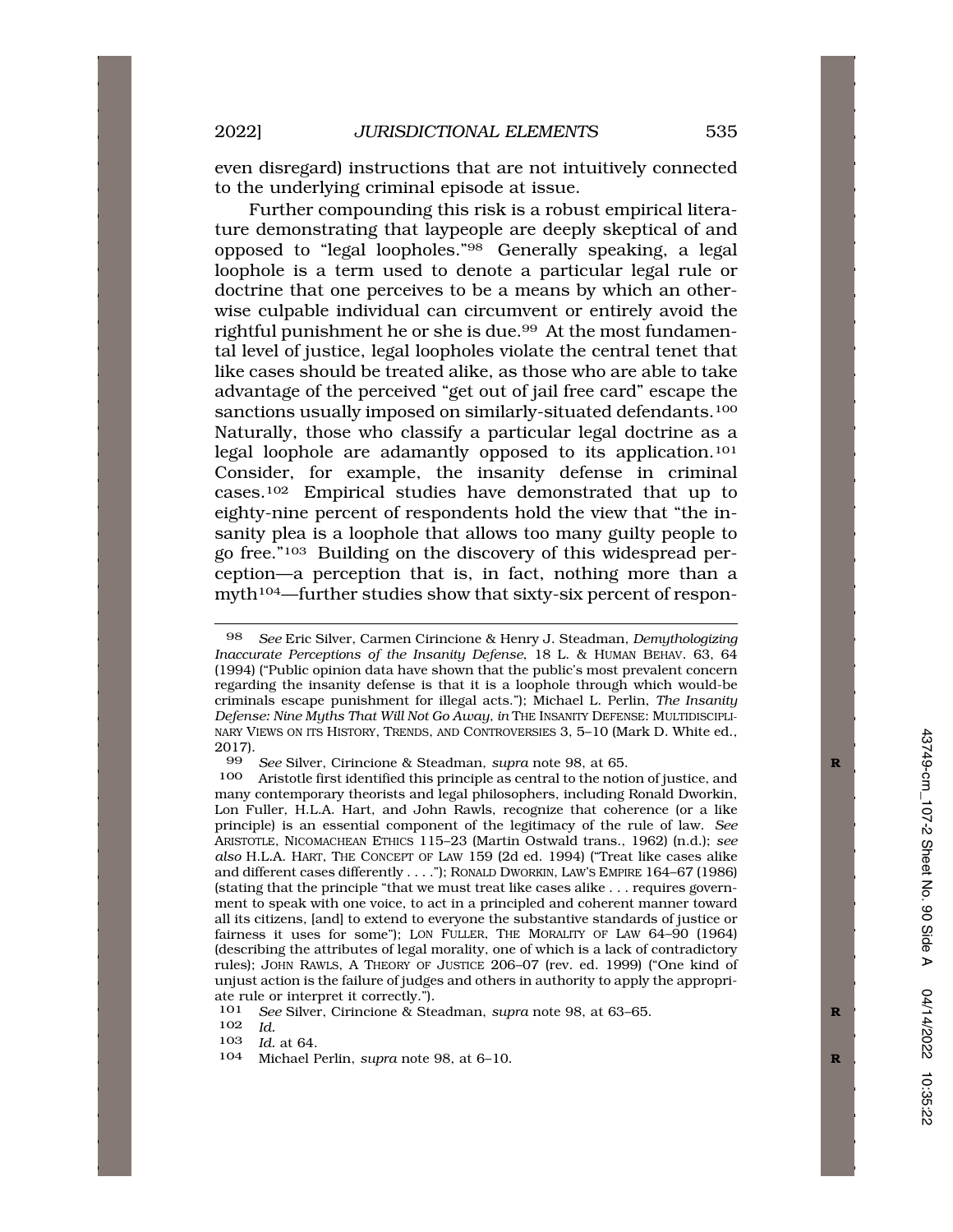dents believe an insanity plea should not be allowed as a complete defense to a crime, and fifty percent suggest that it should be abolished entirely.<sup>105</sup> Perceptions regarding the fairness of a particular rule can thus influence one's belief as to whether it should be determinative in a particular case.106

When reconciled with the legal landscape explored above, the social psychology literature gives reason to suspect that *Gaudin* may have effected a material change by delegating jurisdictional elements to jurors. As noted, jurisdictional questions are largely independent of the "traditional," substantive elements of a criminal offense; the evidence demonstrating that a defendant did indeed engage in some egregious conduct could be overwhelming, yet no conviction may stand where the court lacks jurisdiction. But the social psychology literature gives ample reason to suspect that juries may (consciously or subconsciously) allow their determinations regarding the substantive elements of a crime to influence their conclusions with respect to jurisdictional elements. This phenomenon could be an extension of emotional, narrative-based decision making juries might conclude the defendant engaged in some deplorable behavior and deem that conduct worthy of punishment regardless of the outcome suggested by an atomistic analysis of the elements or jury instructions. Alternatively (or perhaps concurrently), the phenomenon could be a result of

<sup>105</sup> Silver, Cirincione & Steadman, *supra* note 98, at 64. **R** 

<sup>106</sup> Building on this latter point, the widespread distaste for legal loopholes is perhaps related to a broader concept. Generally speaking, "people's reactions to their experiences with legal authorities are strongly shaped by their subjective evaluations of the justice of the procedures used to resolve their case." Tom Tyler & David Markell, *The Public Regulation of Land-Use Decisions: Criteria for Evaluating Alternative Procedures*, 7 J. EMPIRICAL LEGAL STUD. 538, 541 (2010). The way in which cases are resolved, rather than the outcome of any particular case, has the most significant impact on the perceived legitimacy of the proceedings. *See id.* at 546–47. For example, factors including litigants' ability to have a voice and present their side of a dispute, the degree of respect attributed to the litigants, and the perceived neutrality of the proceedings materially influence assessments of legitimacy and, ultimately, willingness to abide by legal pronouncements. *See id.*  at 547–48. As is relevant here, the import of procedural justice also reaches beyond the immediate parties of a particular case. Indeed, third parties' evaluations of evidence can vary drastically depending on their perceptions of fairness; that is, the general public may dislike—or even discount—certain types of evidence based on the perceived fairness of the way that evidence is used in court. Professor Justin Sevier, for example, demonstrates that people dislike and discount hearsay evidence not because it leads to suboptimal decisional accuracy but instead because it is seen as procedurally unjust to convict based on secondhand evidence. *See* Justin Sevier, *Popularizing Hearsay*, 104 GEO. L.J. 643, 664 (2016) (reporting "empirical evidence that laypeople conceive the hearsay rule as one that protects the dignity interests of litigants and not the accuracy of legal decisions").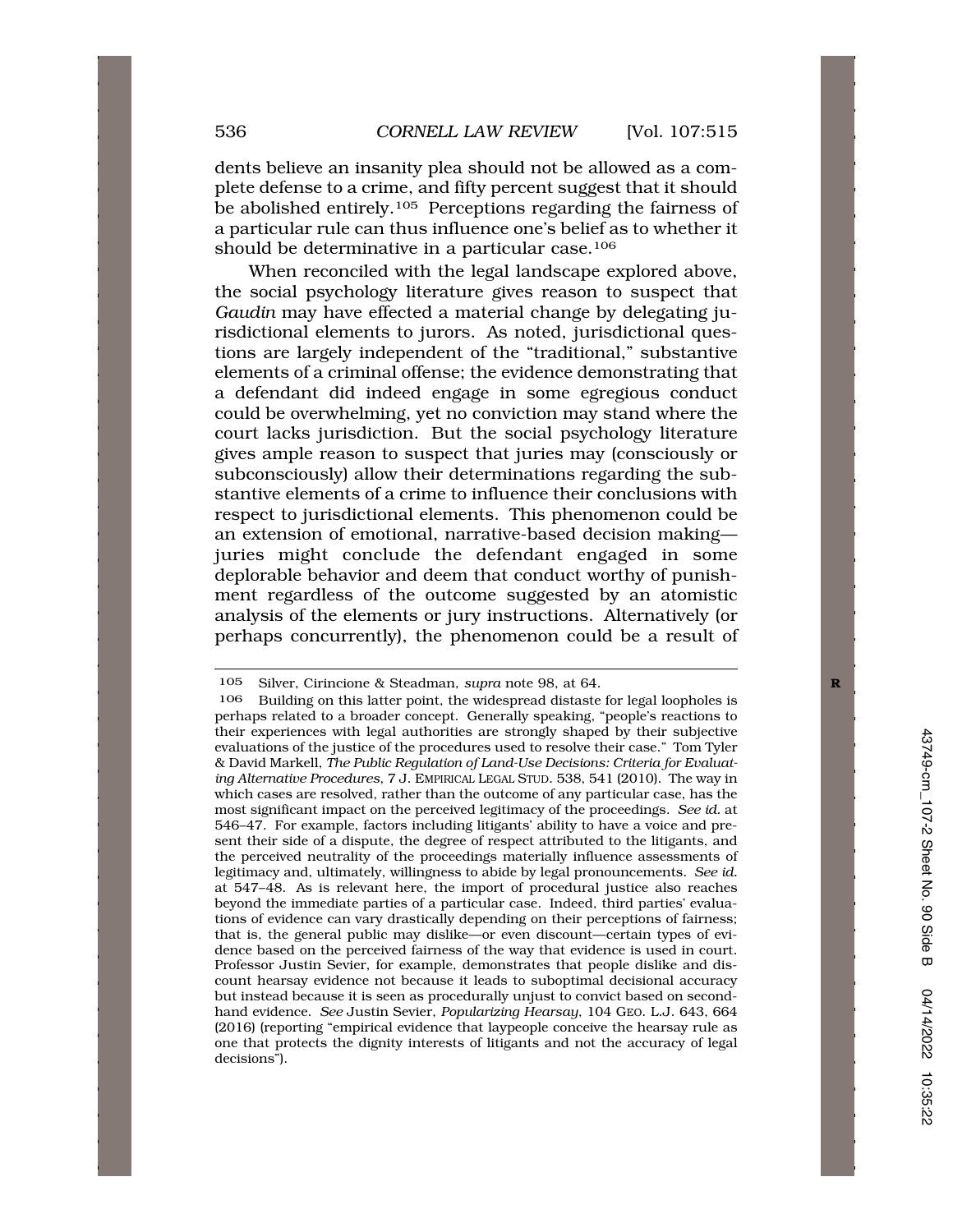juries deeming jurisdictional elements in criminal statutes legal loopholes, "get out of jail free cards" that should not serve as the basis for an otherwise-guilty defendant to escape responsibility. In either event, the social psychology literature points to a pressing fact—there exists a risk that juries might fail to evaluate jurisdictional elements with the independence and importance they are due. The following Part seeks to empirically examine that possibility.

II

## LAYPEOPLE AND JURISDICTIONAL ELEMENTS

At core, this Article seeks to explore a simple question—in reaching a general verdict, do laypeople care about jurisdictional elements in criminal statutes? Although the aforementioned social psychology literature offers compelling reasons to question the significance that laypeople afford jurisdictional elements,107 there is as yet an absence of empirical studies directly examining the issue. This Article begins to fill that gap in the literature with its own novel experiment.

Thus, the pages below detail the background, methodology, and results of a controlled study designed to examine individual laypeople's epistemological approach toward jurisdictional elements in criminal statutes. In particular, the experiment tested whether study participants were more willing to find a jurisdictional element satisfied as evidence of a defendant's substantive guilt increased but evidence actually demonstrating satisfaction of the jurisdictional element remained constant.108 As a layperson becomes increasingly convinced that a defendant committed a crime—that the defendant, say, brought a gun to school grounds—will she nonetheless vote to acquit merely because she fails to see a connection between the defendant's actions and interstate commerce?109 More to the point, will her confidence level in

108 *See infra* Appendix A.

Lacking the legal expertise required to fully appreciate jurisdictional requirements, the layperson's intuitive move is perhaps to allow perceptions of

<sup>107</sup> *See, e.g.*, Pennington & Hastie, *supra* note 22, at 556 ("Jurors who con- **R**  struct different stories will either have brought different bases of world knowledge to the task or will have incompletely processed information presented at trial."); Smith, *supra* note 22, at 868 (explaining that "the judge's instructions did not change subjects' decision strategies for" assault, kidnapping, or burglary, despite the instructions "differ[ing] considerably in complexity"); Kahan, *supra* note 22, at **R**  793 ("[J]urors are not very much influenced by formal tests embodied in the substantive criminal law doctrines; instead they consult prototypical representations, absorbed from their immersion in social and cultural life, to determine whether the facts add up to a particular crime or defense.").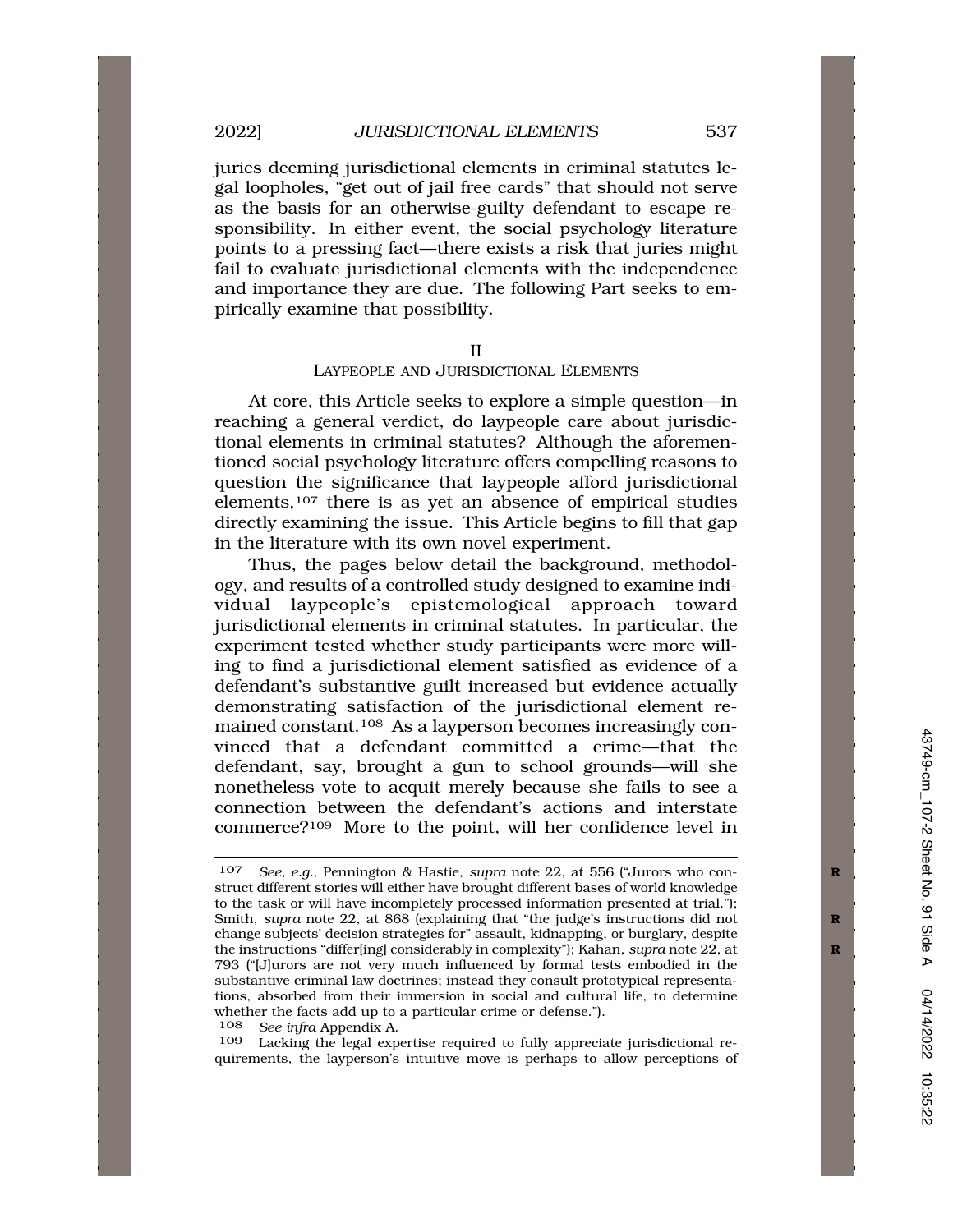the satisfaction of the jurisdictional element remain constant when unrelated substantive evidence increases but the legally relevant jurisdictional evidence remains the same?

This Article's empirical study sought to directly explore those questions, hypothesizing that substantive evidence would materially influence layperson confidence in the satisfaction of jurisdictional elements. And, as the sections below illustrate, the experimental results offer statistically-significant support for that hypothesis. Ultimately, the study suggests that laypeople do not consider jurisdiction in a vacuum; instead, layperson confidence in the satisfaction of a jurisdictional element ebbs and flows based on the amount of evidence demonstrating a defendant's substantive guilt. As a formal legal matter, substantive determinations of guilt are often independent from jurisdictional determinations.110 As a functional matter, though, this study suggests that laypeople materially conflate the two inquiries, rendering jurisdictional determinations a duplicative proxy for substantive guilt.

A. Background: The Experimental Context

Before diving into the study's methodology, it is useful to first establish the legal backdrop employed by the study. To wit, this Article's experimental context focuses on the jurisdictional element contained within 18 U.S.C. § 922(q)(2)(A). This particular statutory provision will likely prove familiar to many readers, as its immediate predecessor was the focus of the Supreme Court's notable Commerce Clause decision in *United States v. Lopez*.111

In *Lopez*, the Supreme Court considered whether Congress's legislative power under the Commerce Clause authorized its enactment of the Gun-Free School Zones Act of 1990, which criminalized the possession of firearms in school zones.112 Of particular importance, the Gun-Free School

substantive guilt to serve as a proxy for the jurisdictional inquiry. *Cf.* United States v. Lopez, 514 U.S. 549, 561 (1995) (asserting, albeit implicitly, that a jurisdictional element would see a factfinder make an independent assessment of whether the regulated conduct in a case implicated interstate commerce).<br>110 See Steel Co. v. Citizens for a Better Env't. 523 U.S. 83, 94 (1998)

See Steel Co. v. Citizens for a Better Env't, 523 U.S. 83, 94 (1998) (noting that where jurisdiction "ceases to exist, the only function remaining to the court is that of announcing the fact and dismissing the cause"); United States v. Tony, 637 F.3d 1153, 1157 (10th Cir. 2011) ("[W]ithout jurisdiction the court cannot proceed at all in any cause." (quoting *id.*). 111 *Lopez*, 514 U.S. at 551 (considering the Gun-Free School Zones Act of

<sup>1990,</sup> which prohibited "any individual [from] knowingly . . . possess[ing] a firearm at a place that [she] knows . . . is a school zone").  $112 \over d$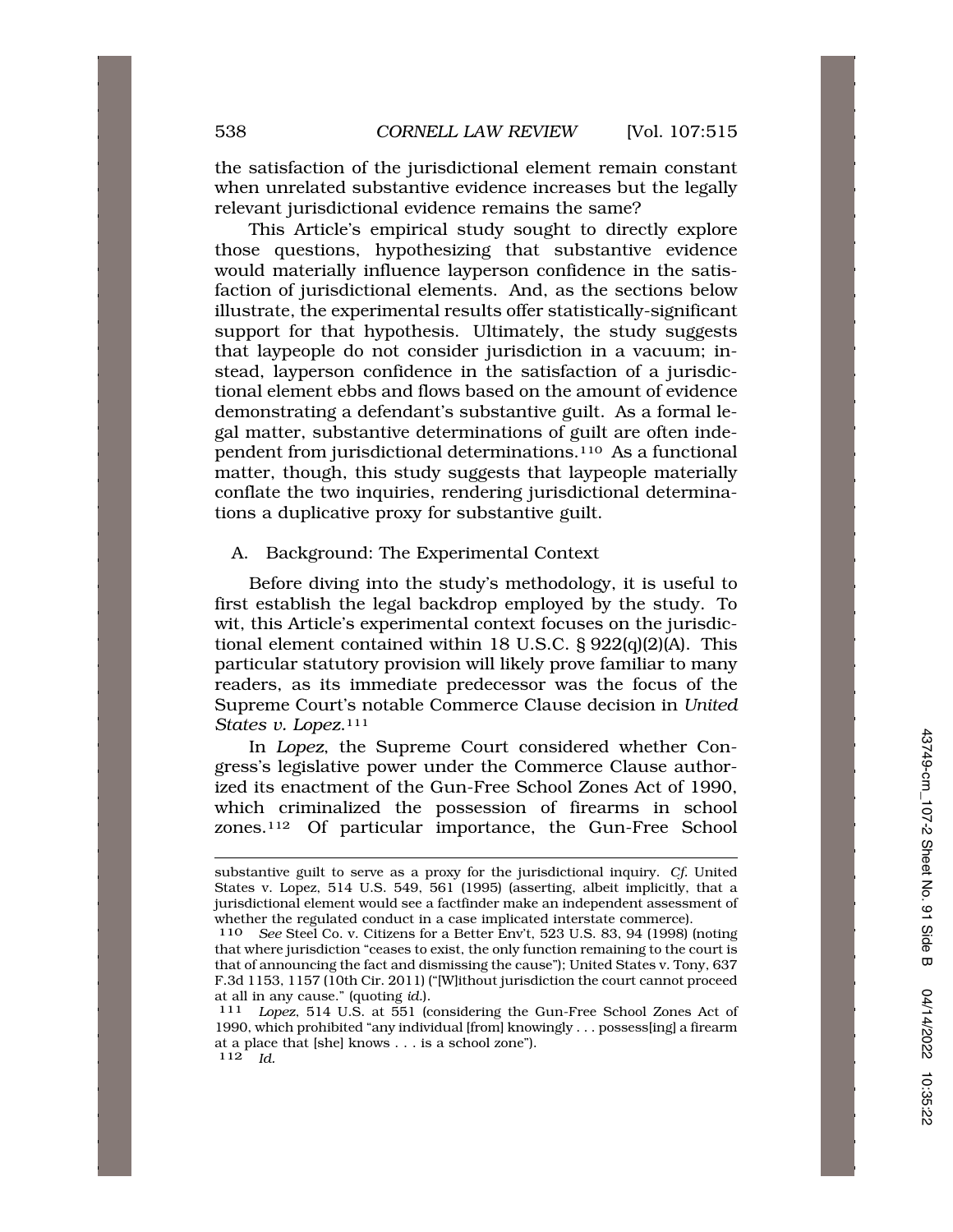Zones Act of 1990 did not originally contain a jurisdictional element; rather, it set forth an offense that simply and directly forbade "any individual [from] knowingly . . . possess[ing] a firearm at a place that [she] knows . . . is a school zone."113 Despite the absence of a jurisdictional element that would at least purportedly demonstrate a particularized connection between the regulated activity and interstate commerce, proponents of the Gun-Free School Zones Act insisted that the law nonetheless fell comfortably within Congress's Commerce Power.114 They argued, inter alia, that the presence of guns on school grounds undermines the ability of school officials to foster a safe educational environment; the absence of a safe school environment, in turn, results in less-capable graduates whose diminished educational experience has a negative impact on the U.S. economy.<sup>115</sup> The proponents then insisted that this effect, in the aggregate, has a substantial relation to interstate commerce.116

A five-justice majority of the Supreme Court disagreed. The *Lopez* majority noted that the regulated conduct—possession of firearms in school zones—simply affected local students at local schools and did not implicate any interstate movement of goods or individuals. Stated more bluntly, it was a provision that had "nothing to do with 'commerce' or any sort of economic enterprise."117 To find a connection to Congress's Commerce Power, then, the Court would need "to pile inference upon inference in a manner that would bid fair to convert congressional authority under the Commerce Clause to a general police power of the sort retained by the States."118 The *Lopez*  Court rejected that inferential approach and ultimately struck down the Gun-Free School Zones Act as an unconstitutional overreach.119

But in striking down the Gun-Free School Zones Act, the *Lopez* Court provided guidance, albeit implicitly, on how Congress might save the statute. In reaching its holding, the Court repeatedly emphasized that 18 U.S.C. § 992(q)(2)(A) contained "no express jurisdictional element which might limit its reach to a discrete set of firearm possessions that additionally have an explicit connection with or effect on interstate com-

<sup>116</sup>*Id.* 117 *Id.* at 561.

<sup>113</sup>*Id.* 114 *Id.* at 564.

<sup>115</sup> *Id.* 

<sup>118</sup> *Id.* at 567.

<sup>119</sup> *See id.* at 567–68.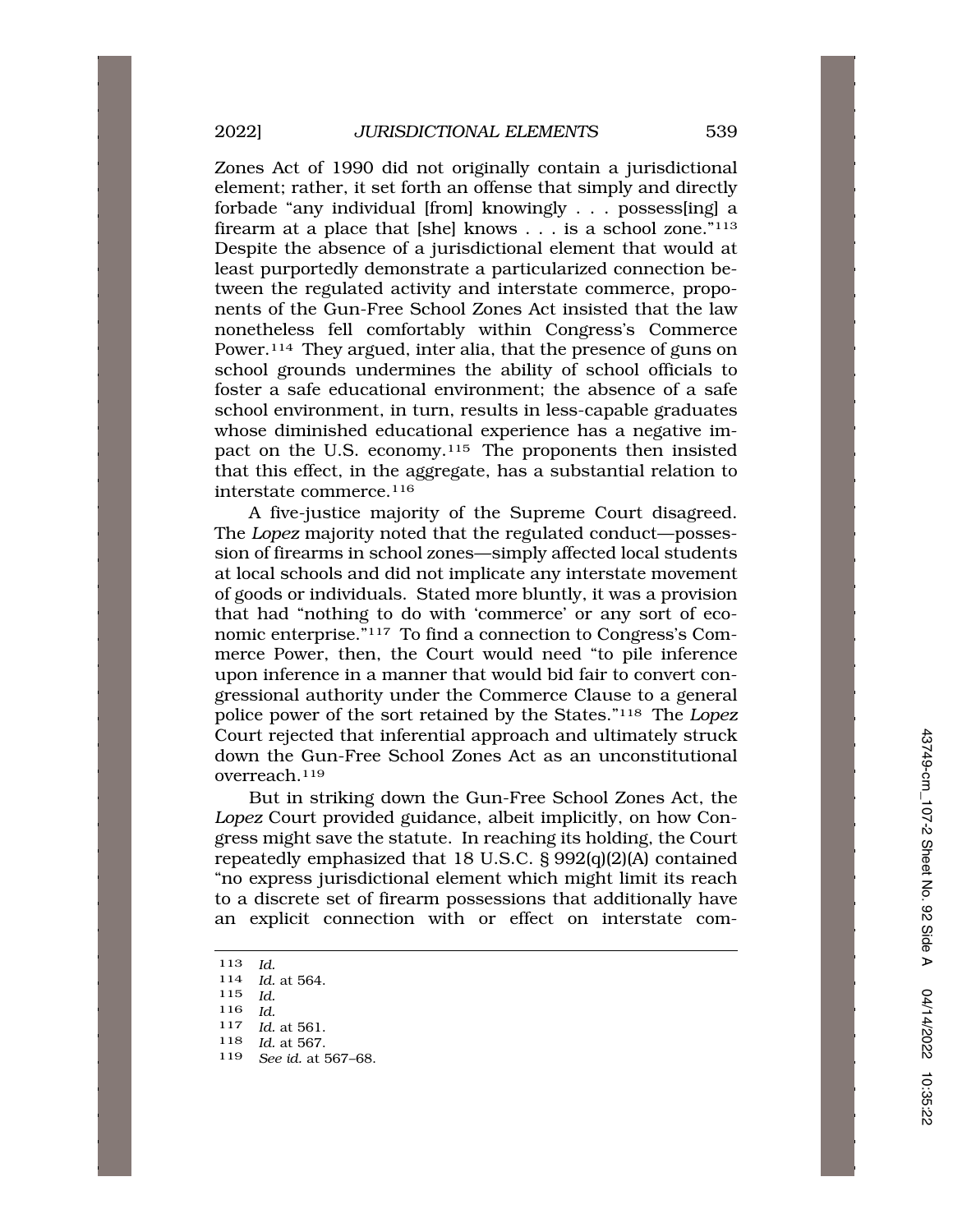merce."120 Thus, in emphasizing the absence of a jurisdictional element, the Court offered a seemingly straightforward instruction to Congress—to salvage the law, simply include a jurisdictional element that requires a jury to make a case-bycase determination that gun possession affects interstate commerce.121

In line with the *Lopez* decision, Congress quickly passed a revision of 18 U.S.C. § 992(q)(2)(A) entitled the Gun-Free School Zones Act of 1995. The new law was nearly identical to the old—it criminalized the possession of firearms in school zones. However, unlike the Gun-Free School Zones Act of 1990, the revised law requires that the firearm in question "moved in or . . . otherwise affects interstate or foreign commerce."122 The small addition has made a big difference. Appellate courts have unanimously found that the inclusion of the new jurisdictional element renders the statute constitutional under Congress's Commerce Power as, now, the jury will necessarily make a determination in every case that the possession of a firearm in a school zone affects interstate commerce.123

But does the jury actually make that determination? As discussed, there is reason to worry that juror determinations regarding the satisfaction *vel non* of a jurisdictional element might not be solely (or even partially) based on reasoned consideration of, say, a connection between a particular item or action and interstate commerce; instead, layperson opinions about the strength of the substantive evidence in a case might strongly influence determinations regarding jurisdiction.<sup>124</sup> Although courts perceive of jurisdictional elements as requiring juries to give serious, deliberate consideration to a jurisdictional question as it manifests in a particular situation, laypeople might simply consider that analysis a mere afterthought.

## B. Methodology

With that legal background in hand, we now turn to methodology. Once again, the study sought to directly assess the level of respect laypeople afford jurisdictional elements in criminal statutes. And, as emphasized above, the ex ante hypothe-

122 18 U.S.C. § 922(q)(2)(A).

<sup>120</sup> *Id.* at 562.<br>121 *See id.* 

<sup>121</sup> *See id.* 

<sup>123</sup> *See* United States v. Danks, 221 F.3d 1037, 1039 (8th Cir. 1999); United States v. Dorsey, 418 F.3d 1038, 1046 (9th Cir. 2005).

<sup>124</sup> *See supra* subpart I.B.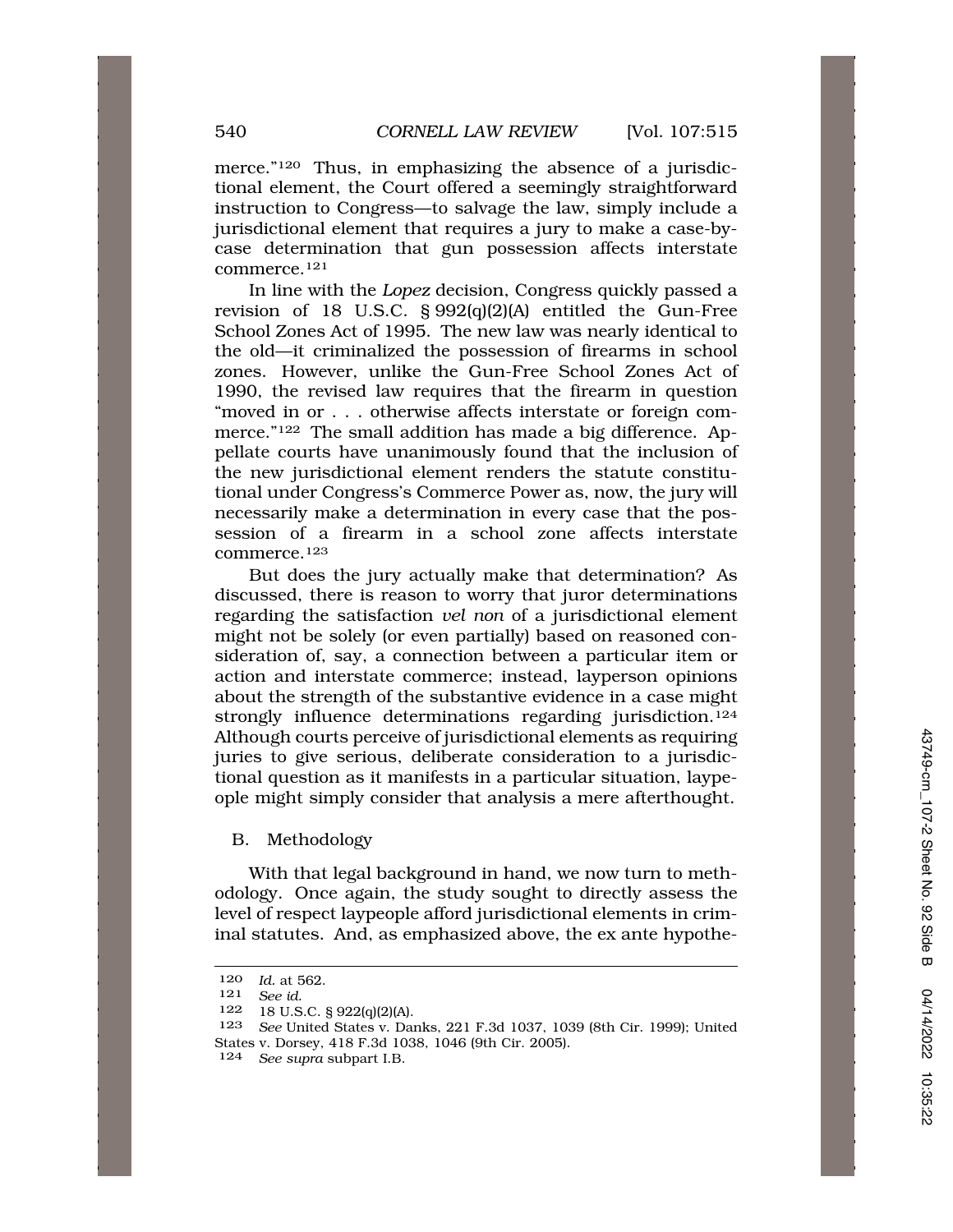sis for this study was that participants would be more willing to find a jurisdictional element in a criminal statute satisfied as the substantive evidence of the defendant's guilt increased, even when the evidence demonstrating satisfaction of the independent jurisdictional element remained constant.

To study that effect, I planned to adjust two independent variables. The first variable, naturally, was the strength of the substantive evidence demonstrating a defendant's guilt.<sup>125</sup> When holding the evidence demonstrating satisfaction of the jurisdictional element constant, does increasing the likelihood of the defendant's substantive guilt increase layperson confidence in the existence of jurisdiction? The second independent variable was the strength of the evidence directly demonstrating satisfaction of the jurisdictional element. If the jurisdictional question is not particularly close, but is instead either clearly satisfied or clearly insufficient, does substantive evidence still materially affect layperson jurisdictional determinations?

Thus, as the pages below demonstrate, the project employed a three by two experimental design for a total of six experimental conditions:

|                        | $\bullet$ Weak     | $\bullet$ Close    | $\bullet$ Strong   |  |  |  |
|------------------------|--------------------|--------------------|--------------------|--|--|--|
| Substantiv<br>Evidence | Jurisdictional     | Jurisdictional     | Jurisdictional     |  |  |  |
|                        | Evidence           | Evidence           | Evidence           |  |  |  |
|                        | • High Substantive | • High Substantive | • High Substantive |  |  |  |
|                        | Evidence           | Evidence           | Evidence           |  |  |  |
|                        | $\bullet$ Weak     | $\bullet$ Close    | $\bullet$ Strong   |  |  |  |
|                        | Jurisdictional     | Jurisdictional     | Jurisdictional     |  |  |  |
|                        | Evidence           | Evidence           | Evidence           |  |  |  |
|                        | • Low Substantive  | • Low Substantive  | • Low Substantive  |  |  |  |
|                        | Evidence           | Evidence           | Evidence           |  |  |  |

JURISDICTIONAL EVIDENCE Jurisdictional Evidence

How, though, were these experimental conditions tested? To execute the study, I created six different Qualtrics surveys

Notably, to adequately study the dependent variable (layperson jurisdictional confidence), the study needed to ensure that adjusting the strength of the evidence would not affect the jurisdictional inquiry, at least as a formal matter. If participants read that the defendant bought a gun from a different state, for example, that would concurrently increase the likelihood both that he "possessed" the firearm, as required by 18 U.S.C. § 922(q)(2)(A), and that the gun "moved in or affected" interstate commerce. Recognizing this risk, the study was designed to make the jurisdictional question independent of issue of the defendant's substantive guilt. 125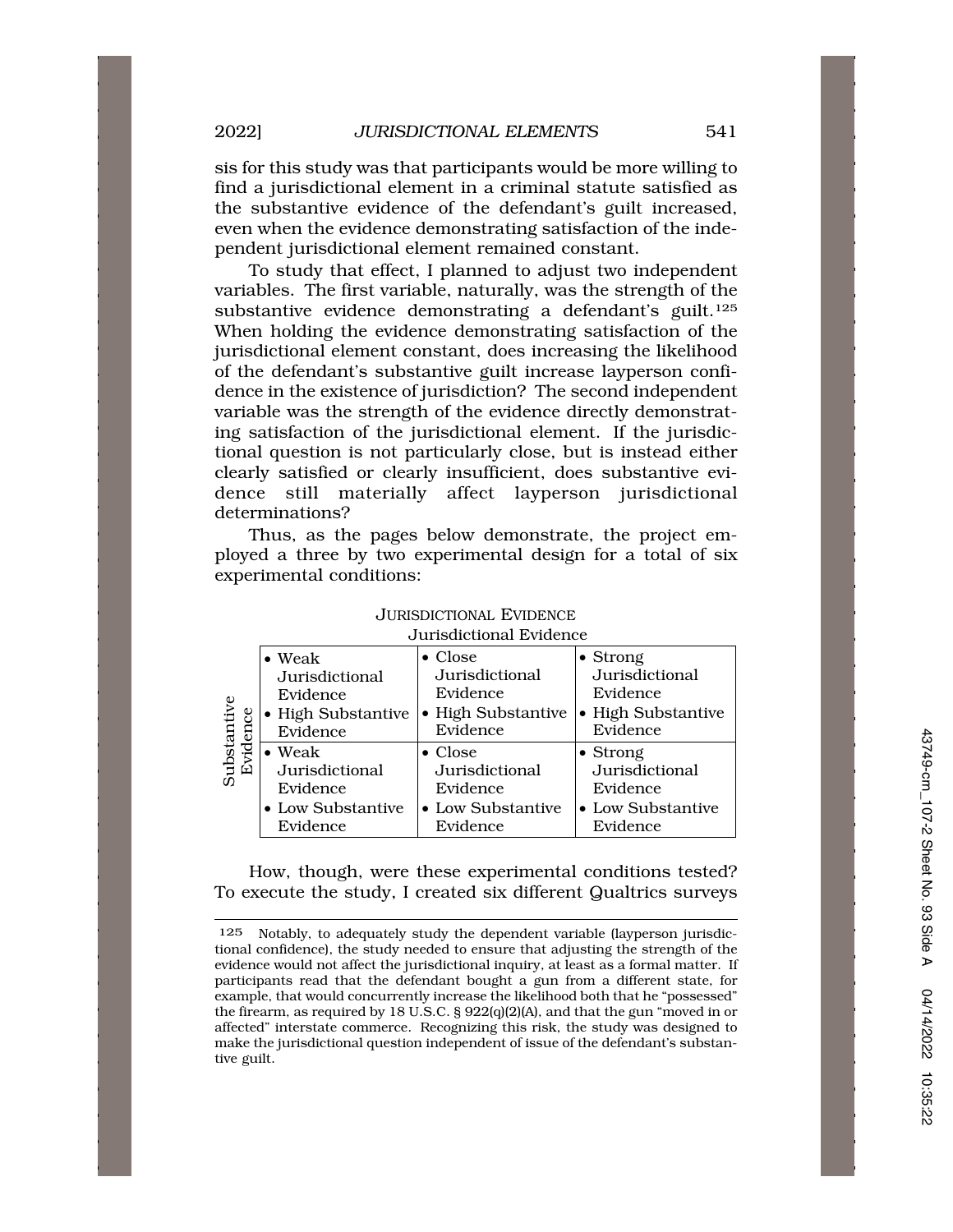(corresponding to the six different experimental conditions) and used the Amazon Mechanical Turk platform to recruit 300 unique participants.126 Fifty participants were randomly slotted into each of the six experimental conditions.127 A complete copy of the experimental survey, including all its variants, can be found in Appendix A.128 For reader ease, however, a general description of each experiment is below.

Participants in all six of the experimental conditions received a vignette that describes a duffle bag found on school grounds—a fact pattern roughly analogous to *United States v. Lopez*. Inside the duffle bag is a firearm, ammunition, and a list of potential targets. Every indication is that a school shooting was forthcoming. There exists uncertainty, however, as to whom the duffle bag belongs—who was the individual who was going to carry out the attack? School officials point police investigators in the direction of Scott Jacobs, who has a history of run-ins with teachers and school administrators. Police then conduct an independent investigation of Jacobs.

At this point in the vignette, the amount of substantive evidence linking Jacobs to the duffle bag varied depending on whether participants were (randomly) assigned to the "high substantive evidence" or "low substantive evidence" independent variable groups. In the high evidence group, participants read that investigators found security video footage of an individual, likely Jacobs, hiding the black duffle bag on school grounds. Moreover, forensic analysis reveals Jacobs's fingerprints on the duffle bag, gun, and ammunition. Finally, inves-

<sup>126</sup> Although MTurk is a relative newcomer to the empirical scene, meta-analyses have demonstrated that it provides a generally representative sample of the Internet-using demographic. *See* Adam J. Berinsky, Gregory A. Huber & Gabriel S. Lenz, *Evaluating Online Labor Markets for Experimental Research: Amazon.com's Mechanical Turk*, 20 POL. ANALYSIS 351, 366 (2012); Michael Buhrmester, Tracy Kwang & Samuel D. Gosling, *Amazon's Mechanical Turk: A New Source of Inexpensive, Yet High-Quality, Data?*, 6 PERSPECTIVES ON PSYCH. SCI. 3, 5 (2011). Indeed, other leading scholars have employed MTurk surveys to capture on provide potential insight on juror behavior. *See, e.g.*, Sevier, *supra*  note 106, at 667 (using MTurk to explore prospective jurors' posture towards hearsay).<br> $127 \text{ As}$ 

As outlined below, the surveys terminated the participation of anyone who failed to answer basic comprehension questions. To account for participant loss, therefore, I intentionally over-recruited my target population of fifty by seeking between fifty-five and sixty participants for each experimental condition. To maintain uniformity, however, I only evaluated the first fifty valid responses in each experimental condition. Any surplus (typically one or two responses per experimental condition) was disregarded.

<sup>128</sup> The survey, as well as the entire study, was approved by the University of Arkansas Institutional Review Board (IRB). Its protocol number is number 2006270908.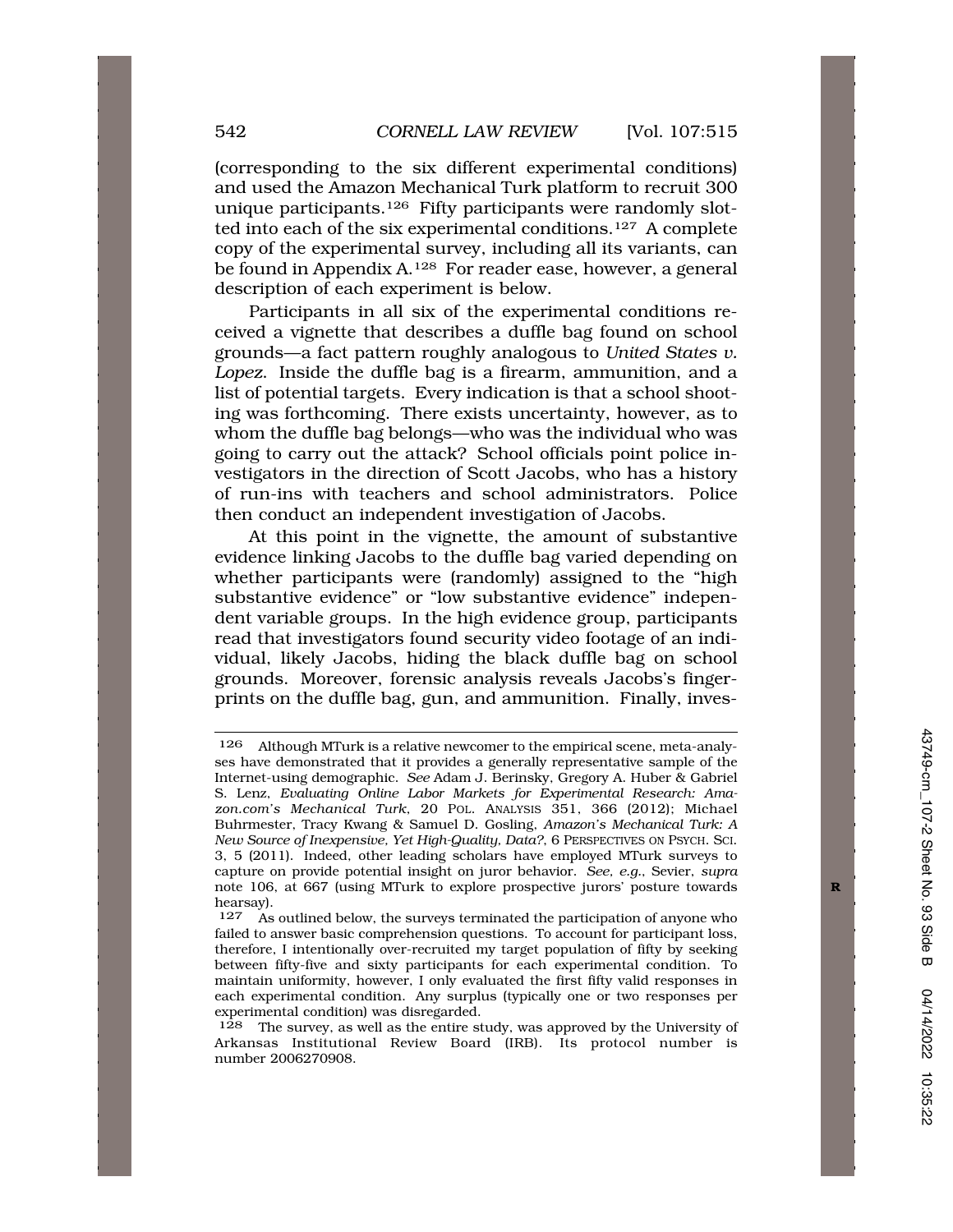tigators discover the Jacobs has likely stolen the gun from his previous employer. It is all but certain that Jacobs was plotting the attack.

In the low evidence group, participants read that Jacobs has a history of disciplinary run-ins with school officials and once threatened to "get payback" for what he perceived as unfair treatment by school administration. The evidence perhaps gives rise to a general motive, but there is no direct evidence linking Jacobs to the duffle bag.

Both experimental groups then read that prosecutors have charged Jacobs under the post-*Lopez* revision of 18 U.S.C. § 922(q)(2)(A) for possessing a firearm in a school zone.129 They were provided with jury instructions for Jacobs's trial that are directly adopted—in some cases verbatim—from real-world instructions.130 In the instructions, participants read that, to convict Jacobs, they must find three elements beyond a reasonable doubt. First, that Jacobs "possessed" a firearm on school grounds; second, that the firearm "moved in or otherwise affected interstate or foreign commerce," and third, that Jacobs knew or should have known that he was in a school zone when he possessed the gun.<sup>131</sup> The instructions also include definitions for key phrases in the elements, including the definition of "possess," "firearm," "knowingly," and—most importantly—"moved in or otherwise affected interstate commerce." Again, the definitions provided in the experimental instructions were taken verbatim from real-world instructions.132

Following the instructions, juries read closing arguments from both the prosecution and defense counsel. The first set of arguments centers around whether Jacobs "possessed" the gun as required by 18 U.S.C.  $\S 922(q)(2)(A)$ .<sup>133</sup> The arguments of course varied depending on the strength of the substantive evidence at issue in the experimental group.

<sup>129</sup> *See* 18 U.S.C. § 922(q)(2)(A).

<sup>130</sup> *See* Jury Instructions, United States v. Otero-Marquez, No. 3:12-cr-00115- DRD, 23-25 (D.P.R. Apr. 20, 2015), 2015 WL 13624425; Jury Charge, United States v. Harper, No. 1:11-cr-0004-RLF-GWC, 27-29 (D.V.I. July 25, 2014), 2011 WL 12520094; Jury Instructions, United States v. Burns, No. 3:16-cr-00132-CRB (N.D. Cal. Mar. 29, 2016); CRIM. PATTERN JURY INSTRUCTIONS 63-64 (CRIM. PATTERN JURY INSTRUCTION COMM. OF THE U.S. CT. OF APPEALS FOR THE TENTH CIR. 2011); MANUAL OF MODEL CRIM. JURY INSTRUCTIONS FOR THE DIST. CTS. OF THE NINTH CIR. 8.143B (NINTH CIR. JURY INSTRUCTIONS COMM., amended 2018).

<sup>131</sup> *See* 18 U.S.C. § 922(q)(2)(A).

<sup>132</sup> *See* sources cited *supra* note 130.

<sup>133</sup> *See* 18 U.S.C. § 922(q)(2)(A).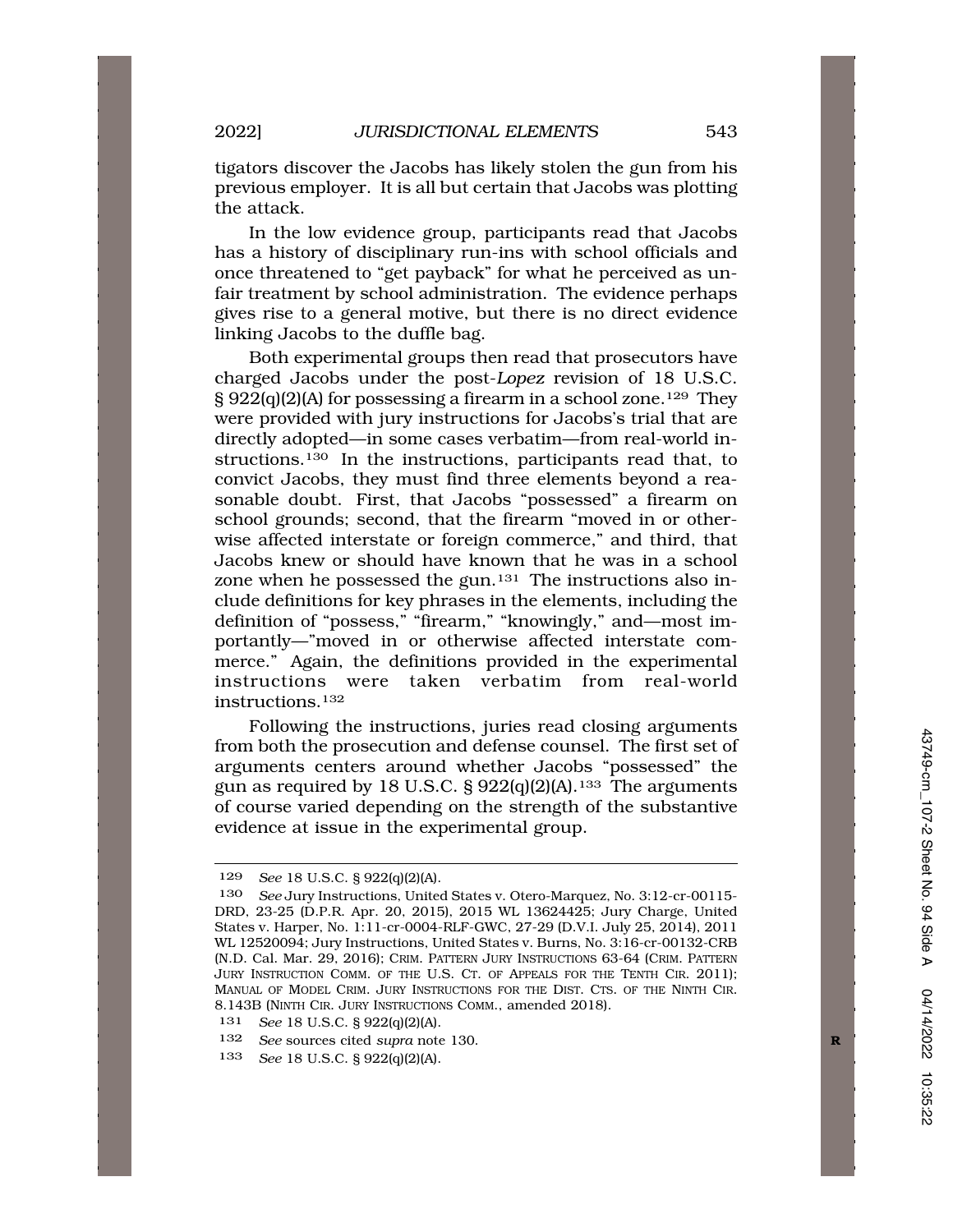The participants then read arguments regarding the second element—that Jacobs's possession of the firearm "affected interstate commerce." Here, the arguments varied based on whether the participants were further divided (again randomly) into experimental conditions that offered "weak," "close," or "strong" jurisdictional arguments. Within each of those three jurisdictional variants, though, both the "high" and "low" substantive evidence groups received identical jurisdictional arguments.

For explanatory purposes, it is easiest to begin with the experimental condition offering "close" jurisdictional arguments, as the arguments there simply mirrored the arguments that were at play in *United States v. Lopez*.134 Pinning the "close" jurisdictional variant to *Lopez* is particularly useful because, in *Lopez*, the Supreme Court justices themselves were split five to four as to which argument was most compelling.<sup>135</sup> In the "close" variant, the prosecution argues—in accordance with the rejected line in *Lopez*—that Jacobs's possession of the firearm (especially an unregistered, stolen gun) undermines the ability of school officials to foster a safe educational environment; the absence of a safe school environment, in turn, results in less-capable graduates whose diminished educational experience has a negative impact on the United States economy.136 Defense counsel, in contrast, insists that Jacobs's possession of the firearm did not affect interstate commerce as required by 18 U.S.C. § 922(q)(2)(A). The defense argues, as did five justices in *Lopez*, that the possession of a gun in a school zone has nothing to do with "commerce" or any sort of economic enterprise.<sup>137</sup> The defense therefore concludes by noting that Jacobs is a local student at a local school, and there is no indication that he had recently traveled with the gun out of state.

The experimental conditions for "strong" and "weak" jurisdictional evidence used the "close" variant as a template but also introduced material differences to participants. In the "strong" variant, for example, the participants read that a pamphlet was found in the duffle bag alongside the gun and ammunition. This pamphlet establishes that the gun was manufactured in Ohio and, therefore, it must have moved in

<sup>134 514</sup> U.S. 549 (1995).

<sup>135</sup> *See id.* at 550.

<sup>136</sup> *Id.* at 564.

<sup>137</sup> *Id.* at 561 (finding that possession of a firearm in a school zone has "nothing to do with 'commerce' or any sort of economic enterprise").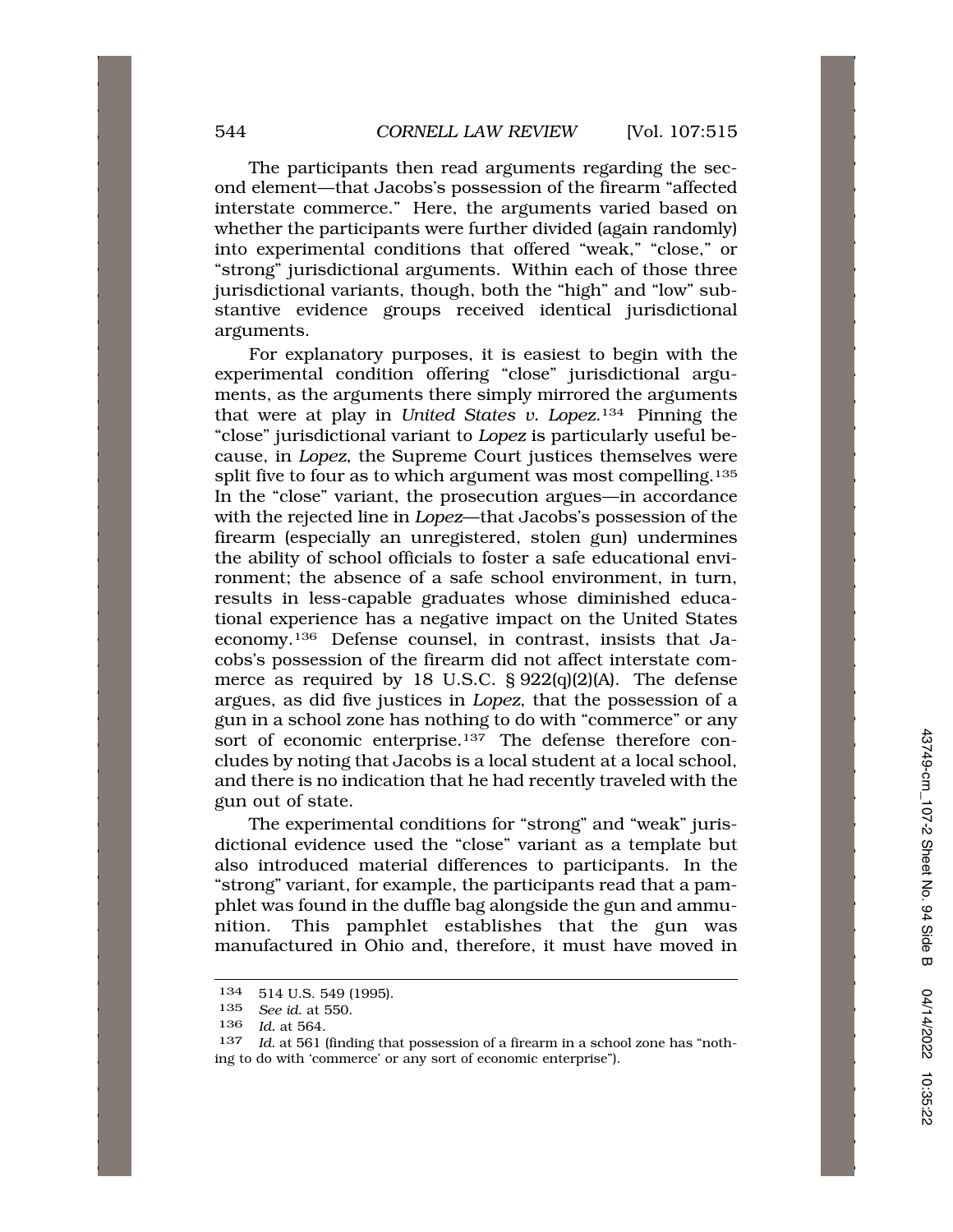interstate commerce to arrive in San Antonio, Texas.138 To further demonstrate satisfaction of the jurisdictional element, the evidence establishing the interstate movement of the firearm is presented alongside the *Lopez*-based argument suggesting that school violence affects commerce.139 Participants need only have found one ground persuasive to deem the jurisdictional element satisfied. In the face of this strong jurisdictional evidence, the defense's closing argument is largely perfunctory. It concedes that "the gun and ammunition were manufactured in Ohio," thereby further alerting participants to that key piece of information. Ultimately, though, the defense digs in, simply noting that "Jacobs is a local student at a local school."140

In the experimental condition for "weak" jurisdictional evidence, participants also read that a pamphlet was found in the duffle bag. In this variant, however, the pamphlet indicates that both the gun and ammunition were manufactured at a local plant in San Antonio, just two miles from the high school at issue. During closing arguments, therefore, prosecutors concede that the gun and ammunition have never left Texas; for appearances, the only argument that the prosecution makes is a speculative claim that materials used to manufacture the gun perhaps came from outside of Texas. No direct evidence supports that raw speculation. Additionally, in the "weak" variant, the prosecution abandons the *Lopez-*based argument that school violence affects interstate commerce.<sup>141</sup> Instead, participants are solely offered an unfounded claim about the unknown origins of the materials. Conversely, the defense's closing arguments directly attack the weakness of the prosecution's case for jurisdiction. It emphasizes that "the gun at issue never left San Antonio, let alone Texas." Especially due to the fact that "the firearm had always remained within a single city," the defense insists that "the possession of the gun in a school zone has nothing to do with 'commerce' or any sort of economic enterprise."142

142 *See infra* Appendix A.

<sup>138</sup> United States v. Lemons, 302 F.3d 769, 772 (7th Cir. 2002) (finding that a post-*Lopez* felon in possession statutes "merely requires a showing that the firearm moved across state lines at one point in time"); *see also* United States v. Moore, 425 F. App'x 347, 350 (5th Cir. 2011) (noting that movement of items "across state lines . . . constitutes transportation via interstate commerce" (quoting *United States v. Runyan*, 290 F.3d 223, 239 (5th Cir. 2002))).

<sup>139</sup> *Lopez*, 514 U.S. at 564.

<sup>140</sup> *See infra* Appendix A.

<sup>141</sup> The claim is therefore weaker than the rejected line in *Lopez*.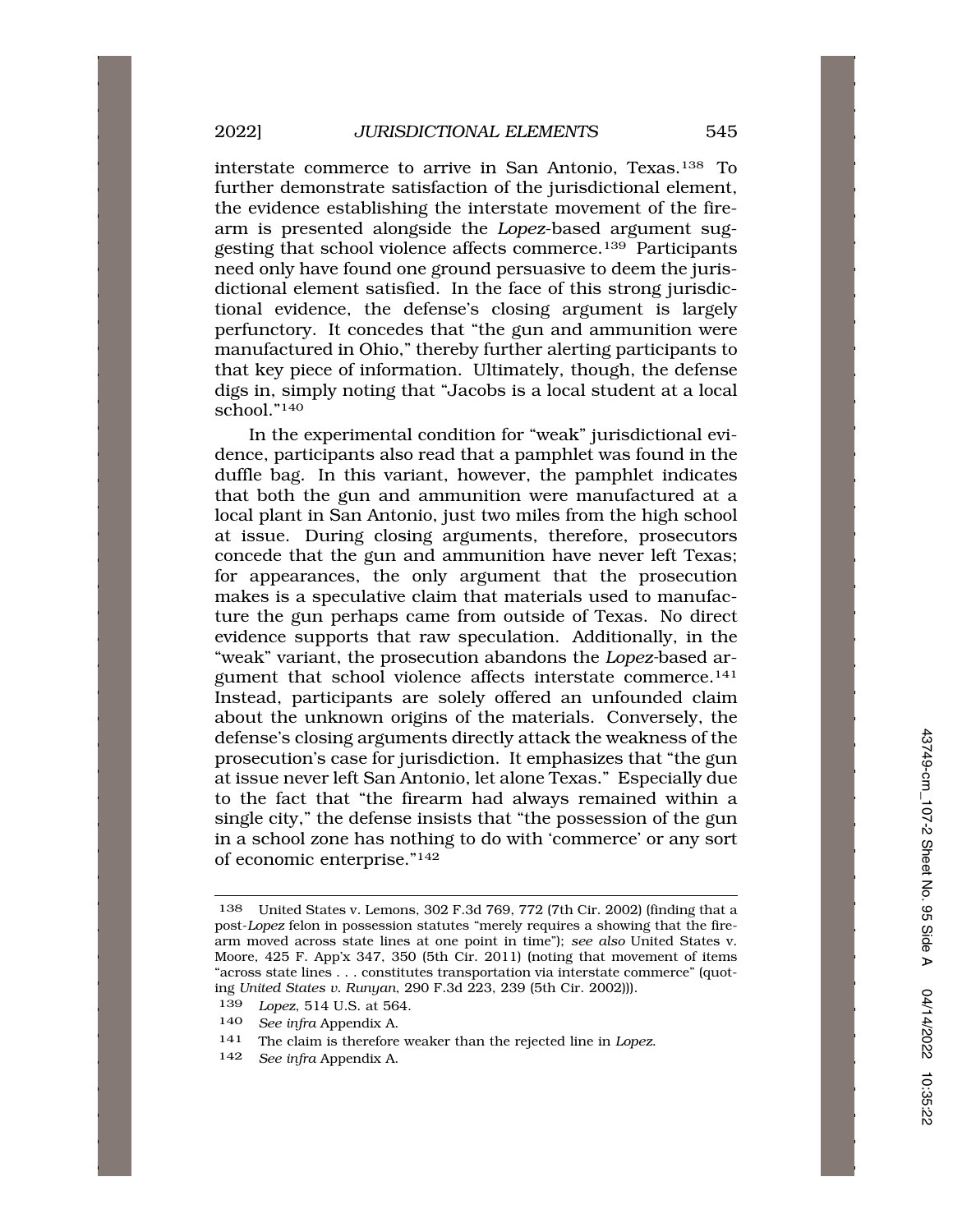Following these differing arguments about the jurisdictional element, all six experimental conditions then reach the end of the vignette. To conclude, the participants read arguments regarding the third element of the criminal statute whether Jacobs knew or should have known that he was in a school zone when he possessed the gun.

Once participants read their assigned materials, they faced a series of questions. First, the survey asked a couple of basic questions designed to ensure participants paid attention to the applicable story. For instance, the survey asked readers the last name of the defendant in the case (Jacobs). Only those participants that answered these baseline questions correctly were allowed to continue.

So as not to highlight the fact that the study sought to test participants' sensitivity to jurisdictional elements, each survey initially asked a series of misdirecting questions to "hide the ball" as to the true interest of the study. For example, the survey asked participants to rate, on a scale from one (nonprobative) to ten (extremely probative), how significant they thought certain pieces of evidence were in demonstrating Jacobs's guilt. In the high evidence group, for instance, it asked participants to rate how probative the fingerprint matches were in proving that Jacobs was guilty of possessing a gun in a school zone. The surveys repeated this form of question for each distinct piece of evidence in the applicable fact pattern.

Thereafter, coming to the heart of the study, the survey asked participants to determine if the defendant should be found guilty under 18 U.S.C. § 922(q)(2)(A). Immediately following this quantitative inquiry, it provided a free-response form and asked participants to supply, in writing, their reasons for arriving at the previous conclusion. The survey also took an element-by-element approach to the criminal statute, asking participants on a scale from one (low) to ten (high) their confidence level that each element of the offense was satisfied. This element-by-element inquiry enabled specific identification of the extent to which participants increasingly deemed jurisdictional elements satisfied when there exists additional (but unrelated) evidence of substantive criminal guilt. Finally, the survey concluded by disclosing the purpose of the study.

## C. Results

To a statistically-significant level, the study results supported the initial hypothesis that substantive evidence affects layperson determinations about supposedly-independent ju-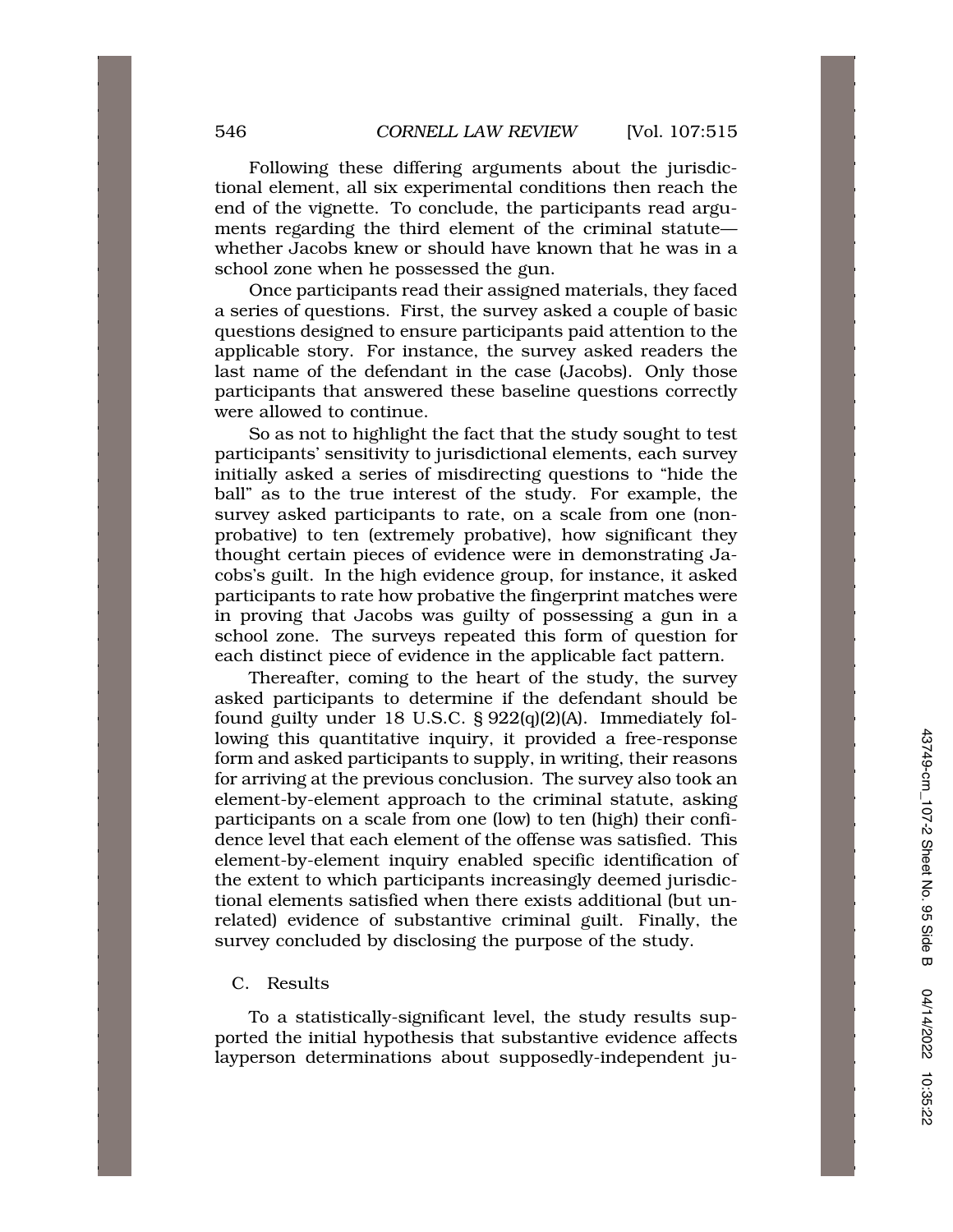risdictional elements. In particular, Table 1 below offers a global look at how substantive evidence affected participant jurisdictional determinations, an effect that remained consistent regardless of the strength of the actual jurisdictional evidence.

|                                                                                            | Weak<br>Jurisdictional<br>Evidence | Close<br>Jurisdictional<br>Evidence | <b>Strong</b><br>Jurisdictional<br>Evidence |
|--------------------------------------------------------------------------------------------|------------------------------------|-------------------------------------|---------------------------------------------|
| <b>Conviction Rate</b><br>(HSE <sup>1</sup> )                                              | 82%                                | 76%                                 | 68%                                         |
| Confidence in<br>Satisfaction of<br>Jurisdictional<br>Element (HSE)                        | $4.80$ (of 10)                     | $5.26$ (of 10)                      | 5.42 (of 10)                                |
| <b>Conviction Rate</b><br>(LSE <sup>2</sup> )                                              | 14%                                | 18%                                 | 18%                                         |
| Confidence in<br>Satisfaction of<br>Jurisdictional<br>Element (LSE)                        | $2.12$ (of 10)                     | $2.44$ (of 10)                      | 2.88 (of 10)                                |
| Significance of<br>Differences in<br>Jurisdictional<br>Confidence --<br>$P(T<+t)$ one-tail | 0.000026485                        | 0.000019883                         | 0.000254253                                 |

TABLE 1: RESULTS OF EXPERIMENTAL SURVEY

As Table 1 demonstrates, layperson perceptions regarding the satisfaction of jurisdictional elements were highly contingent on the strength of substantive evidence. Where substantive evidence demonstrating a defendant's guilt increased, confidence in the satisfaction of (legally-)unrelated jurisdictional elements also increased; where substantive evidence was weak, confidence in the satisfaction of jurisdictional elements declined. Interestingly, this effect remained statistically significant regardless of the strength of the jurisdictional evidence that, as a formal matter, should actually influence jurisdictional determinations. As Figure 2 below shows, in each of the "weak," "close," and "strong" jurisdictional variants, there still existed statistically-significant differences in jurisdictional confidence contingent upon whether the participants were exposed to a "high" or "low" amount of substantive evidence demonstrating the defendant's guilt.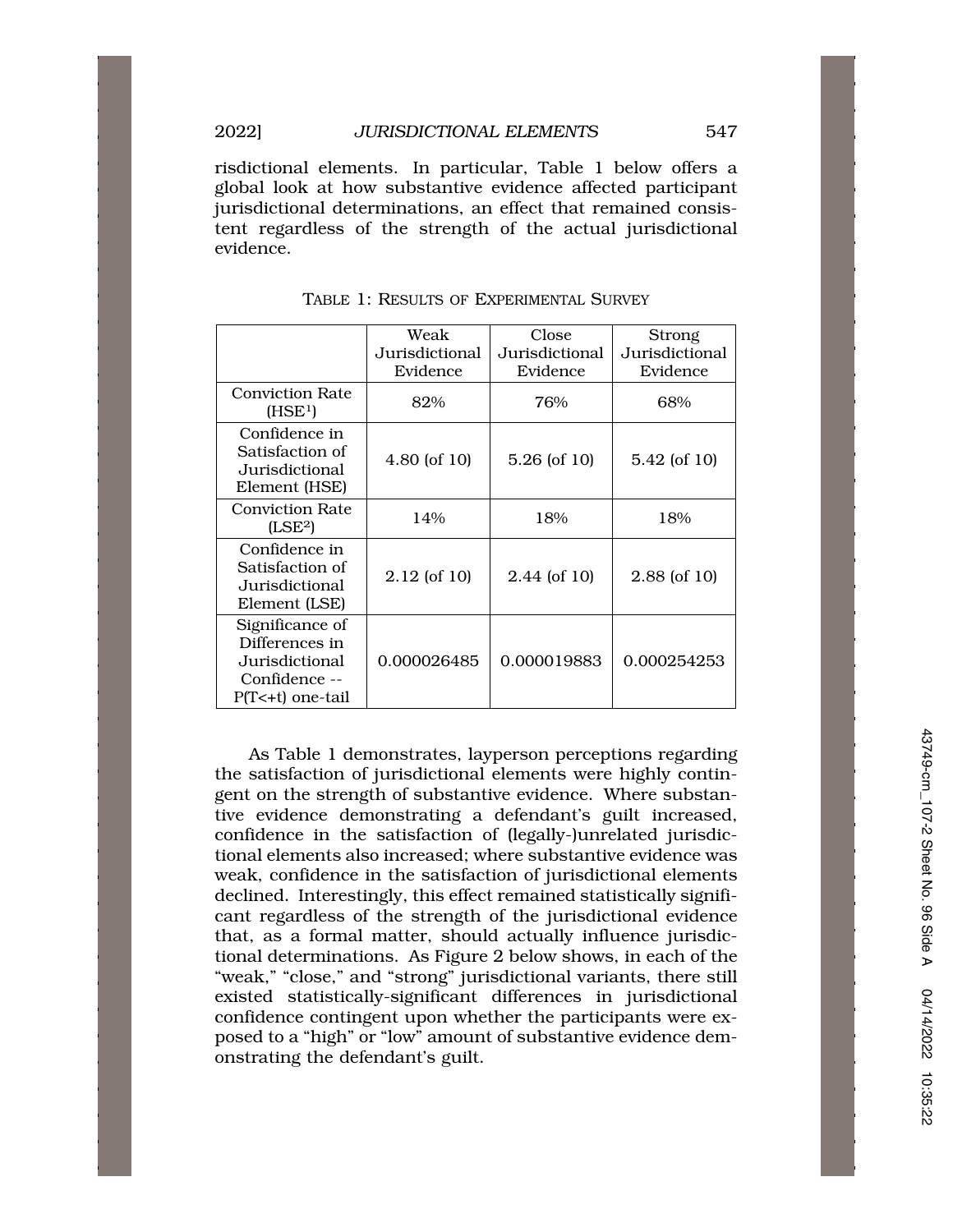

FIGURE 2: EFFECT OF SUBSTANTIVE EVIDENCE ON LAYPERSON JURISDICTIONAL DETERMINATIONS

Figure 2 above also reveals another important phenomenon. Although substantive evidence had a statistically significant effect on layperson perceptions regarding the satisfaction of the jurisdictional element, jurisdictional evidence did not. That is, participants did not respond to stronger jurisdictional evidence by increasing their jurisdictional confidence levels at a statistically significant rate; nor did they decrease their jurisdictional confidence levels when exposed to weak jurisdictional evidence. Rather, substantive evidence controlled. It drove jurisdictional confidence, even though, as a formal legal matter, it is unrelated.

## D. Obstacles and Objections

As with any project that ultimately seeks to assess jury behavior, there are a few obstacles and objections that warrant consideration.

An obvious qualification that is important to emphasize in the context of this project is that jury behavior in a real-world setting could differ drastically from that which is observable in a controlled experiment. Not only does a jury reach a conclusion through group decision making, but that decision making is undertaken in recognition of the solemnity of the proceedings and the importance of the factfinders' role in the courtroom. In contrast, this experiment sought to assess the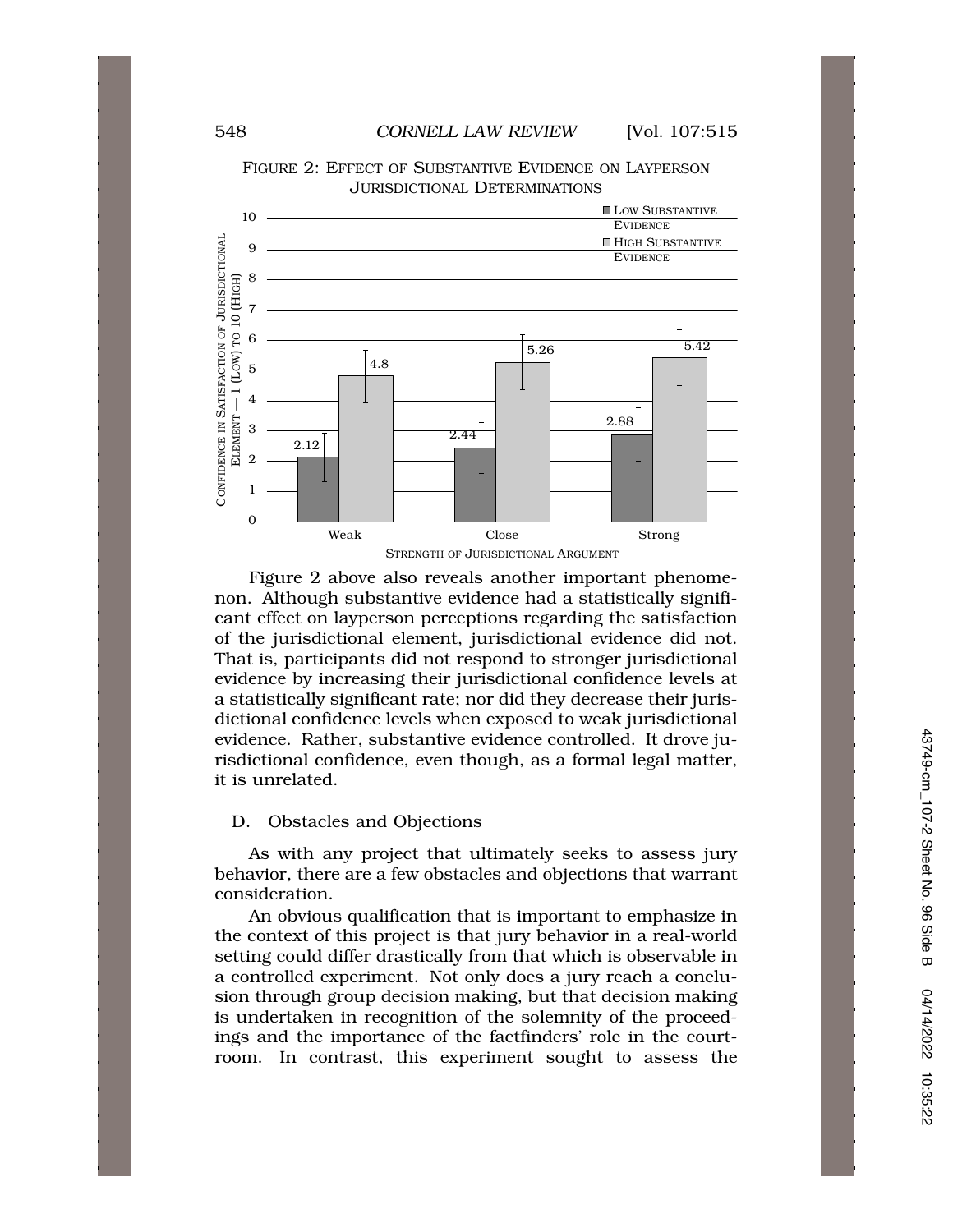decision-making approach of individual laypeople undertaking an internet survey with no real-world ramifications. To what extent, then, can the study results be extrapolated to realworld settings? That is, what level of external validity is possible?

To be sure, field experiments, which seek to observe behavioral patterns in natural environments, have superior levels of external and ecological validity when compared to controlled experiments.143 But controlled experiments do have their advantages.144 For one, controlled experiments are able to obtain higher levels of internal validity; they enable a researcher to manipulate independent variables while keeping all other aspects of the experiment constant, thereby allowing the researcher to determine with greater confidence that any statistically-significant deviations between two experimental conditions are indeed the result (even a causal result) of the experimental manipulation.145 In contrast, field experiments must rely on certain statistical techniques in an attempt to defeat alternative plausible explanations for a particular result. Although these statistical techniques do enable field experiments to achieve significant insights about a particular phenomenon, the general consensus in the scholarly literature is that they are not able to achieve the same level of internal validity as controlled experiments.146

<sup>143</sup> *See* John M. Conley, William J. Turnier & Mary R. Rose,Rose *The Racial Ecology of the Courtroom: An Experimental Study of Juror Response to the Race of Criminal Defendants*, 2000 WIS. L. REV. 1185, 1187 (2000) ("External validity . . . refers to whether the inferences drawn from the study can be applied to groups beyond those actually studied."); ROBERT M. LAWLESS, JENNIFER K. ROBBEN-NOLT & THOMAS S. ULEN, EMPIRICAL METHODS IN LAW 172 (2010); Thomas A. Kochan, *Legal Nonsense, Empirical Examination and Policy Evaluation*, 29 STAN. L. REV. 1115, 1119 n.12 (1977) (book review) ("The tradeoff between power of design (internal validity) and the relevance of the research (external validity) to some target population is often debated between those who favor laboratory research and those who favor field research.").

<sup>144</sup> Conley, Turnier & Rose, *supra* note 143, at 1188 ("In experimental work, **R**  control and realism can be inversely proportional: given limited resources, gains in one are compensated for by concessions in the other.").

<sup>145</sup> Justin Sevier, *Vicarious Windfalls*, 102 IOWA L. REV. 651, 705 (2017) ("[C]ontrolled experiments have greater internal validity than do field studies because the design of the study is kept uniform in all respects with the exception of the variables studied in the experiment.").

<sup>146</sup> *Id.* at 705?06 ("It is possible for field researchers to control for potential confounding factors in their experimental designs post hoc, but researchers generally agree that a controlled laboratory design remains the gold standard for making causal statements about the effects of environmental variables on human behavior.").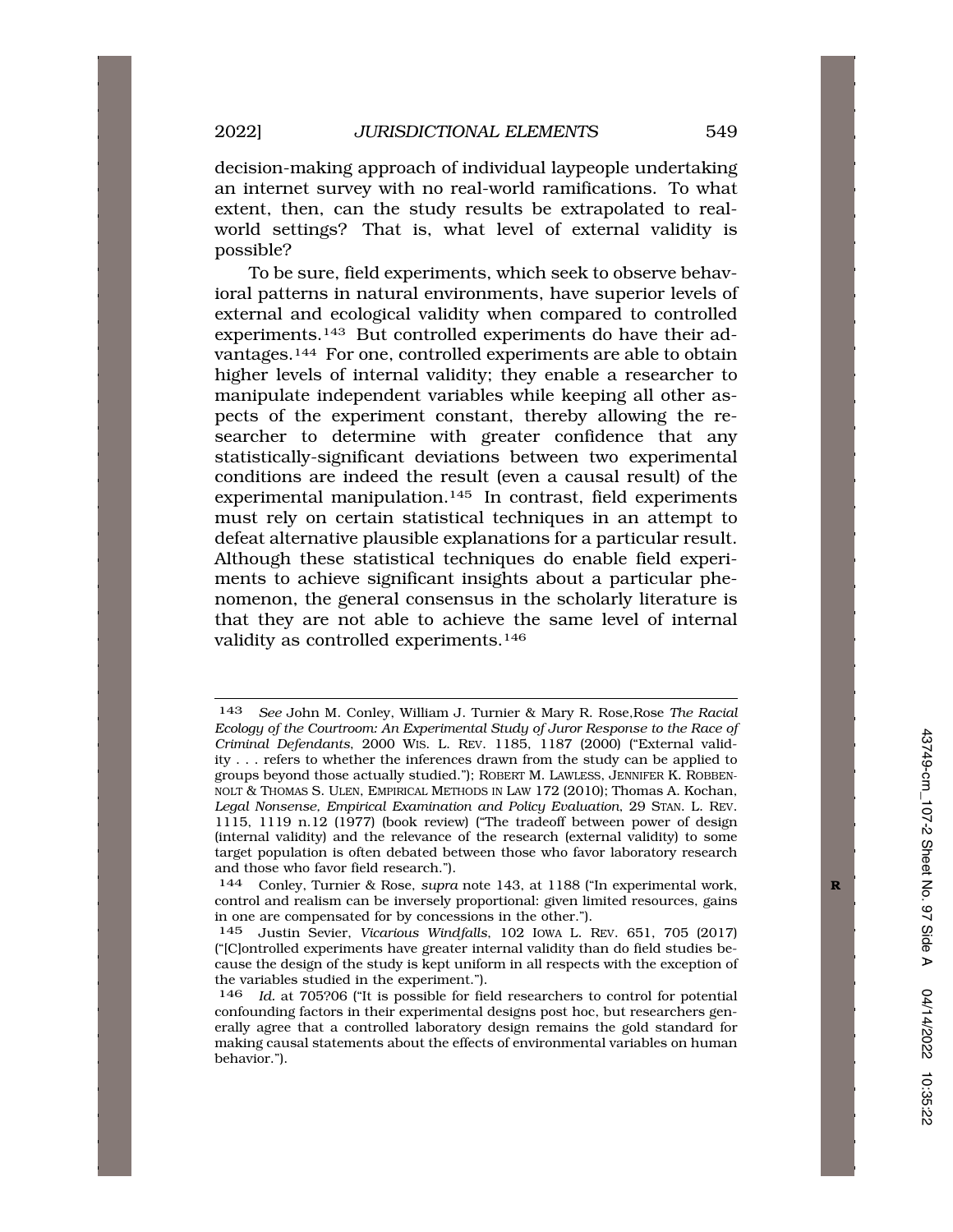As suggested, others might note that, even though the controlled experiment suggests that individual laypeople do not afford jurisdictional elements in criminal statutes their due independence, group decision making will remedy this problem.147 This objection, although material, does not negate the import of this study's potential findings. Stated succinctly, priors matter. Although empirical studies have demonstrated that group decision making can counteract many of the biases held by individual participants, the ex ante layperson posture toward jurisdictional elements remains important. The mental framework that laypeople carry into the deliberation room can have a determinative effect on the outcome in a case, despite the remedial nature of group decision making.148

#### III

### FINDINGS AND IMPLICATIONS

As explored above, courts have generally assumed that there is "little reason to believe that juries will have substantially different interpretations of [jurisdictional elements] than judges and therefore, practically speaking, *Gaudin* [did] little to alter the status quo."149 This study provides the first empirical data point for the countervailing view that laypeople might be ill-equipped to decide jurisdictional elements.

In particular, the study's primary finding is that substantive evidence of a defendant's guilt affects layperson confidence in the satisfaction of independent jurisdictional elements.150 That is, the study suggests that laypeople transmute substantive evidence into evidence demonstrating the satisfaction of a jurisdictional element. Consider again, for example, how participants approached the jurisdictional element in the study detailed above. When the only evidence tying Jacobs to the firearm was a speculative, character-based claim, participants were incredibly wary that prosecutors had sufficiently demonstrated satisfaction of the jurisdictional element. In the "close"

150 *See supra* Part II.

<sup>147</sup> *E.g*., Dan Bang & Chris D. Frith, *Making Better Decisions in Groups*, ROYAL SOC'Y OPEN SCI., Aug. 2017, at \*6 ("Many of the problems of individual decision making can be mitigated if individuals join with others to make decisions in a  $\begin{bmatrix} \text{group.} \\ \text{148} \\ \text{Fe} \end{bmatrix}$ 

<sup>148</sup> For example, group decision making has not prevented racial animus from affecting jury decisions. Pena-Rodriguez v. Colorado, 137 S. Ct. 855, 870 (2017) (finding that a juror impermissibly "deploy[ed] a dangerous racial stereotype to conclude petitioner was guilty" and "encouraged other jurors to join him in convicting on that basis").

<sup>149</sup> Bilzerian v. United States, 127 F.3d 237, 241 (2d Cir. 1997).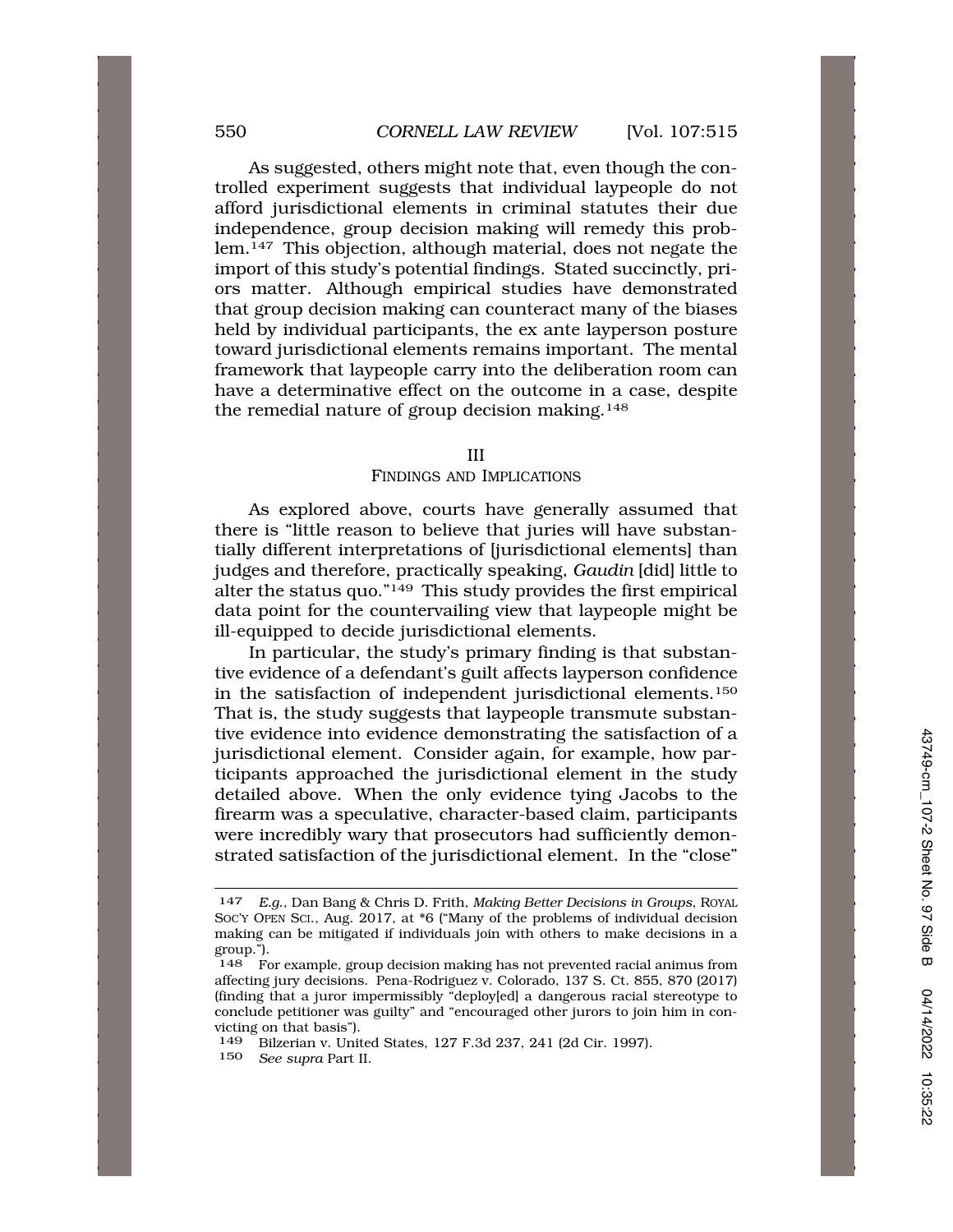jurisdictional variant, for instance, participants reported an aggregate confidence level of 2.44 out of 10 that the jurisdictional element had been satisfied. And remarkably, this skepticism towards the jurisdictional element existed throughout all of the jurisdictional variants. Even in the face of "strong" jurisdictional arguments, where participants read that the gun in question traveled from Ohio to Texas,151 participants were unwilling to express great confidence regarding the jurisdictional element's satisfaction. In that context, they only reported an aggregate confidence level of 2.88 out of 10. Indeed, the study found no statistically significant indication that directly adjusting the strength of the jurisdictional evidence affected participant confidence regarding the jurisdictional element.

What did drive up participant confidence regarding satisfaction of the jurisdictional evidence? Legally-unrelated evidence demonstrating Jacobs's substantive guilt. When participants in the "high substantive evidence" variant read that the evidence tying Jacobs to the firearm included security camera footage and fingerprint matches, among other items, confidence levels in the satisfaction of the *jurisdictional* element shot up. In the "close" jurisdictional variant, participants reported an aggregate confidence level of 5.26 out of 10 that the jurisdictional element had been satisfied—a statistically significant increase from the 2.44 confidence level expressed by the comparable "low substantive evidence" group reading identical jurisdictional arguments. In the "weak" jurisdictional variant, changing from "low" to "high" substantive evidence caused jurisdictional confidence ratings to increase from 2.12 to 4.80. In the "strong" variant, confidence levels rose from 2.88 to 5.42. Both increases also constituted statistically significant deviations. Within each of those three jurisdictional variants, none of the jurisdictional evidence changed. Yet changes in substantive evidence bridged the gap, inappropriately increasing confidence in jurisdictional satisfaction.

Before moving to the implications of these findings, a few other observations are in order. First, it is important to recognize that jurisdictional arguments seemed ineffectual not only with respect to jurisdictional confidence but also with respect to general conviction rates. For instance, the study's highest

<sup>151</sup> United States v. Lemons, 302 F.3d 769, 772 (7th Cir. 2002) (finding that a post-*Lopez* felon in possession statutes "merely requires a showing that the firearm moved across state lines at one point in time"); *see also* United States v. Moore, 425 F. App'x 347, 350 (5th Cir. 2011) (noting that movement of items "across state lines . . . constitutes transportation via interstate commerce" (quoting United States v. Runyan, 290 F.3d 223, 239 (5th Cir. 2002))).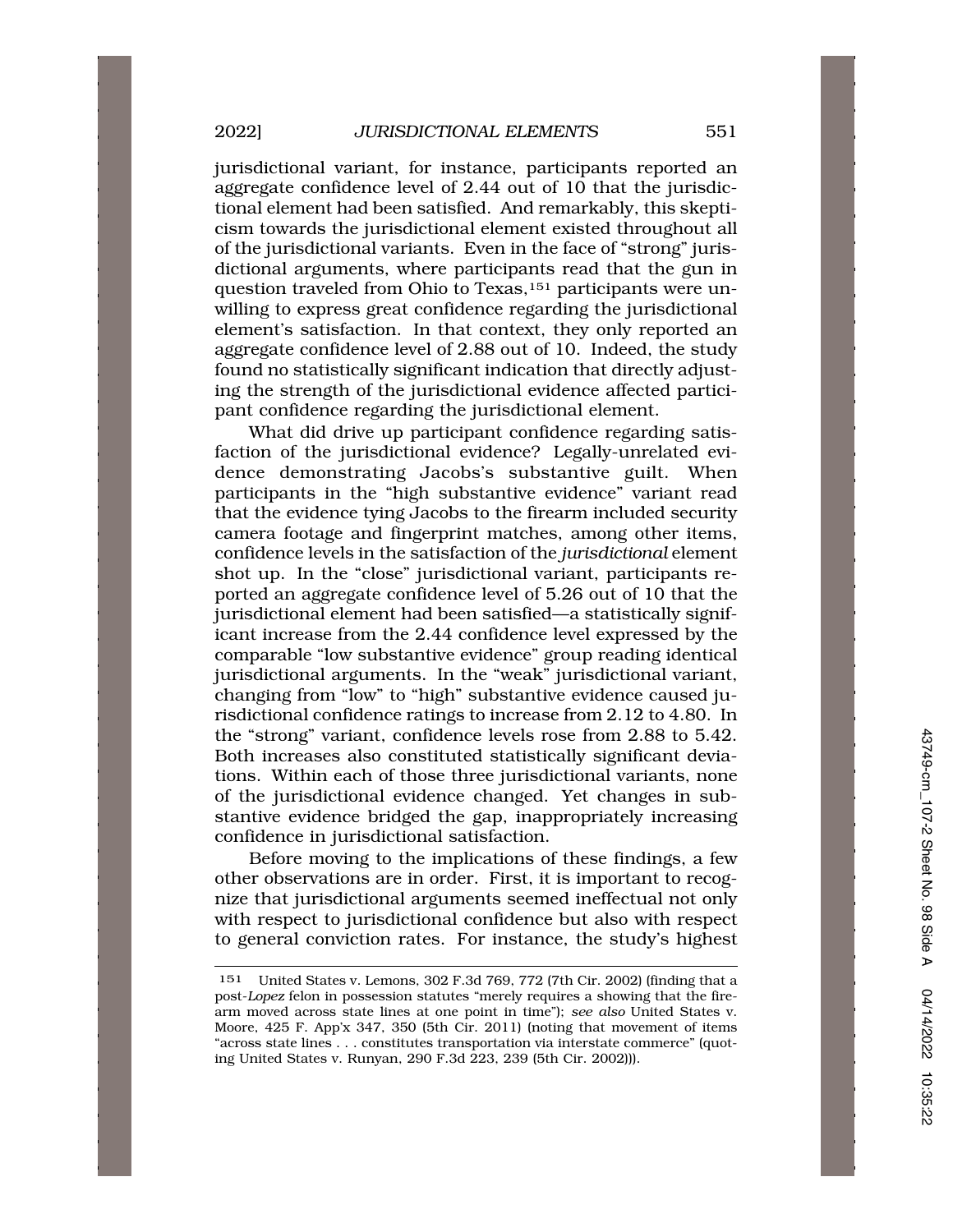conviction rate came from the "high substantive evidence" group within the *weak* jurisdictional variant. Despite only expressing an aggregate confidence level of 4.80 that the jurisdictional element was satisfied, 82% of the participants in that experimental condition voted to convict the defendant. Notably, that conviction rate was higher than the 76% conviction rate for the "high substantive evidence" group in the "close" jurisdictional variant, as well as the 68% conviction rate in the "high substantive evidence" group within the "strong" jurisdictional variant. Were jurisdictional considerations playing a determinative role in general verdict decisions, we would expect to see weaker jurisdictional confidence correlate with weaker conviction rates. This study did not see statistically significant findings in that respect. Only substantive evidence had a statistically significant effect on conviction rates, with the "low substantive evidence" group driving down conviction rates to 14%, 18%, and 18% for the "weak," "close," and "strong" jurisdictional variants respectively.

Stepping back, though, the study's finding that the strength of jurisdictional arguments failed to significantly influence both jurisdictional confidence and general conviction rates accords with the existing social psychology literature.152 For one, there is an inherent tension between jurisdictional elements and the holistic jury decision-making process modeled by Hastie and Pennington.153 Jurisdictional elements necessarily require atomistic consideration of a technical legal question, a question that is analytically independent yet equally important.154 Our current understanding of jury epistemology, though, suggests that juries do not make ultimate verdict determinations by working through insular elements

<sup>152</sup> *See, e.g.*, Pennington & Hastie, *supra* note 22, at 519; Vicki L. Smith, *supra* **R**  note 22, at 868; Kahan, *supra* note 22, at 795. **R** 

<sup>153</sup> *See, e.g.*, Pennington & Hastie, *supra* note 22, at 519 ("Our conclusion is **R**  that the juror is a sense-making information processor who strives to create a meaningful summary of the evidence available that explains what happened in the events depicted."); Nancy Pennington & Reid Hastie, *Evidence Evaluation in Complex Decision Making*, 51 J. PERSONALITY & SOC. PSYCH. 242, 243 (1986) (explaining that the authors' model "is based on the hypothesis that jurors impose a narrative story organization on trial information, in which causal and intentional relations between events are central"); Hastie, *supra* note 91, at 996 (explaining **R**  that the author's model's "distinctive claim is that the story the juror constructs determines the juror's verdict").

<sup>154</sup> *See* Lemos, *supra* note 9, at 1255 ("Jurisdictional elements ask, 'did *X* **R**  activity affect interstate commerce in this instance?' The answer to that question can change from case to case, depending on the particular circumstances of the defendant's conduct: one defendant's act of extortion may have an effect on interstate commerce while another's may not.").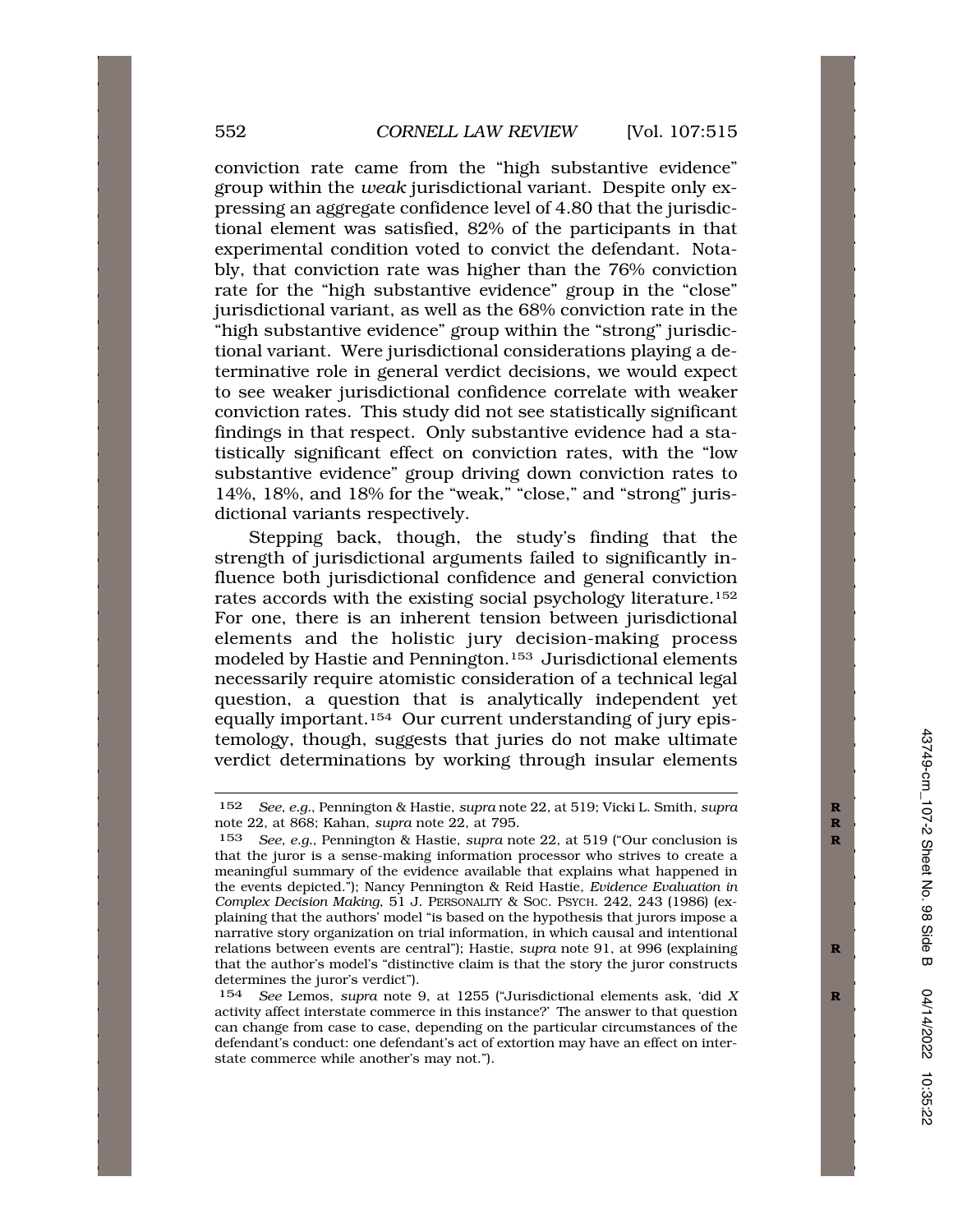*seriatim*.155 Instead, narratives control verdict determinations, and substantive evidence—rather than jurisdictional evidence—seems more influential in narrative construction. Additionally, layperson nonreactivity to jurisdictional arguments makes intuitive sense. To a lawyer who benefited from multiple semesters studying the intricacies of the Commerce Clause's jurisprudential evolution, the differences between the "weak," "close," and "strong" jurisdictional variants might feel obvious.156 But to the layperson approaching the jurisdictional question with only the aid of jury instructions and attorney arguments, determining what influences "interstate commerce" (or even why it matters if a crime affects interstate commerce) could prove elusive.<sup>157</sup> In the face of an inaccessible, legalistic inquiry, it is perhaps rational for laypeople to merely allow substantive evidence to control both general verdicts and, constitutively, jurisdictional determinations.

Ultimately, in suggesting that laypeople's jurisdictional determinations are heavily influenced by substantive evidence, this Article has significant normative implications. Minimally, the study suggests that laypeople walk into the courtroom with a dangerous prior; the epistemological benefits of group and courtroom decision making notwithstanding,158 that prior gives rise to a demonstrable risk that jury determinations regarding the satisfaction of jurisdictional elements might hinge, in part, on the legally-irrelevant evidence of a defendant's substantive guilt. In recognition of that risk, courts and policymakers can take discrete steps to dampen any jurisdictional transmutation effect.

First, this Article's findings should encourage additional exploration of special verdicts. Of course, special verdicts are a

<sup>155</sup> Joshua Vanderslice, *Say "What" Again: How Amending Rule 801(d)(1)(B) Made More Evidence Admissible*, 35 REV. LITIG. 161, 172 (2016) ("Under the story model, juries reach verdicts based on a story of what happened, rather than atomistic logic." (citing Pennington & Hastie, *supra* note 22, at 519)).

<sup>156</sup> Jason Skolnik, Note, *And Then Along Came John: Federal Statutory Interpretation in Contravention of State Law Violates Principles of Federalism*, 36 LOY. L.A. L. REV. 1651, 1651 (2003) ("In 1995, the Supreme Court restored the Commerce Clause to the curriculum of every law school in the nation by invalidating the Gun-Free School Zones Act in *United States v. Lopez*." (footnotes omitted)).)

<sup>157</sup> David M. Fine, *The Violence Against Women Act of 1994: The Proper Federal Role in Policing Domestic Violence*, 84 CORNELL L. REV. 252, 277 (1998) (recognizing that modern Commerce Clause analysis is "not necessarily intuitive" and instead requires "close attention to the language of *Lopez* and to the long evolution of Commerce Clause jurisprudence").

<sup>158</sup> *E.g*., Bang & Frith, *supra* note 147, at \*6 ("Many of the problems of individ- **R**  ual decisionmaking can be mitigated if individuals join with others to make decisions in a group.").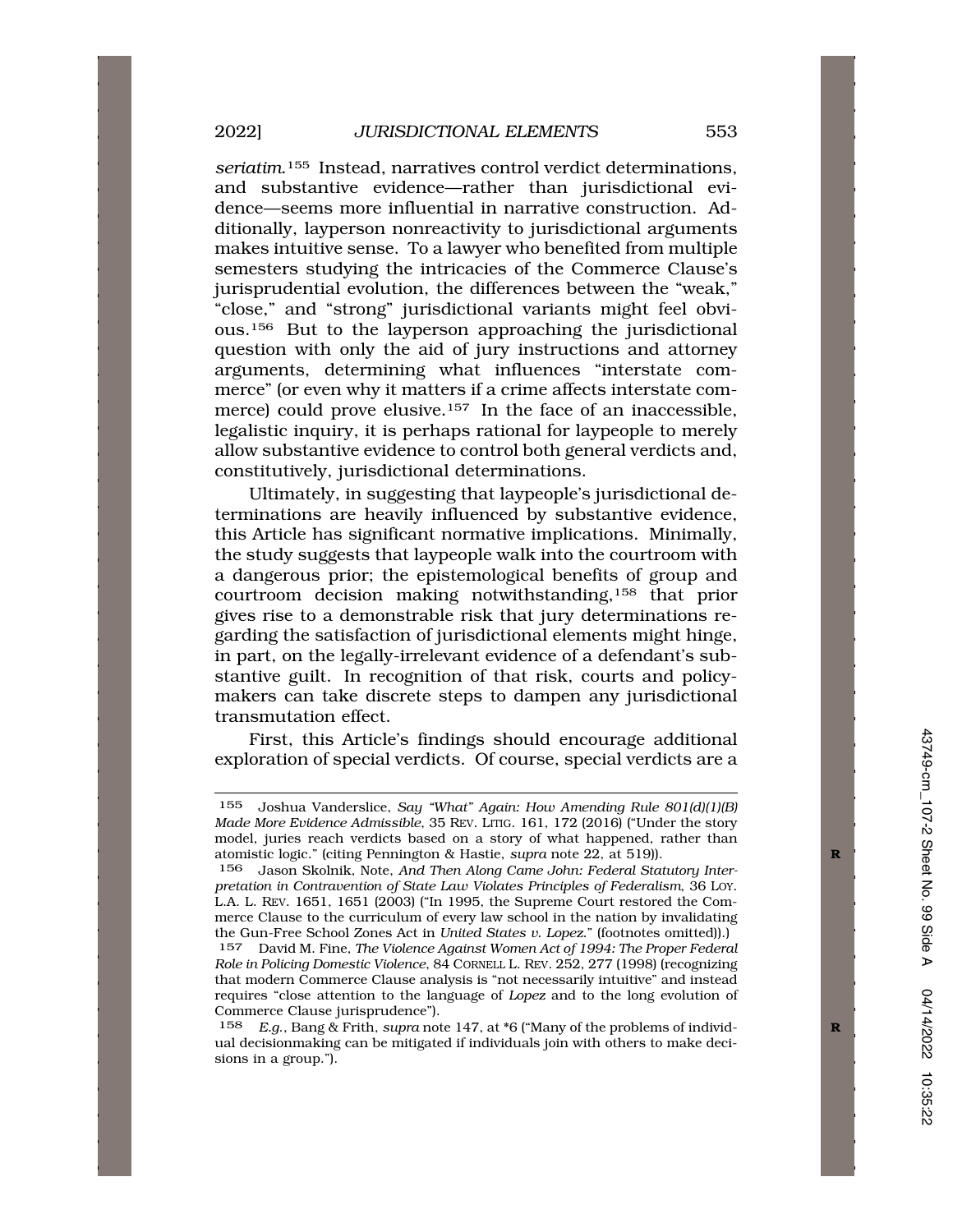means of encouraging jury consideration of each element of an offense.159 Rather than simply requiring the jury to deliberate as to whether a defendant is broadly guilty or not guilty, special verdicts require jurors to work through each element of an offense in turn.160 Only when the jury affirmatively deems each element satisfied can a conviction stand.161 In the context of jurisdictional elements, special verdicts could prove quite useful. For instance, recall that, despite the relatively substantial conviction rates in the "high substantive evidence" group, that group's confidence in the satisfaction of the jurisdictional element was not particularly compelling. In the "high substantive evidence" group of the "close" jurisdictional variant, for instance, 76% of participants found the defendant guilty beyond a reasonable doubt. Contemporaneously, though, their aggregate confidence level in the satisfaction of the jurisdictional element was a mere 5.26 out of 10. Conjunction paradox issues aside,<sup>162</sup> that confidence level reveals that

<sup>159</sup> Prendergast v. Pac. Ins. Co., No. 09-CV-6248P, 2013 WL 5567656, at \*6 n.7 (W.D.N.Y. Sept. 25, 2013) ("As a general matter, special verdicts require the jury to answer factual questions, and the court applies the law to the jury's findings to determine the verdict."); *see also* Aczel v. Labonia, 584 F.3d 52, 58 (2d Cir. 2009) (quoting *Verdict*, BLACK'S LAW DICTIONARY (9th ed. 2009)).

<sup>160</sup> Michael S. Pardo, *The Paradoxes of Legal Proof: A Critical Guide*, 99 B.U. L. REV. 233, 273 (2019) (recognizing that "special verdicts require jurors to find only whether each element is satisfied" while also noting that most often omit "a separate question on the conjunction"); Julie K. Weaver, Comment, *Jury Instructions on Joint and Several Liability in Washington State*, 67 WASH. L. REV. 457, 464 (1992) ("Special verdicts require that the jury answer specific factual questions and leave the determination of the outcome of the case to the court that applies the law to the jury's findings of fact."); Charles N. Charnas, Comment, *Segregation of Antitrust Damages: An Excessive Burden on Private Plaintiffs*, 72 CALIF. L. REV. 403, 435 (1984) ("Special verdicts require the jury to give written answers to questions about specific factual issues in the case.").

<sup>161</sup> *See* Floyd v. Laws, 929 F.2d 1390, 1396 (9th Cir. 1991) ("[A] trial court has two options when faced with an inconsistent special verdict. First, the court must try to reconcile the answers. Second, only if all attempts at reconciliation fail, the court may order a new trial."); Lavoie v. Pac. Press & Shear Co., a Div. of Canron Corp., 975 F.2d 48, 53 (2d Cir. 1992) ("Although Rule 49(a) provides no instructions to the trial court for resolving jury inconsistencies in its special verdicts, we have held that judgment may not be entered pursuant to inconsistent special verdicts.").

<sup>162</sup> Broadly stated, the conjunction paradox is a phenomenon under which factfinders errantly choose to convict (or, in the civil context, find against) a defendant because their confidence level in the satisfaction of each element is above the requisite proof threshold; of course, what the factfinders fail to recognize is that the conjunction of their *elemental* confidence levels should cause their *overall* confidence level to fall below the applicable general proof threshold. David S. Schwartz & Elliott Sober, *The Conjunction Problem and the Logic of Jury Findings*, 59 WM. & MARY L. REV. 619, 624 (2017) (offering a robust explanation of the conjunction paradox). For example, if a civil offense contains two independent elements, and the jury's confidence in the satisfaction of each element is 70%,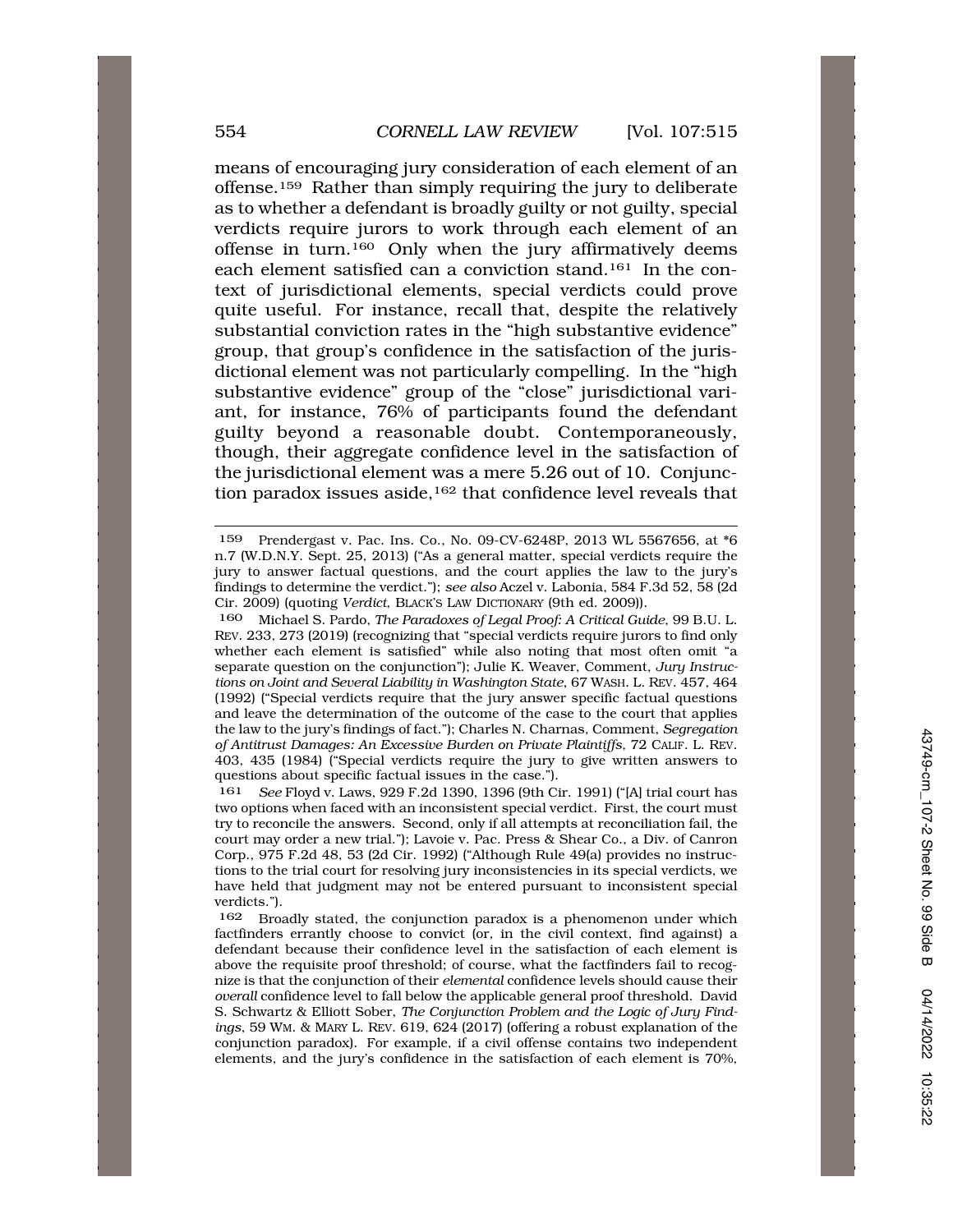many participants voted to convict despite material uncertainty regarding whether the jurisdictional element was actually satisfied. Indeed, Figure 3 below offers a two-sided histogram demonstrating that most participants were lessthan-sure about the jurisdictional element.



Figure 3 gives further support to the notion that special verdicts might prove useful in combatting layperson discounting of jurisdictional elements. Adopting a 90% confidence threshold as a stand-in for the reasonable doubt threshold,<sup>163</sup> Figure 3 hints that, within the "close" jurisdictional variant,

they should deem the plaintiff's evidence insufficient under the preponderance threshold because the conjunction of their elemental confidence levels is 49%. *See* Pardo, *supra* note 160, at 238 ("[T]he probability of two (independent) events **R**  being true is the conjunction or multiplication of their individual probabilities."). The data gleaned by this study provided ample evidence of the conjunction paradox. Many participants failed to appreciate that the conjunction of their confidence levels in the satisfaction of both the substantive and jurisdictional elements fell below the preponderance threshold, let alone the reasonable doubt threshold. Moreover, many participants chose to convict despite confidence levels below 50% for the jurisdictional element alone. Ultimately, that practice seems to suggest that laypeople failed to weigh the jurisdictional element heavily when determining a general verdict.

Edward K. Cheng, *Reconceptualizing the Burden of Proof*, 122 YALE L.J. 1254, 1256 (2013) ("[T]he criminal beyond-a-reasonable-doubt standard is akin to a probability greater than 0.9 or 0.95."); *see also* Brown v. Bowen, 847 F.2d 342, 163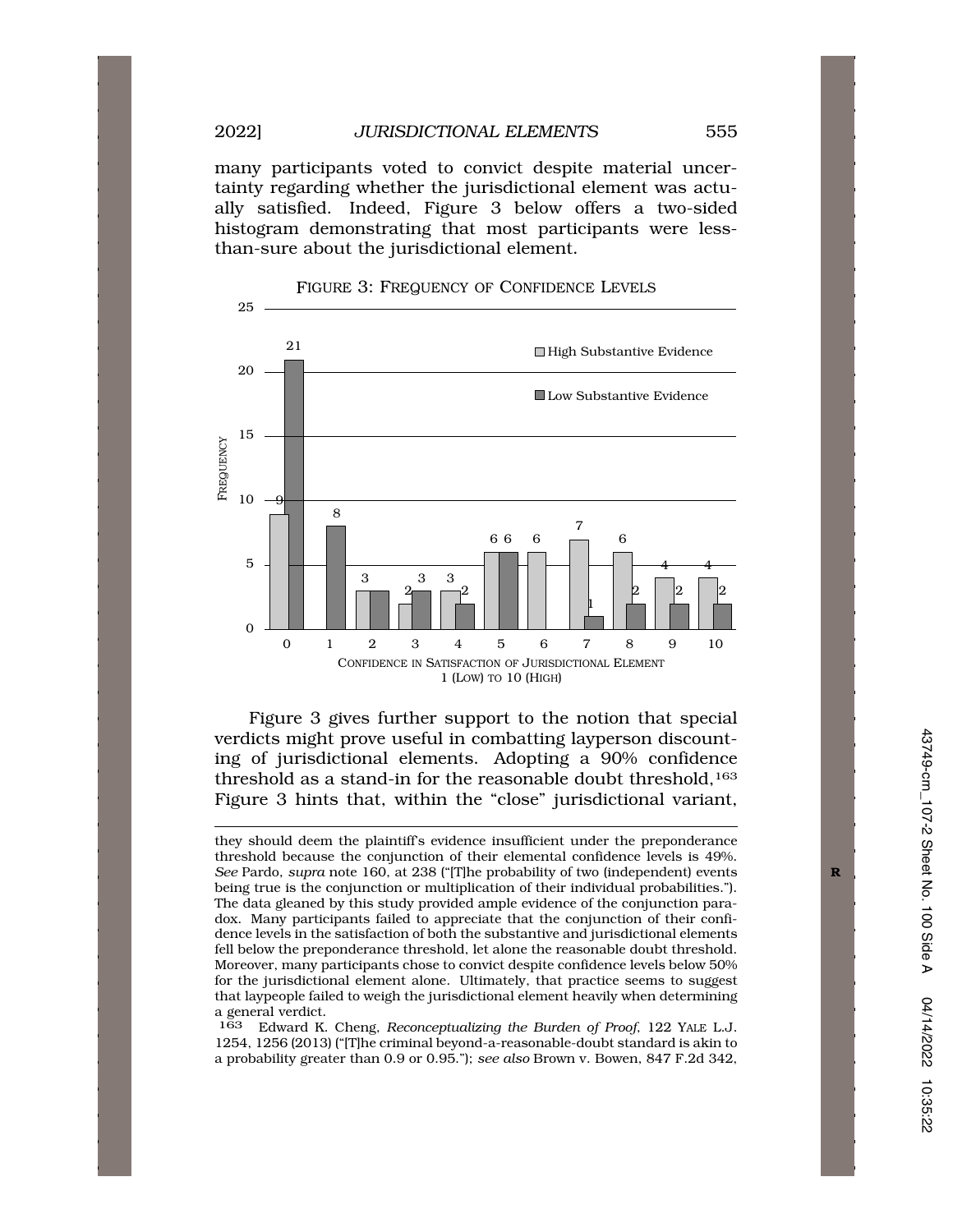only eight participants in the "high substantive evidence" group and four participants in the "low substantive evidence" group would have deemed the jurisdictional element satisfied beyond a reasonable doubt. If that suggestion proves true—a conclusion that would require additional empirical study to establish—conviction rates in the "close" jurisdictional variant would drop from 76% to a maximum of 16% in the high substantive evidence group and 18% to a maximum of 8% in the low substantive evidence group.<sup>164</sup>

In presiding over jury trials, district court judges have significant authority over whether to use a general or special verdict form.<sup>165</sup> This study's initial findings suggest that, where jurisdictional elements are at issue, courts should adopt the latter. Notably, encouraging special verdicts in discrete contexts is not a novel proposition. In fact, courts have already encouraged their use for the resolution of technical elements in cases involving entrapment<sup>166</sup> and firearm offenses.<sup>167</sup> Employing them in criminal cases where jurisdictional elements are at issue might ensure that the jury affords those jurisdictional elements their due independence and acquitting force.168

<sup>345?46 (7</sup>th Cir. 1988) (deeming the reasonable doubt standard a 0.9+ confidence threshold).

<sup>164</sup> Note that it is a maximum of 16% and 8% because those participants who deem jurisdictional elements satisfied could conceivably find other elements unsatisfied.

<sup>165</sup> *See, e.g.*, United States v. Reed, 147 F.3d 1178, 1181 (9th Cir. 1998) ("[U]se of a special verdict form is a matter of the district court's discretion to be determined on facts of each case."); Vichare v. AMBAC Inc., 106 F.3d 457, 465 (2d Cir. 1996) ("The formulation of special verdict questions rests in the sound discretion of the trial judge, and should be reviewed by an appellate court only for an abuse of that discretion."); United States v. Stonefish, 402 F.3d 691, 698 (6th Cir. 2005) ("Over the course of the last two decades . . . exceptions to the general rule disfavoring special verdicts in criminal cases have been expanded and approved in an increasing number of circumstances." (brackets and internal quotation marks omitted)).

<sup>166</sup> *See* United States v. Poehlman, 217 F.3d 692, 698 n.7 (9th Cir. 2000) ("Because the determination of whether a defendant is entrapped is often confusing and difficult, we encourage district courts to use special verdict forms that query jurors as to the elements of the entrapment defense.").

<sup>167</sup> *See* United States v. Perez, 129 F.3d 1340, 1342 (9th Cir. 1997) ("Because Cruz clearly 'used' a weapon under the *Bailey* definition, the jury should have been instructed to submit a special verdict form regarding which firearm, or firearms, he used in connection with the drug trafficking offense.").

<sup>168</sup> United States v. Kim, 111 F.3d 1351, 1360 (7th Cir. 1997) ("[A] trial court may require the jury to return 'only a special verdict in the form of a written finding upon each issue of fact.' Such verdicts are designed to clarify the jury's findings, as well as facilitate appellate review, particularly where the special verdicts help to 'articulate the issues of fact subsidiary to the legal questions.").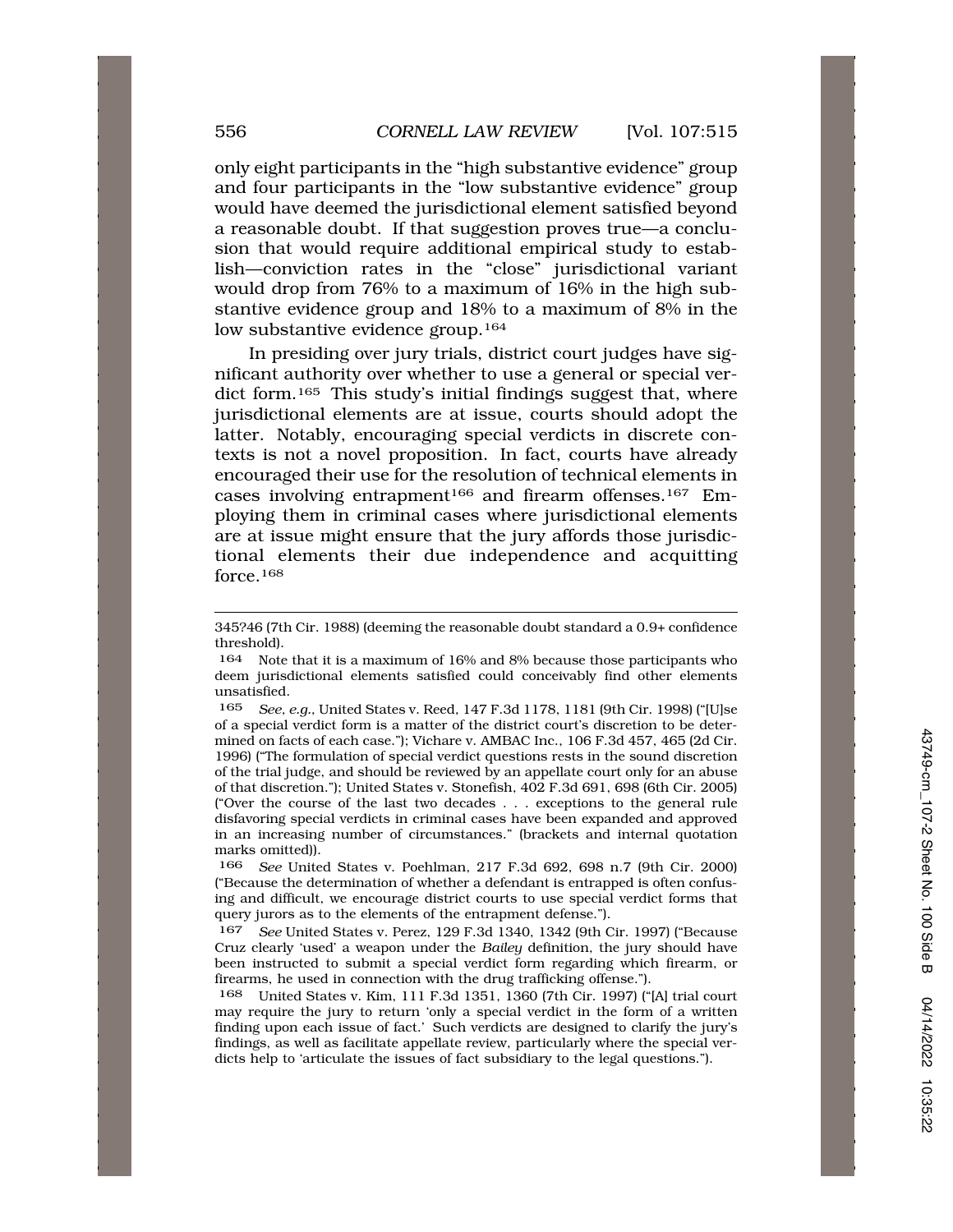Next, it is also important to recognize that courts are not the only vehicle for normative change. Rather, this project's findings should also inform policymakers in Congress. Recall that the *Gaudin* decision only mandates that jurisdictional *elements* be decided by juries; Congress may still delegate responsibility over jurisdictional questions to courts by not including them as elements of a criminal offense.<sup>169</sup> For example, as noted, Congress could instead make its own factual findings to demonstrate how certain types of conduct, writ large, relate to one of its constitutionally enumerated powers, just as it did in the Controlled Substances Act.170 In these situations, Congress "is able to avoid the reasonable-doubt and jury-trial requirements with a simple statutory drafting choice."171 To be sure, in that scenario, there is an important analytical distinction. If Congress makes its own generalized findings, courts will be required to determine if regulated behavior generally (rather than as-applied in a specific case) is traceable to a constitutionally-enumerated congressional power.172 But given the study's suggestion of the existence of layperson reluctance to afford jurisdictional elements their due analytical independence, perhaps trading off particularized jurisdictional analysis for superior horizontal equity is the right move.

Finally, on the academic front, this Article demonstrates the need for further empirical exploration of jurisdictional elements. For one, given the Article's initial findings, future experiments should seek to explore how mock juries, deliberating together in a group, approach jurisdictional elements.<sup>173</sup> Additionally, other studies might examine whether laypeople's re-

<sup>169</sup> United States v. Gaudin, 515 U.S. 506, 525 (1995) (Rehnquist, C.J., concurring) ("Nothing in the Court's decision stands as a barrier to legislatures that wish to define—or that have defined—the elements of their criminal laws in such

a way as to remove [mixed question] issues . . . from the jury's consideration."). Gonzales v. Raich, 545 U.S. 1, 20 (2005) ("Findings in the introductory sections of the CSA explain why Congress deemed it appropriate to encompass local activities within the scope of the CSA.").

<sup>171</sup> Lemos, *supra* note 9, at 1205.<br>172 *Id at* 1255–56 ("Jurisdictional

Id. at 1255-56 ("Jurisdictional elements and findings-based statutes differ only with respect to the threshold question whether activity *X* had some effect on interstate commerce in the individual case—jurisdictional elements require a case-by-case assessment of whether the defendant's act *X* affected interstate commerce, whereas findings-based statutes rest on Congress's judgment that every act *X* affects interstate commerce.").<br>173 Some of the more influential

Some of the more influential empirical studies on jury behavior have employed mock juries. Mona Lynch & Craig Haney, *Discrimination and Instructional Comprehension: Guided Discretion, Racial Bias, and the Death Penalty*, 24 L. & HUM. BEHAV. 337, 343 (2000); Craig Haney, *Commonsense Justice and Capital Punishment: Problematizing the "Will of the People*,*"* 3 PSYCH. PUB. POL'Y & L. 303, 331 (1997); Galen V. Bodenhausen & Robert S. Wyer, Jr., *Effects of Stereotypes on*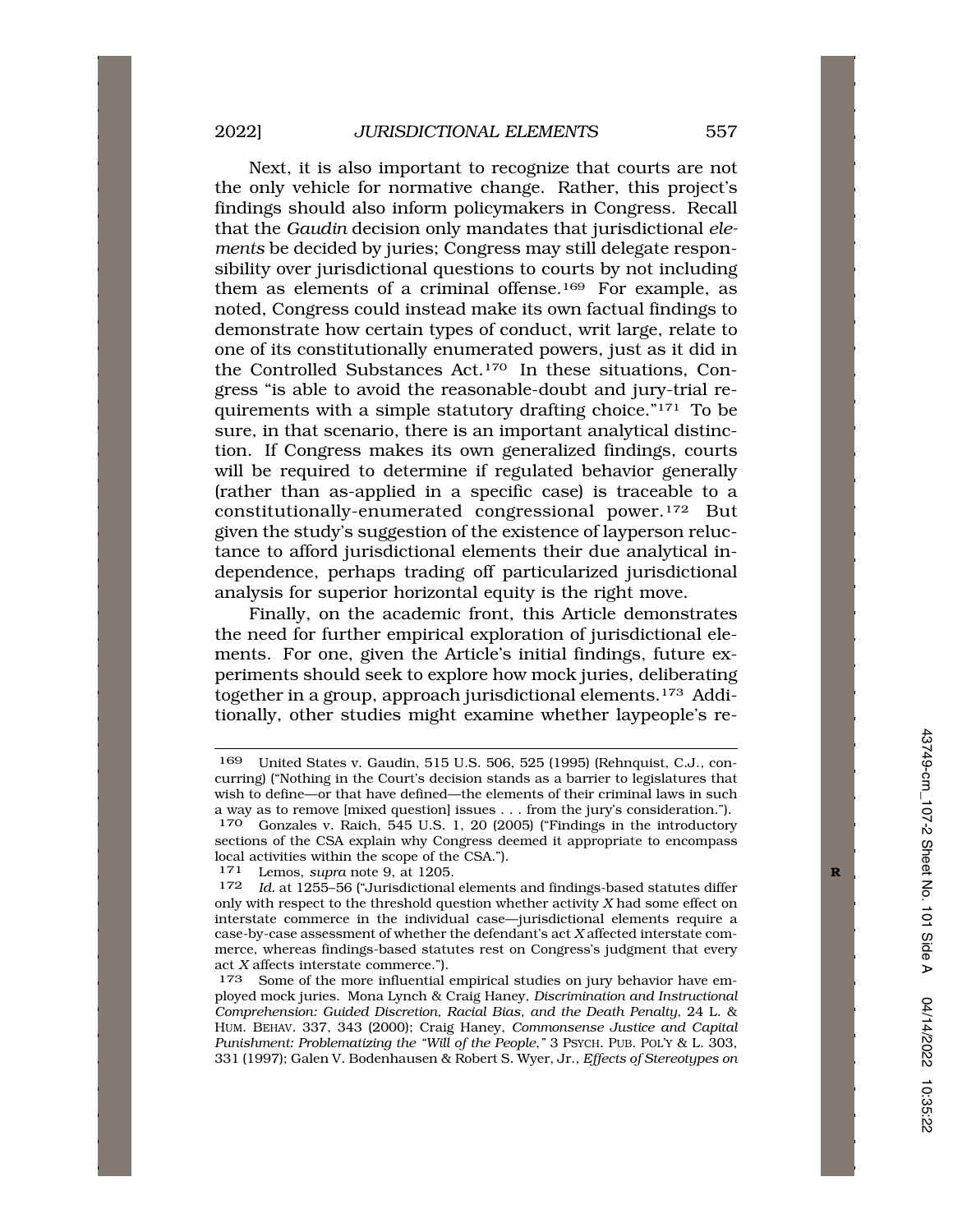luctance to independently examine jurisdictional elements in criminal statutes could be remedied by offering a more robust explanation (perhaps within the jury instructions themselves) of the importance of jurisdiction. Empirical studies have suggested that offering explanations alongside instructions about disregarding evidence can increase compliance rates.174 So it might be, too, with jurisdictional elements. Still other studies could assess whether changing demographic characteristics of defendants affects jurisdictional determinations, questioning whether the jurisdictional transmutation effect here identified is particularly harmful to historically marginalized groups.175

#### **CONCLUSION**

Jurisdiction is power.176 Regardless of the egregiousness of a defendant's conduct, regardless of the severity of the crime at issue, regardless of the strength of one's convictions regarding the culpability of the defendant, a federal jury cannot convict a defendant absent proper jurisdictional authority.

This project sought to examine whether Article III's mandates are carried out effectively and consistently for all defendants. And its findings regarding layperson epistemology in the context of jurisdictional elements prove worrisome. Only the Constitution and Congress may determine a lower federal court's criminal jurisdiction;177 jurors have no license to expand jurisdictional grants based on the circumstances of a particular case.

*Decision Making and Information-Processing Strategies*, 48 J. PERSONALITY & SOC. PSYCH. 267, 270 (1985). 174 *See* Linda J. Demaine, *Realizing the Potential of Instructions to Disregard*, *in* 

MEMORY AND LAW 185, 189 (Lynn Nadel & Walter P. Sinnott-Armstrong eds., 2012) (noting that, where a rationale for disregarding evidence is provided, it must be convincing, otherwise the jury may be *more* likely to base its verdict on the inadmissible evidence); Jennifer K. Robbennolt, *Determining Punitive Damages: Empirical Insights and Implications for Reform*, 50 BUFF. L. REV. 103, 192 (2002) ("Research in social psychology and jury decision-making suggests that . . . provid[ing] explanations and reasons for the legal rules in addition to the rules themselves . . . improve[s] juror compliance with the substantive law.").

<sup>175</sup> *See* Brandon K. Applegate, John P. Wright, R. Gregory Dunaway, Francis T. Cullen & John D. Wooldredge, *Victim-Offender Race and Support for Capital Punishment: A Factorial Design Approach*, 18 AM. J. CRIM. JUST. 95, 105?07 (1993); J.L. Bernard, *Interaction Between the Race of the Defendant and that of Jurors in Determining Verdicts*, 5 L. & PSYCH. REV. 103, 109 (1979); Richard P. McGlynn, James C. Megas & Daniel H. Benson, *Sex and Race as Factors Affecting the Attribution of Insanity in a Murder Trial*, 93 J. PSYCH. 93, 93 (1976); Denis Chimaeze E. Ugwuegbu, *Racial and Evidential Factors in Juror Attribution of Legal Responsibility*, 15 J. EXPERIMENTAL SOC. PSYCH. 133, 133 (1979).

<sup>176</sup> Steel Co. v. Citizens for a Better Env't, 523 U.S. 83, 94 (1998). 177 Knapp Med. Ctr. v. Hargan, 875 F.3d 1125, 1128 (D.C. Cir. 2017).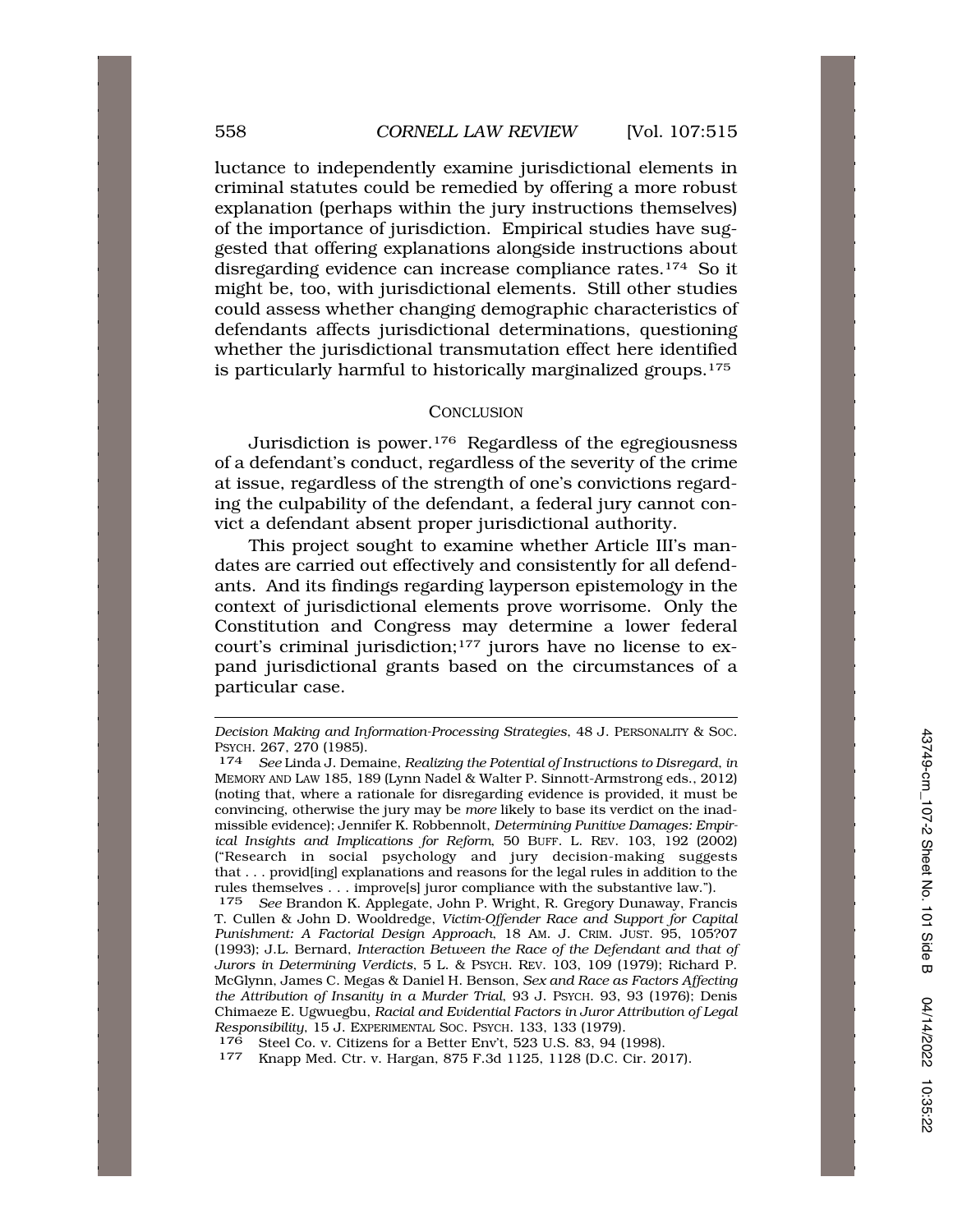#### APPENDIX A: EXPERIMENTAL SURVEY

## A gun is found on the grounds of Edison High School in San Antonio, Texas. The San Antonio Police Department (SAPD) believe they have thwarted an attempted school shooter just before a terrible attack was to commence.

bag was a list of names— imminent. teachers and students at potential targets—which the magnetic students at the high school. There's no potential targets—which the high school. There's no included teachers and stu-<br>question that an attack on dents at the high school. There's no question that an attack on the school was imminent.

on his morning patrol of on his morning patrol of on his morning patrol of Edison High, SAPD Officer Edison High, SAPD Officer Edison High, SAPD Officer John Taylor spotted a John Taylor spotted a John Taylor spotted a black duffle bag partially black duffle bag partially black duffle bag partially concealed behind a bush concealed behind a bush concealed behind a bush on school grounds. Inside on school grounds. Inside on school grounds. Inside the duffle bag, Officer Tay- the duffle bag, Officer Tay- the duffle bag, Officer Taylor found a Smith & Wes- lor found a Smith & Wes- lor found a Smith & Wesson pistol and dozens of son pistol and dozens of son pistol and dozens of 9mm rounds of ammuni- 9mm rounds of ammuni- 9mm rounds of ammunition. A pamphlet in the bag tion. Also inside the duffle tion. A pamphlet in the bag indicates that the pistol bag was a list of names— indicates that the pistol and ammunition were potential targets—which and ammunition were manufactured and sold in included teachers and stu- manufactured in Ohio. Also San Antonio at a plant just dents at the high school. inside the duffle bag was a two miles from Edison There's no question that an list of names—potential High. Also inside the duffle attack on the school was targets—which included

[*Weak Jurisdiction*] While [*Close Jurisdiction*] While [*Strong Jurisdiction*] While question that an attack on<br>the school was imminent.

An urgent, wide-ranging investigation followed the discovery of the duffle bag. Despite the relatively nondescript nature of the duffle bag, firearm, and ammunition, school officials immediately pointed the police investigation in the direction of 12th grader Scott Jacobs. Jacobs is a known troublemaker at Edison High; his disciplinary record includes infractions for starting fights, attempted cheating, theft of student belongings, and illicit drug use. Thus, following the discovery of the duffle bag, school officials suspected that Jacobs might be behind the attempted attack—after all, no other student had amassed such a serious and extensive disciplinary record.

After receiving the tip from school officials, the SAPD conducted an independent investigation to determine if any evidence linked the firearm to Jacobs.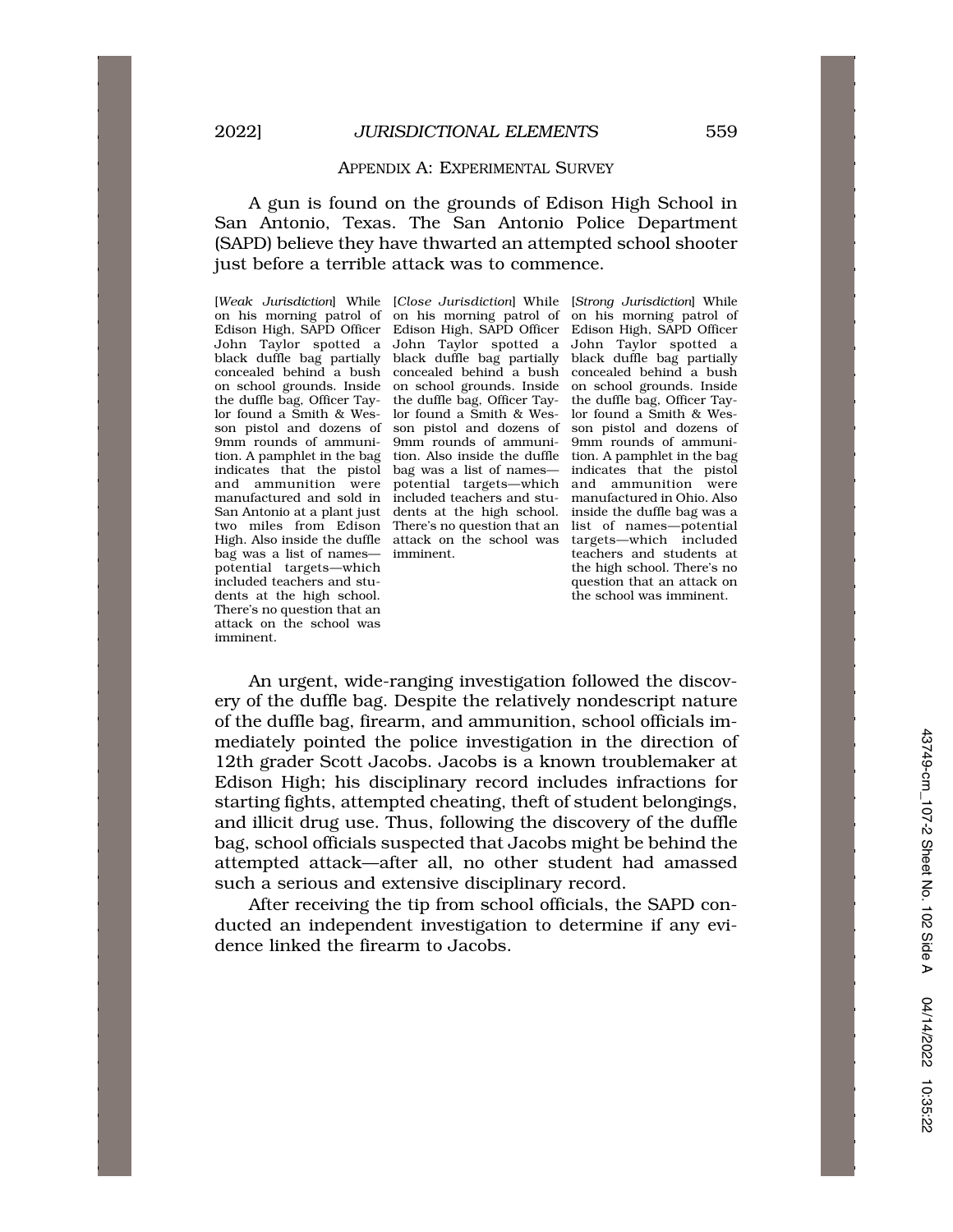[*High Substantive Evidence*] Following this [*Low Substantive Evidence*] Following this investigation, prosecutors decided to investigation, prosecutors decided to bring charges against Jacobs. This bring charges against Jacobs. This decision was primarily based on what the decision was primarily based on what the SAPD believes are three key pieces of SAPD believes are two key pieces of evidence. evidence.

at Edison High School. They found footage disciplinary files at the school and, in of a teenager wearing jeans, a red particular, his numerous past infractions. sweatshirt, and a San Antonio Spurs hat Although they don't find any direct carefully hiding the black duffle bag evidence, they believe his frequent run-ins behind a bush on school grounds just with school administration might have behind a bush on school grounds just with school administration might have before the start of classes. Prosecutors given him a motive to commit the note that when Jacobs was brought in for shooting. questioning, he was wearing jeans, a red hat—exactly the same outfit as the that, in recent months, Jacobs had student on the security footage. Moreover, repeatedly told his teachers that he'd get although the footage is somewhat grainy, "payback" for what he perceived as unfair the SAPD are confident they can make out treatment by the school towards him. Jacobs's face as he hid the duffle bag behind the bush.

Second, SAPD forensic examiners ran extensive tests on the duffle bag, pistol, and ammunition. On each of these items, forensic examiners were able to find partial fingerprints that match Jacobs's fingerprints.

Finally, San Antonio police established a link between the Smith & Wesson pistol and Jacobs. Although some of the gun's serial number had been filed off, police were able to discern its last four digits. Those last four digits matched a pistol that previously belonged to Jack Abrams, the owner of a hardware store in San Antonio where Jacobs was briefly employed. Jacobs was fired by Abrams after Abrams caught Jacobs pocketing money from the cash register. Abrams reported his pistol as missing shortly after Jacobs was fired. Police reason that Jacobs stole the gun to carry out the attack.

First, the SAPD reviewed security cameras First, the SAPD reviewed Jacobs's given him a motive to commit the

Second, the SAPD found it significant

Prosecutors charge Jacobs under 18 USC § 922(q)(2)(A), which criminalizes the possession of firearms in school zones. At trial, a federal district court judge instructs the jury on federal law and what they must find before deeming Jacobs guilty. In relevant portion, the judge's instructions<sup>178</sup> are as follows:

<sup>178</sup> These instructions were taken, in some instances verbatim, from realworld and model jury instructions. *See* United States v. Otero-Marquez, 2015 WL 13624425 (D.P.R.); United States v. Harper, 2011 WL 12520094 (D. Virgin Islands); United States v. Burns, Docket No. 3:16-cr-00132 (N.D. Cal. Mar 29, 2016); Criminal Pattern Jury Instruction Committee of the United States Court of Appeals for the Tenth Circuit, Criminal Pattern Jury Instructions (2011); Model Crim. Jury Instr. 9th Cir. 8.143B (2018).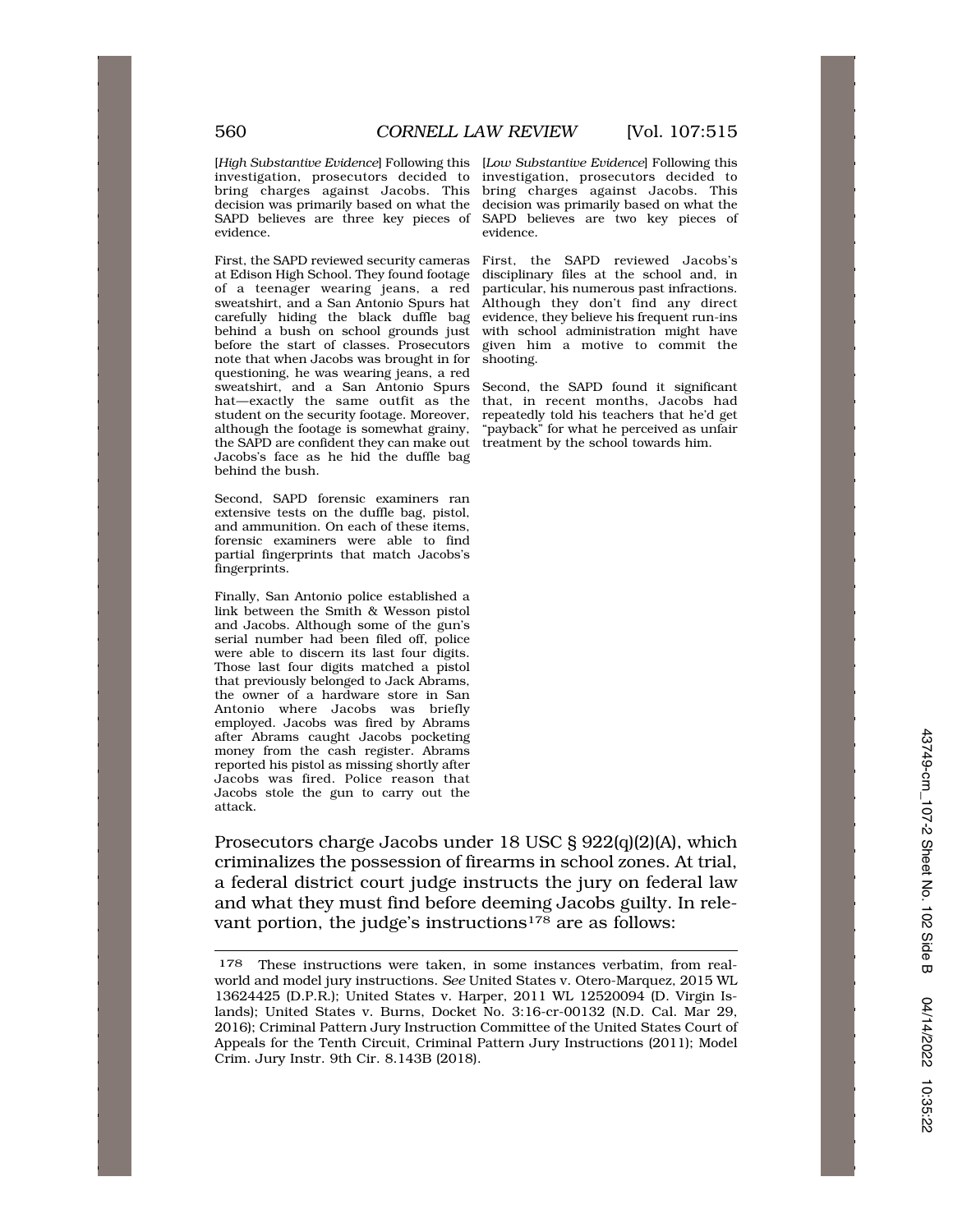## *Offense*

The indictment in this case contains one count. The defendant Scott Jacobs is accused of possessing a firearm in a school zone in violation of Section 922(q)(2)(A) of Title 18 of the United States Code.

Section 922(q)(2)(A) provides that "[i]t shall be unlawful for any individual knowingly to possess a firearm that has moved in or that otherwise affects interstate or foreign commerce at a place that the individual knows, or has reasonable cause to believe, is a school zone."

Thus, for you to find defendant Scott Jacobs guilty of this crime, you must be satisfied that the government has proven each of the following things beyond a reasonable doubt:

*First*, that the defendant knowingly possessed a firearm, namely, a Smith & Wesson pistol;

*Second*, that the firearm moved in or otherwise affected interstate or foreign commerce;

*Third*, that the defendant possessed the firearm at a place where defendant knew or had reasonable cause to believe is a school zone (that is, in, or on the grounds of, or within 1,000 feet from Edison High School).

If the government fails to prove one of these elements beyond a reasonable doubt, then you must find that that element has not been proven and find the defendant not guilty. While the government's burden of proof is a strict and heavy burden, it is not necessary that it be proved beyond all possible doubt. It is only required that the government's proof exclude any reasonable doubt concerning that element.<sup>179</sup>

The following are legal definitions for your reference:

The word "knowingly" means that the act was done voluntarily and intentionally, not because of mistake or accident.

The term "firearm" means any weapon which is designed to, or may readily be converted to, expel a projectile by the action of an explosive.

<sup>179</sup> PATTERN JURY INSTRUCTIONS FOR FEDERAL CRIMINAL CASES DISTRICT OF SOUTH CAROLINA (Emily Deck Harrill, Ed. 2016).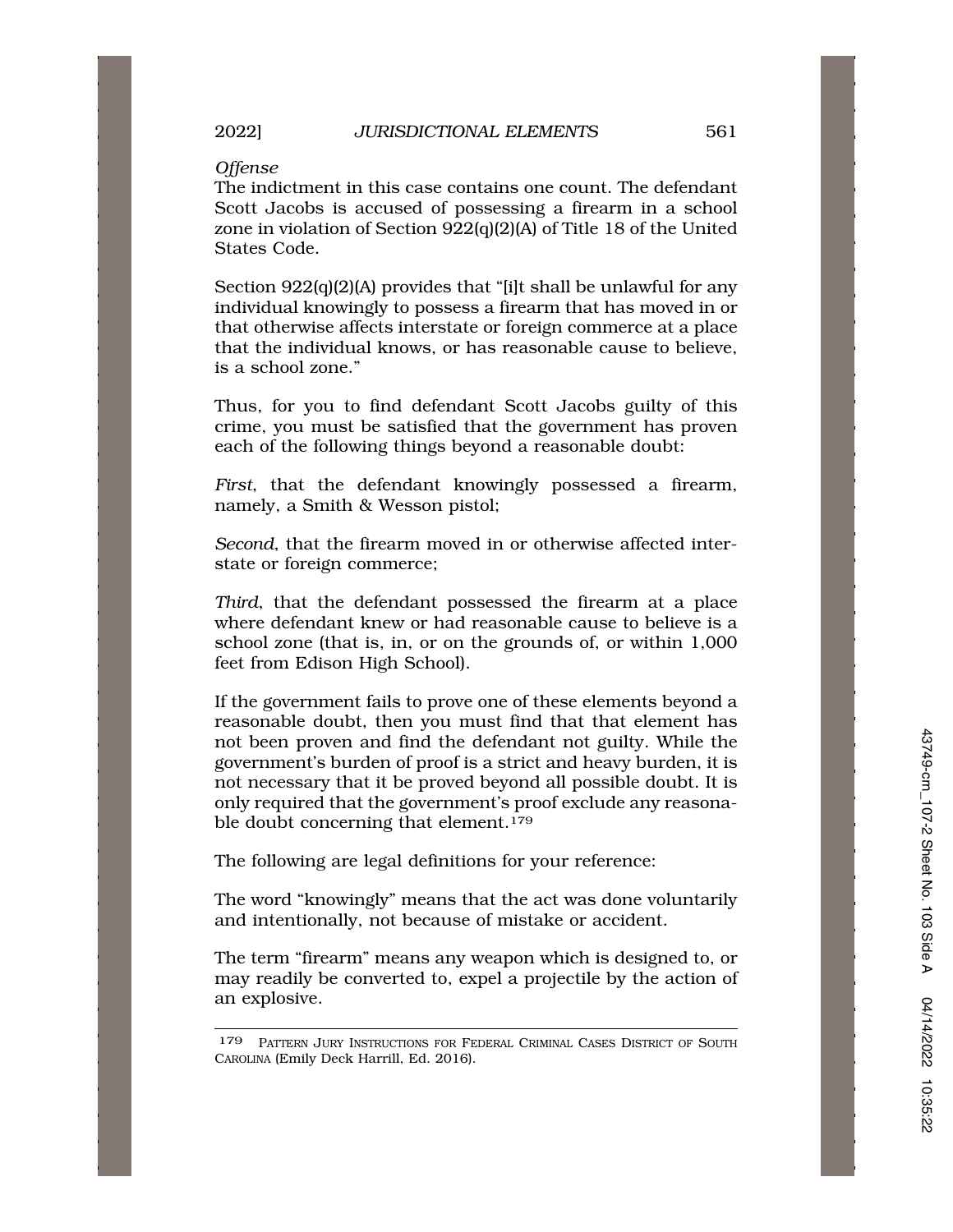The term "possess" means to have something within a person's control. Possession may be momentary or fleeting. Proof of ownership of the firearm is not required.

The term "moved in or otherwise affected interstate or foreign commerce" means that the firearm in any way involves, interferes with, changes, or alters commerce among the states. The effect can be minimal. It is not necessary for the government to prove that the defendant knew or intended that the firearm would affect commerce; it must prove only that the natural consequences of the firearm possession affected commerce in some way. Also, you do not have to find that there was an actual effect on commerce. The government must show only that the natural result of the offense would be to cause an effect on interstate commerce to any degree, however minimal or slight.

Following the judge's instructions to the jury, prosecutors and defense counsel make closing arguments as to why Jacobs should either be found guilty or innocent under the statute.

Prosecutors insist that Jacobs is guilty, and that absent the vigilance of the SAPD, he would have carried out a heinous school shooting. Pursuant to 18 U.S.C. § 922(q)(2)(A) and the jury instructions:

[*High Substantive Evidence*] Prosecutors *[Low Substantive Evidence*] Prosecutors the Smith & Wesson Pistol. They the Smith & Wesson Pistol. They emphasize 1) that Jacobs's fingerprint emphasize 1) that Jacob is known were found on the black duffle bag, the troublemaker at Edison High with a long pistol, and the ammunition; 2) that he was disciplinary record; and 2) that he captured on video hiding the bag behind previously told school officials that he'd the bushes; and 3) that he stole the gun get "payback" for what he perceived as from his prior employer Jack Abrams in unfair treatment by school officials. Taken order to carry out his attack. Prosecutors together, prosecutors believe that these emphasize, per the jury instructions, that factors make Jacobs more likely than Jacobs clearly "possessed" the gun when anyone else to be the perpetrator. Thus, Jacobs clearly "possessed" the gun when he hid it behind the bushes, as the pistol prosecutors emphasize, per the jury was in his control as he walked onto instructions, that Jacobs must have been school grounds. the student who clearly "possessed" the

first argue that Scott Jacobs "possessed" unfair treatment by school officials. Taken gun when he hid it behind the bushes.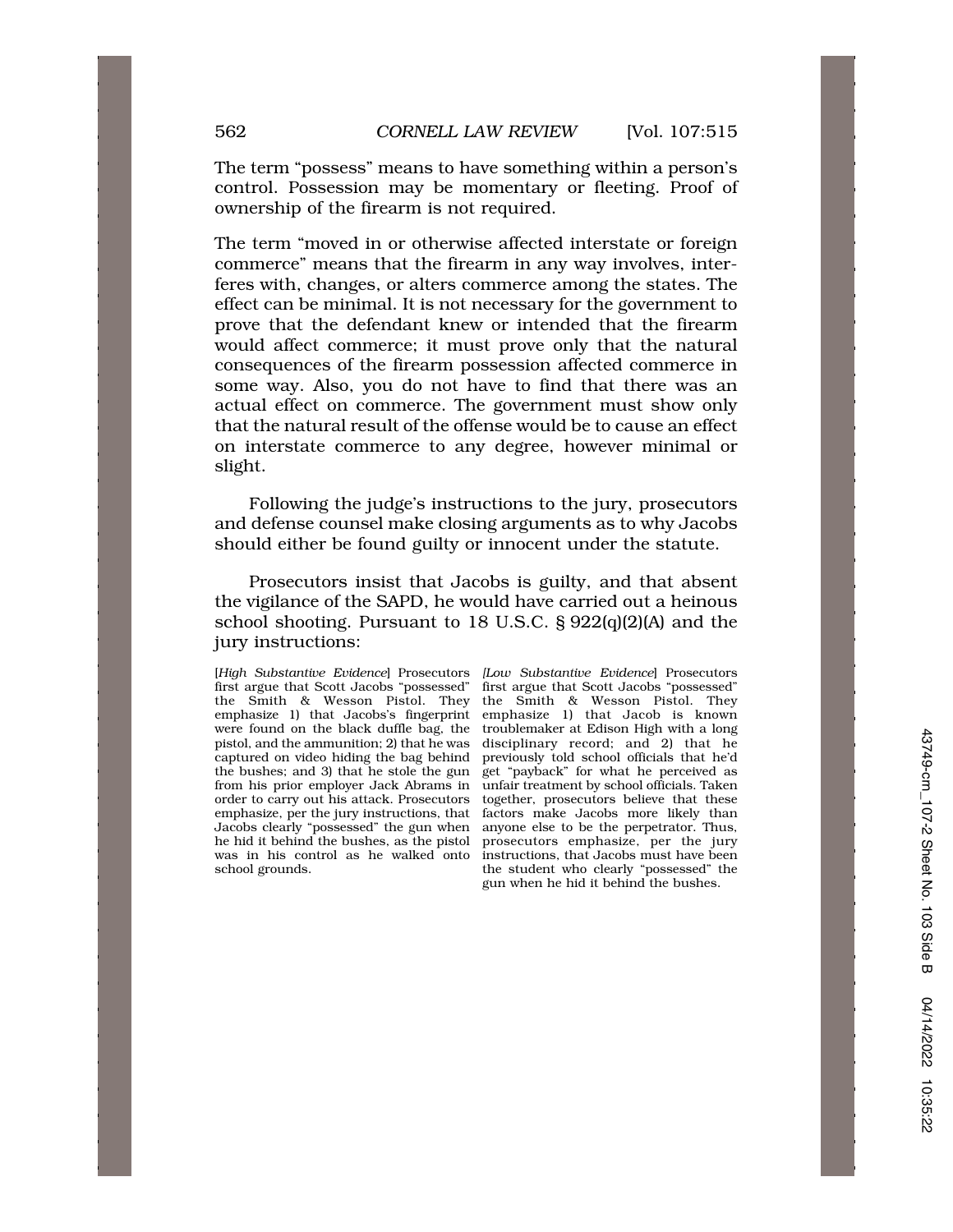used during the gun of a safe school environ- moved in "interstate comprosecutors insist that prosecutors insist that Ja- ond, prosecutors insist Jacobs's possession of the cobs's possession of the that Jacobs's possession of firearm affected interstate firearm affected interstate the firearm affected intercommerce. Although no commerce. Prosecutors ar- state commerce. Prosecuone disputes that the gun gue that the presence of a tors emphasize that a pamwas manufactured, sold, gun on school grounds (es- phlet in the duffle bag indiand always located within pecially an unregistered, cated that the gun and am-San Antonio city limits, stolen gun) undermines the munition were both manuprosecutors argue that it's ability of school officials to factured in Ohio. Since Japossible—perhaps even foster a safe educational cobs ended up with the gun likely—that the materials environment; the absence in Texas, it must have manufacturing process ment, in turn, results in merce." Moreover, prosecucame from outside of less-capable graduates tors argue that the preswhose diminished educathat that possibility meets tional experience has a grounds (especially an un-<br>the "minimal" requirement negative impact on the U.S. registered, stolen gun) unnegative impact on the U.S. registered, stolen gun) unof the jury instructions. economy. Prosecutors ar- dermines the ability of gue that this effect meets the "minimal" requirement safe educational environof the jury instructions. ment; the absence of a safe

[*Weak Jurisdiction*] Second, [*Close Jurisdiction*] Second, [*Strong Jurisdiction*] Secschool environment, in turn, results in less-capable graduates whose diminished educational experience has a negative impact on the U.S. economy. Prosecutors argue that, collectively, these factors meets the "minimal" requirement of the jury instructions.

Finally, prosecutors argue that Scott Jacobs knew that he was in a school zone when he hid the Smith & Wesson pistol behind the bushes on school grounds (clearly within 1,000 ft of the school). Jacobs was a 12th grader at Edison High, meaning he had been a student for four years. Prosecutors insist that is implausible to believe that Scott didn't know he was at the high school during the morning in question.

Ultimately, prosecutors emphasize that a terrible tragedy a school shooting—was avoided at the last second thanks to the vigilance of SAPD Officer John Taylor in finding the concealed duffle bag. Prosecutors ask the jury to find Scott Jacobs guilty of possessing a firearm in a school zone in violation of  $\S 922(q)(2)(A)$ .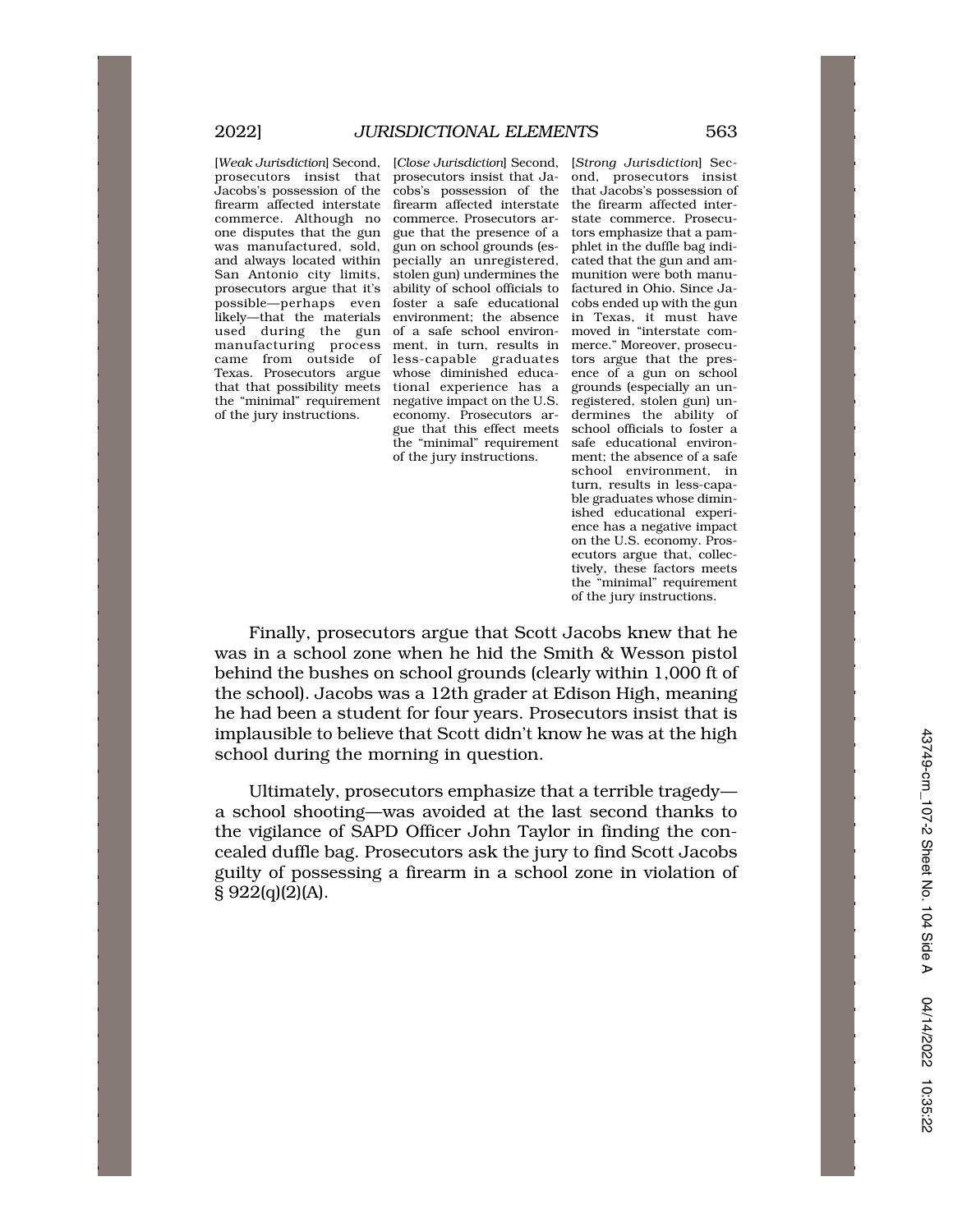counsel first argues that the black duffle first argues that there is a complete bag did not belong to Jacob and he absence of proof as to whether Jacobs was therefore did not "possess" it on school indeed the student that "possessed" the footage and fingerprint matches, the only introduced Jacobs's school defense emphasizes that Jacobs has never disciplinary record and his misguided confessed to the crime. In the absence of a comments to teachers; there's absolutely clear admission from him, the defense no direct evidence to demonstrate that insists that there still exists a reasonable Jacobs had anything to do with the black doubt as to whether Jacobs was indeed duffle bag or the firearm therein. doubt as to whether Jacobs was indeed duffle bag or the firearm therein.<br>the student who brought the gun to the According to the defense, this means that school. Moreover, the defense points out there is much more than a "reasonable that Jacobs is not a registered gun owner, doubt" as to whether Jacobs is guilty. The and therefore might not even know how to defense suggests that the SAPD has been operate a firearm. Ultimately, the defense unable to find any direct evidence as to suggests that the prosecution is only whom the duffle bag actually belongs, and targeting Jacobs because of the school's the prosecutors are trying to save face by tip that he is a known troublemaker. accusing Jacobs of the crime solely based Again, they insist that Jacobs never of his past disciplinary problems. The "possessed" the Smith & Wesson pistol. defense closes by emphasizing that just

[*Weak Jurisdiction*] Second, [*Close Jurisdiction*] Second, [*Strong Jurisdiction*] Secthe defense also argues the defense also argues ond, the defense also arthat, even if Jacobs did that, even if Jacobs did gues that, even if Jacobs "possess" the gun, Jacobs's "possess" the gun, Jacobs's did "possess" the gun, Jadid not affect interstate did not affect interstate commerce as required by commerce as required by state commerce as required the 18 U.S.C.  $\hat{S}$  922(q)(2) the 18 U.S.C.  $\hat{S}$  922(q)(2) by the 18 U.S.C.  $\hat{S}$  922(q)(2) (A). The defense empha- (A). The defense insists that (A). The defense insists that sizes that the gun at issue the possession of a gun in a the possession of a gun in a never left San Antonio, let school zone has nothing to school zone has nothing to alone Texas. Rather, since do with "commerce" or any do with "commerce" or any alone Texas. Rather, since do with "commerce" or any do with "commerce" or any it's manufacture, the firearm had always remained prise. It argues that Jacobs prise. It argues that, even within a single city. There- is a local student at a local though the gun and ammufore, the defense insists school, and there is no in- nition were manufactured that the possession of the dication that he had re- in Ohio, Jacobs is a local gun in a school zone has cently traveled with the student at a local school. nothing to do with "com- gun out of state. merce" or any sort of economic enterprise.

[*High Substantive Evidence*] Defense [*Low Substantive Evidence*] The defense firearm. They note that prosecutors have disciplinary record and his misguided According to the defense, this means that becomes someone has a history of trouble with school officials does not mean that they are automatically guilty of attempting to carry out a school attack.

cobs's possession of the firearm did not affect inter-

Finally, the defense insists that Jacobs should be acquitted because, even if he did "possess" the firearm, he did not bring the firearm into the school but instead hid it behind a bush on school grounds.

You have been selected as a juror. Questions:

1. What is the last name of the defendant in this case?180

<sup>180</sup> This is simply a reading check. Participants who do not answer these questions correctly were not allowed to proceed.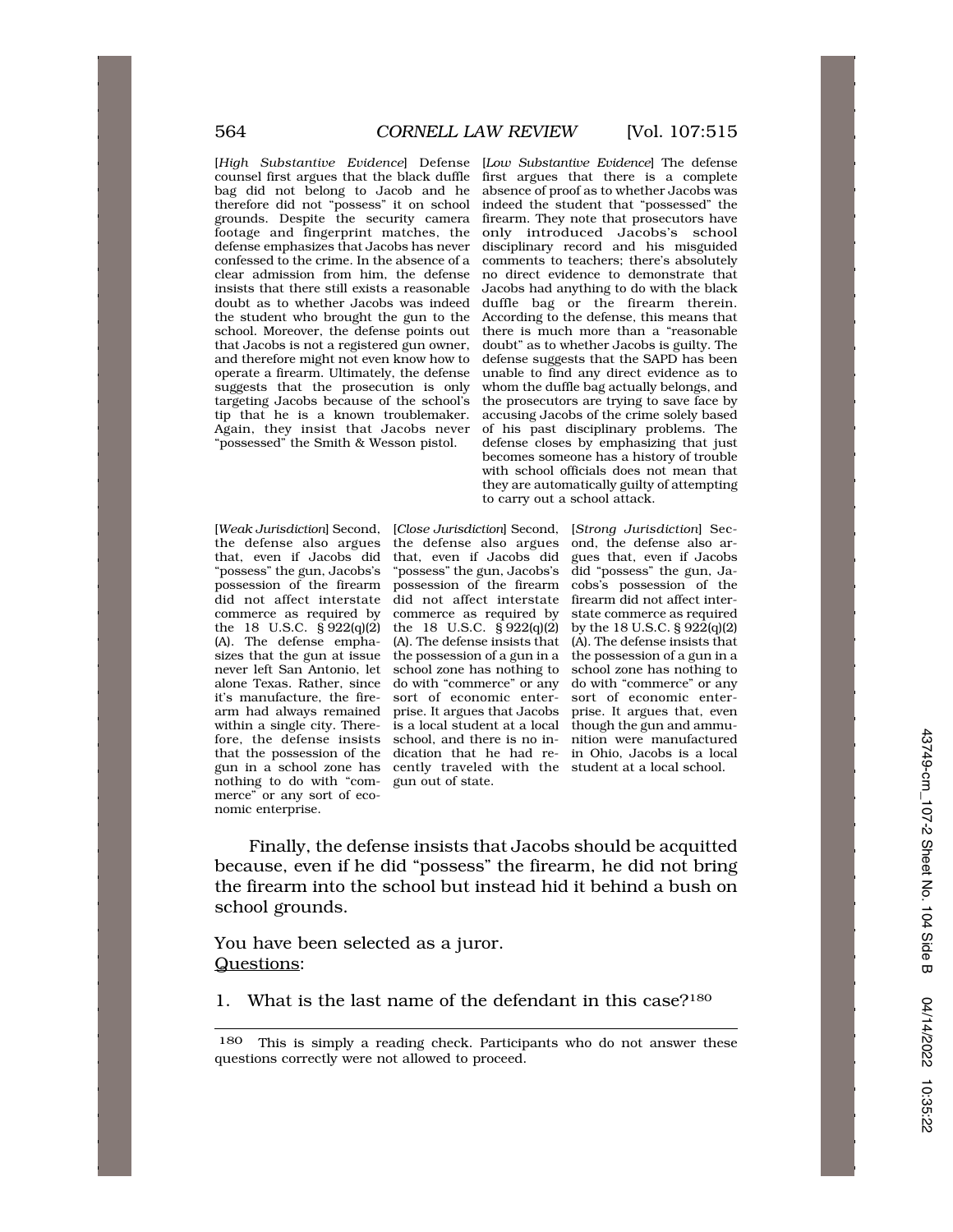- a. Brown
- b. Jacobs
- c. Smith
- 2. What crime is at issue in this case?181
	- a. Drug possession in a school zone
	- b. Firearm possession in a school zone
	- c. Driving while intoxicated

# High Evidence Group

- 3. On a scale from 1 (low) to 10 (high), how convincing is Jacobs's school disciplinary record in proving that Jacobs is guilty of possessing a gun in a school zone?
- 4. On a scale from 1 (low) to 10 (high), how convincing is the security camera footage in proving that Jacobs is guilty of possessing a gun in a school zone?
- 5. On a scale from 1 (low) to 10 (high), how convincing are the fingerprint matches in proving that Jacobs is guilty of possessing a gun in a school zone?
- 6. On a scale from 1 (low) to 10 (high), how convincing is the explanation of Jacobs's connection to the pistol (i.e., the gun's serial number partially matching his employer's stolen gun) in proving that Jacobs is guilty of possessing a gun in a school zone?

# Low Evidence Group

- 4. On a scale from 1 (low) to 10 (high), how convincing is Jacobs's school disciplinary record in proving that Jacobs is guilty of possessing a gun in a school zone?
- 5. On a scale from 1 (low) to 10 (high), how convincing is Jacobs's "payback" comment in proving that Jacobs is guilty of possessing a gun in a school zone?
- 6. On a scale from 1 (low) to 10 (high), how convincing is the fact that Jacobs did not testify in proving that Jacobs is guilty of possessing a gun in a school zone?
- 7. Would you find Jacobs guilty or not guilty of possessing a gun in a school zone under 18 U.S.C. § 922(q)(2)(A)?